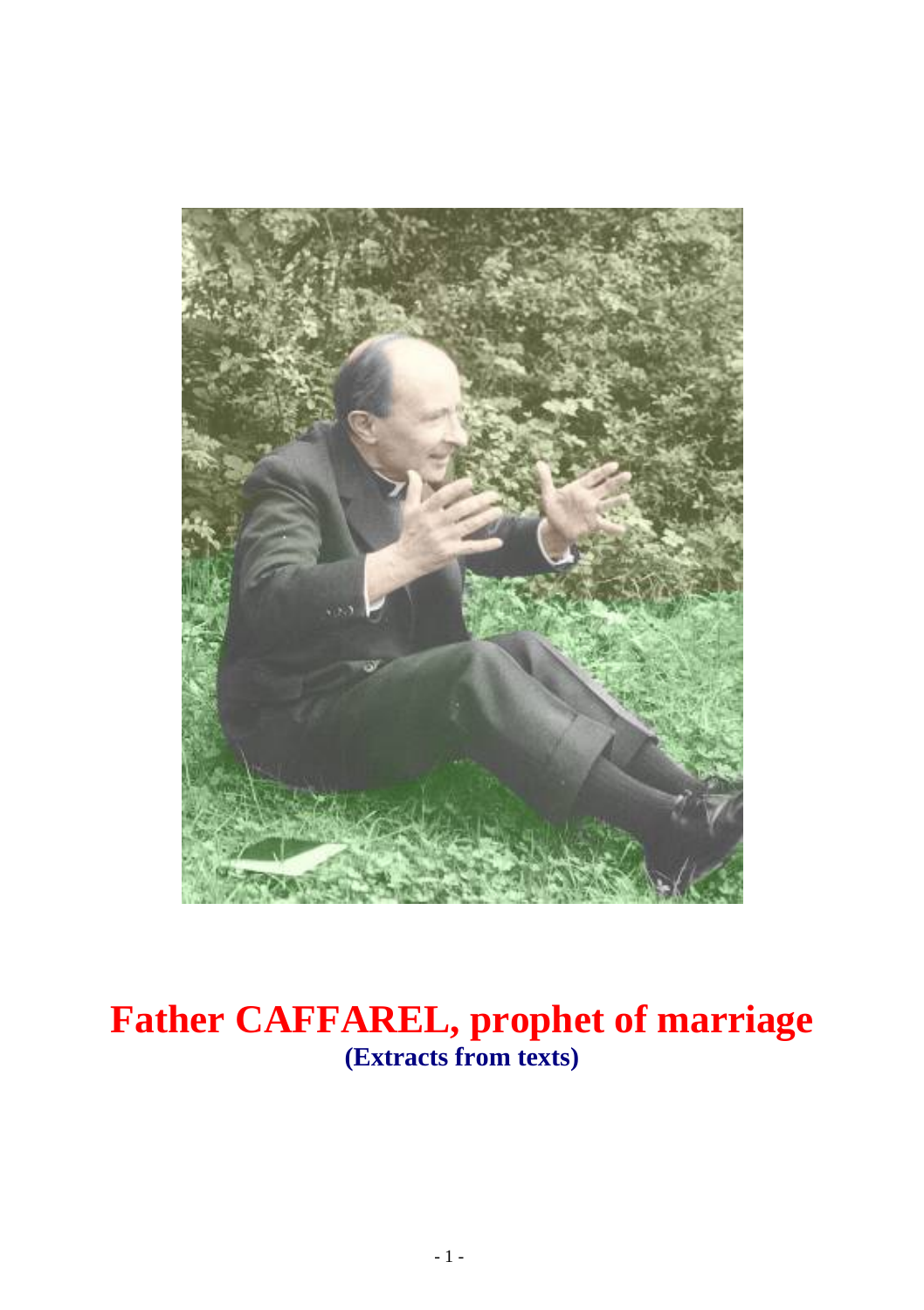## **Content**

| ш<br>v<br>., |
|--------------|
|              |

|                                                                          | 3  |
|--------------------------------------------------------------------------|----|
| Introduction                                                             | 4  |
| Chapter 1                                                                | 7  |
| Chapter 2<br>Contemplation: the privileged time of encounter with Christ | 11 |
| Chapter 3                                                                |    |
|                                                                          | 16 |
| Chapter 4                                                                | 20 |
| Chapter 5<br>Gathered in the name of Christ on the way to holiness       | 23 |
| Chapter 6                                                                | 27 |
| Chapter 7                                                                |    |
|                                                                          | 31 |
| Chapter 8                                                                | 35 |
| Conclusion                                                               | 39 |
|                                                                          |    |
|                                                                          | 41 |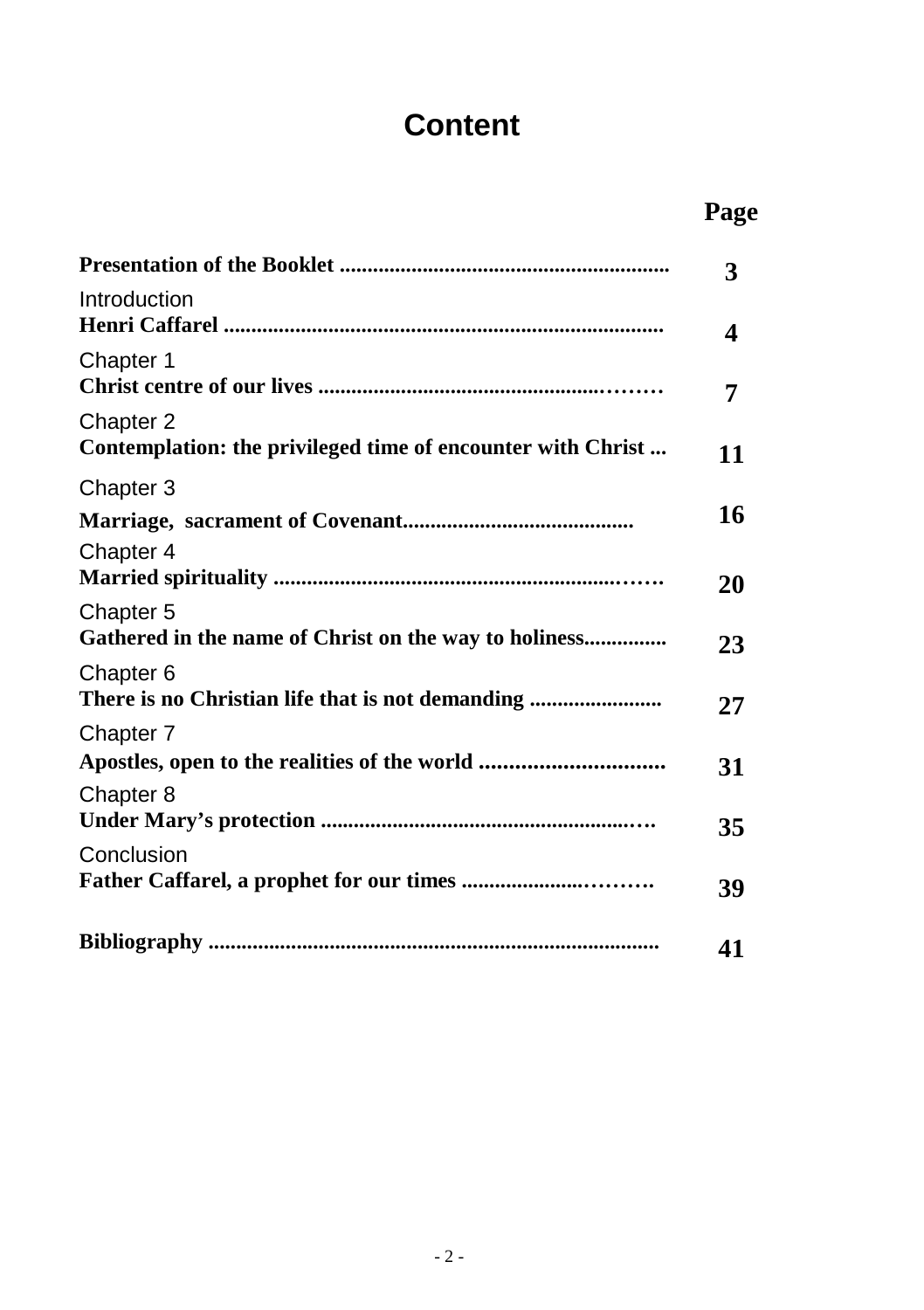# **Presentation of the booklet on Father Caffarel :** *(\*) The Charter is not included in this booklet*

Why did we wish to transmit this collection of texts chosen from the writings of Father Caffarel to Teams members throughout the world?

• Because our era needs people able to seek the Love of God without forgetting the value of Loving human beings.

Appropriately, Father Caffarel believed in human love and especially in the love between a man and a woman. He saw in it a reflection of the Love of God

• Because our era needs to believe that one can grow in holiness in the unique daily life of each individual.

Father Caffarel is a prophet for today, not because he experienced exceptional events, but because he was able to express the demands of the faith in simple words and gestures that truly touched the hearts of people in their daily life.

• Because our era not only needs teachers but also witnesses of the faith

Father Caffarel did not see himself as a theologian but as a man who taught how to pray by himself praying deeply and who taught how to love by himself loving deeply.

In selecting a few of Father Caffarel's numerous writings, we do not want to present him only as the founder of the Movement of Equipes Notre-Dame, but we also want you to know Henri Caffarel the man who lived with his eyes always turned towards God without looking away from human beings around him. He lived out completely his priestly vocation whilst walking alongside those who are called to live out their married vocation. He did so believing in the strength of sacramental love between a man and a woman. He consecrated his life to this and is still present among us thanks to the thousands of couples and priests who belong to the Movement of Equipes Notre-Dame today.

The texts quoted in this booklet are the writings of a Servant of God. May you meditate and pray on them as a couple and as a team. May they give you the desire to go further in knowing the works of Father Caffarel.

Carlo and Maria-Carla Volpini.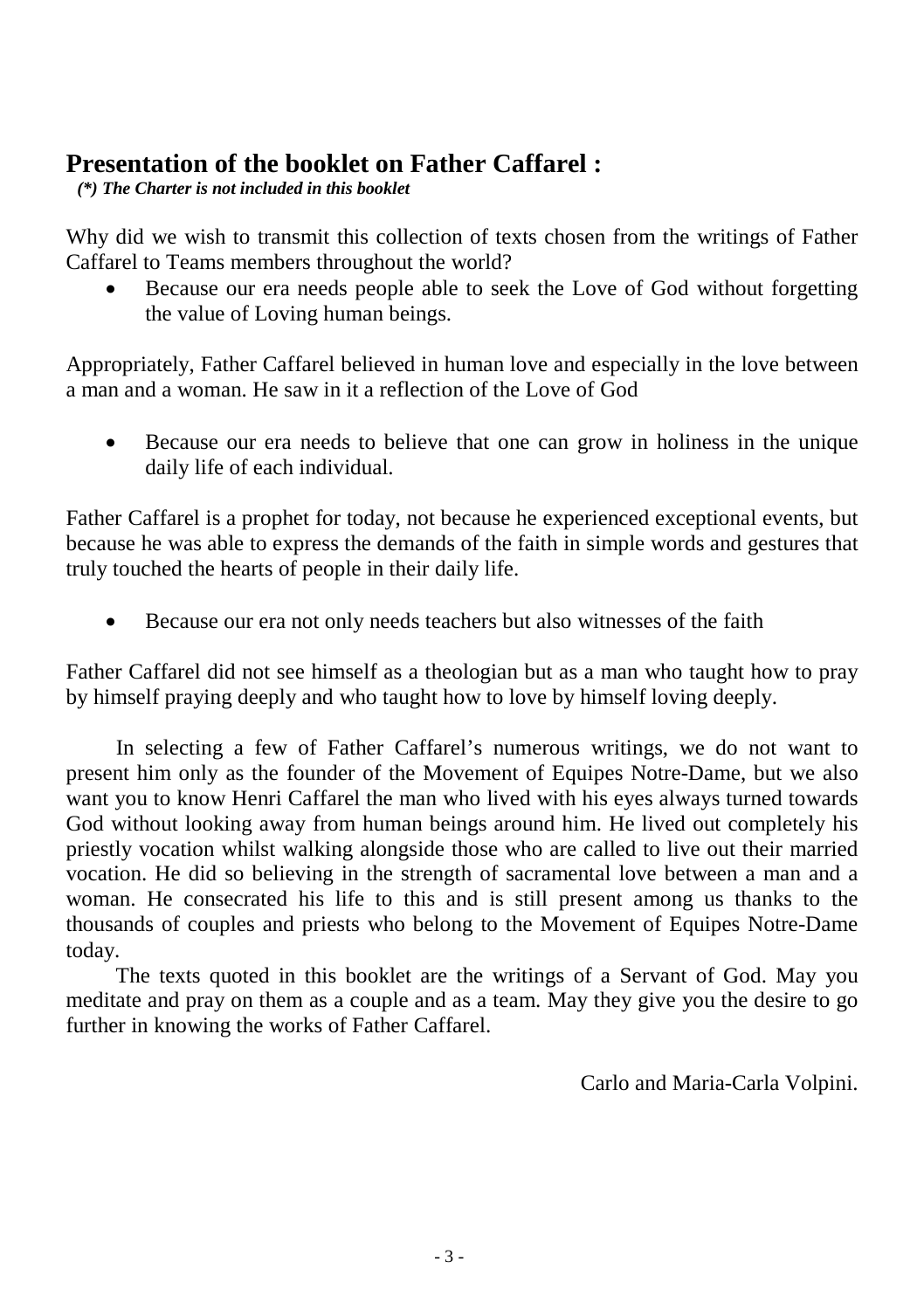#### **Introduction**



**Henri Caffarel – The Genesis**

Father Caffarel was born on the 30<sup>th</sup> of July 1903 in Lyon. He was baptised on the  $2<sup>nd</sup>$  of August 1903 and ordained priest on the 19<sup>th</sup> of April 1930 in Paris. He died on the  $18<sup>th</sup>$  of September 1996 at Troussures, in the diocese of Beauvais where he is buried.

*"Come, follow me!"* These words of the Lord are written on his tomb. It was in March 1923 that took place the event that would orientate his whole life: *"When I was 20, Jesus Christ suddenly became Someone for me. Oh! Nothing spectacular. On this distant day in March, I knew that I was loved and that I loved, and that henceforth, between Him and me, it would be for life. The die was cast".*

The young Henri Caffarel met *"Someone"***.** And so, everything that he would establish and organise would be done little by little as the Lord would show him. Cardinal Jean-Marie Lustiger spoke of Father Caffarel as "a prophet of the 20<sup>th</sup> century". He was "breaking new ground for the Church".

Henri Caffarel was moved by the love of the Lord. His ministry was to be at the service of love: *"to be loved, to love"***.** The love of the Lord was the source of his dynamism and of his life. He was therefore immediately in tune with couples who wanted their love to blossom by the light of the Lord.

Whatever task he undertook, Father Caffarel would have only one end in mind: place people before the Lord, the beginning of all vocation.

Henri Caffarel concluded his above reminiscences with the words: *"The die is cast"* – a conclusion typical of him. There is nothing more to be said: you obey, you get on with the work, you don't have a swollen head about services rendered and, when it is all over, you depart…

Rigorous, demanding, precise in details, determined to see things through, a realistic outlook on events and peoples, an ability to put aside all that did not fit in with his "vision"… That was Father Henri Caffarel.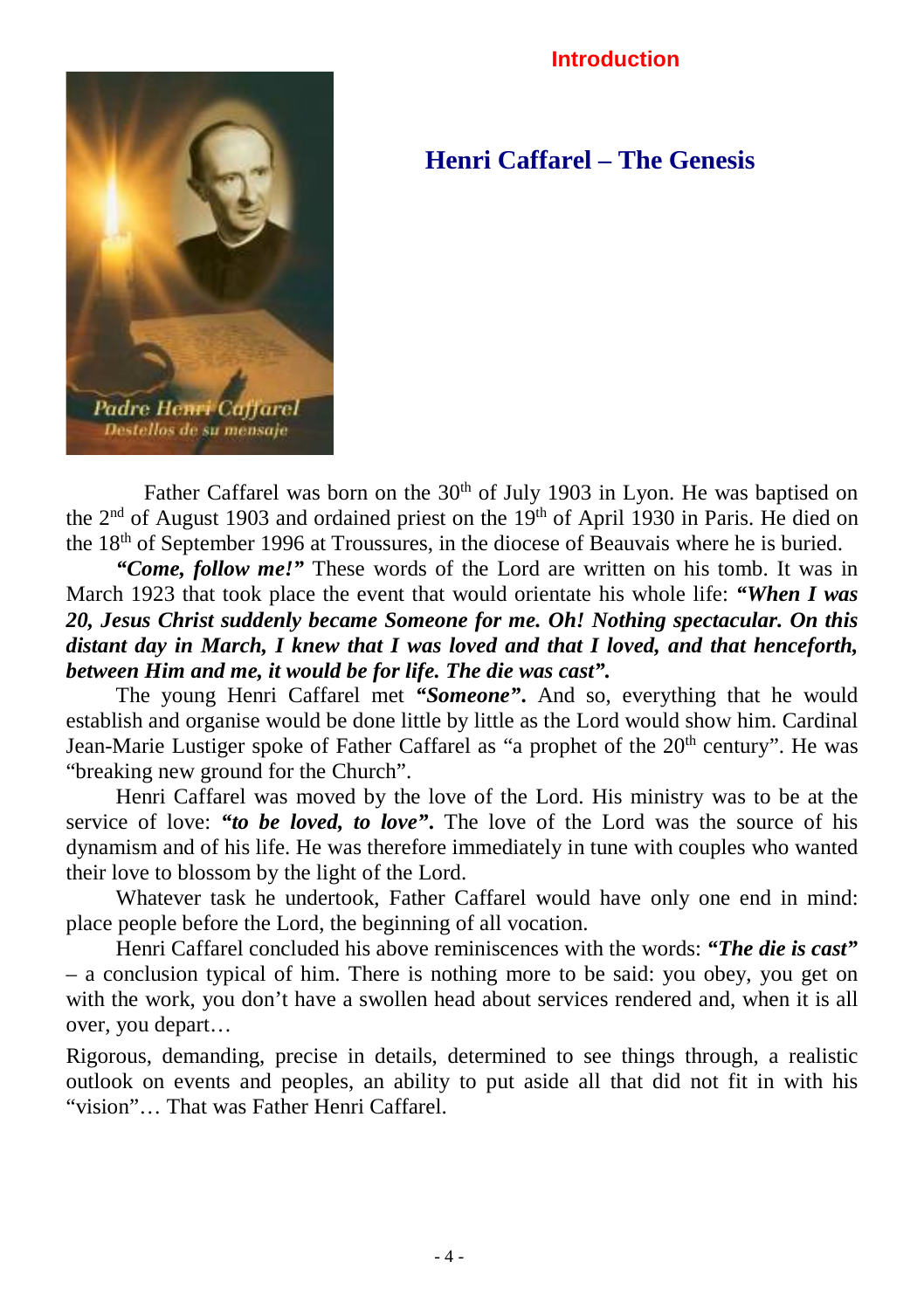### **I.** *Laying the fondations (1939-1949)*

Father Caffarel responded to the call of couples who wanted to live out their sacrament of marriage: "The demands of holiness concerns you. To respond to them, *you have your own sacrament: that of marriage."*

The number of teams of couples increased. He provided spiritual guidance that became increasingly clear as the discovery of the grace of marriage progressed.

Two publications: **"Letter to young couples (1942)"** (original name of what became the **"Letter of Equipes Notre-Dame"**) and **"L'Anneau d'Or (1945)"** (the "Golden Ring"), made a deep impression on numerous couples and their impact went far beyond Teams. Father Caffarel wanted to be understood by everyone so that the grace of the love of God might be active in them. He wanted everyone to understand the greatness of marriage. The stakes are still actual.

A unique landmark in Father Caffarel's activity was the drafting and implementation in 1947 of "**The Charter of Equipes Notre-Dame"**. The means laid down in the Charter are demanding: The "Obligations" (later called "Endeavours"), especially the "Sit-down", are tailored to the life of couples. *"Once you have grasped the spirit of Teams, you will have no difficulty accepting their discipline"*, said Father Caffarel. To live out the Gospel in the life of a couple, such is *"the way to holiness"*.

At about the same time, the foundations were laid for two new movements: that of widows, later entitled: **"Hope and Life"** and the **"Fraternity of Our Lady of the Resurrection"**, a Secular Institute for widows. As always, they were not "his idea". People came to him expressing their desire for holiness; he discerned, he encouraged, he guided.

### **II.** *The maturing phase (1950-1973)*

The Equipes Notre-Dame developed. The organisation grew to meet the needs. Great international gatherings took place: Lourdes in 1954, Rome in 1959, Lourdes in 1965, Rome in 1970… They provided the occasion for acquiring a deeper understanding of the graces of marriage and of its greatness. Father Caffarel also stressed the mutual enrichment of the sacraments of Order and of Marriage: two "complementary" sacraments that respond to the vocation of love.

Great debates took place in Teams:

- Are they a movement of initiation or of perfection? The history of the movement showed that a balance established itself between these two aspects. Some couples who wished to progress in the mystery of Christian marriage chose, guided by Father Caffarel, some more demanding practices. They joined the "Fraternity of Joseph and Mary".
- Difficulties arose in which what was at stake was the unity of the Movement and the freedom of the laity, its peculiarity and characteristics. In such matters, Father Caffarel was always in harmony with the Church, sometimes in exemplary and courageous ways. He referred team members to their parishes and dioceses and to their apostolate within their job and in the world.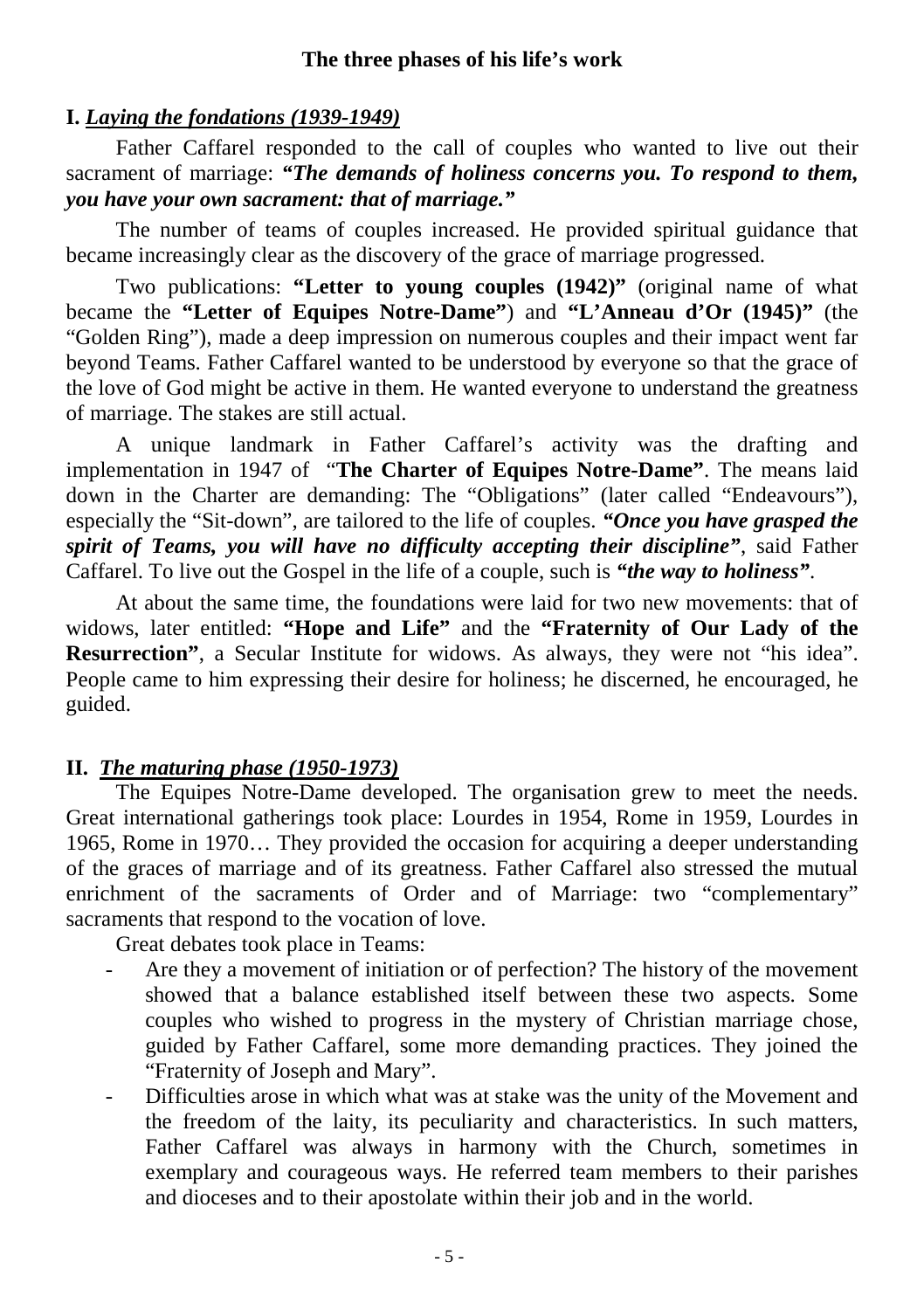At 70, he retired of his own volition from his role in Teams, having put a successor in place.

#### **III.** *The phase of greater depth (1973-1996)*

Father Caffarel's fruitfulness is engraved in hearts and in the unique relationship of each individual with God. Countless are those who found the Lord at the "House of Prayer" in Troussures. His overriding desire was to share with others the revelation he had at the age of twenty. His last years in Troussures revealed the spring from which everything in him had emanated.

**\*\*\*\***

## **His fruits that are still full of vitality**

- **The Équipes Notre-Dame:** started in 1939. They currently number more than 100,000 couples spread over 70 countries (in 2008)
- **The Fraternities of Our Lady of the Resurrection:** founded in 1943, numbering 200 members
- **Hope and Life:** a spiritual movement for widows

**The Intercessors:** who pray, fast and offer their daily life

- **The Fraternities of Joseph and Marie: A** Movement of spiritual deepening for couples.
- Father Caffarel also founded (in France) the **Centres for Marriage Preparation** with the help of Father Pierre Joly and Father Alphonse d'Heilly SJ
- The **"House of Prayer" at Troussures** has had an immense impact on thousands of peoples who wanted to learn to pray. This work carries on also at "Massabielle" the "House of the Couple" run by Equipes Notre-Dame at Saint-Prix, Val l'Oise in the northern outskirts of Paris. It is also carried on thanks to the importance attached to interior prayer in Teams and its Schools of Prayer.
- One should also note the ongoing relevance of Father Caffarel's writings in the revues "L'Anneau d'Or" (the Golden Ring), "Offertory", "Booklets on Quiet Prayer" and of his numerous books: **"In the presence of God", "A hundred letters on prayer", "At the cross-road of love", etc…**

**\*\*\*\***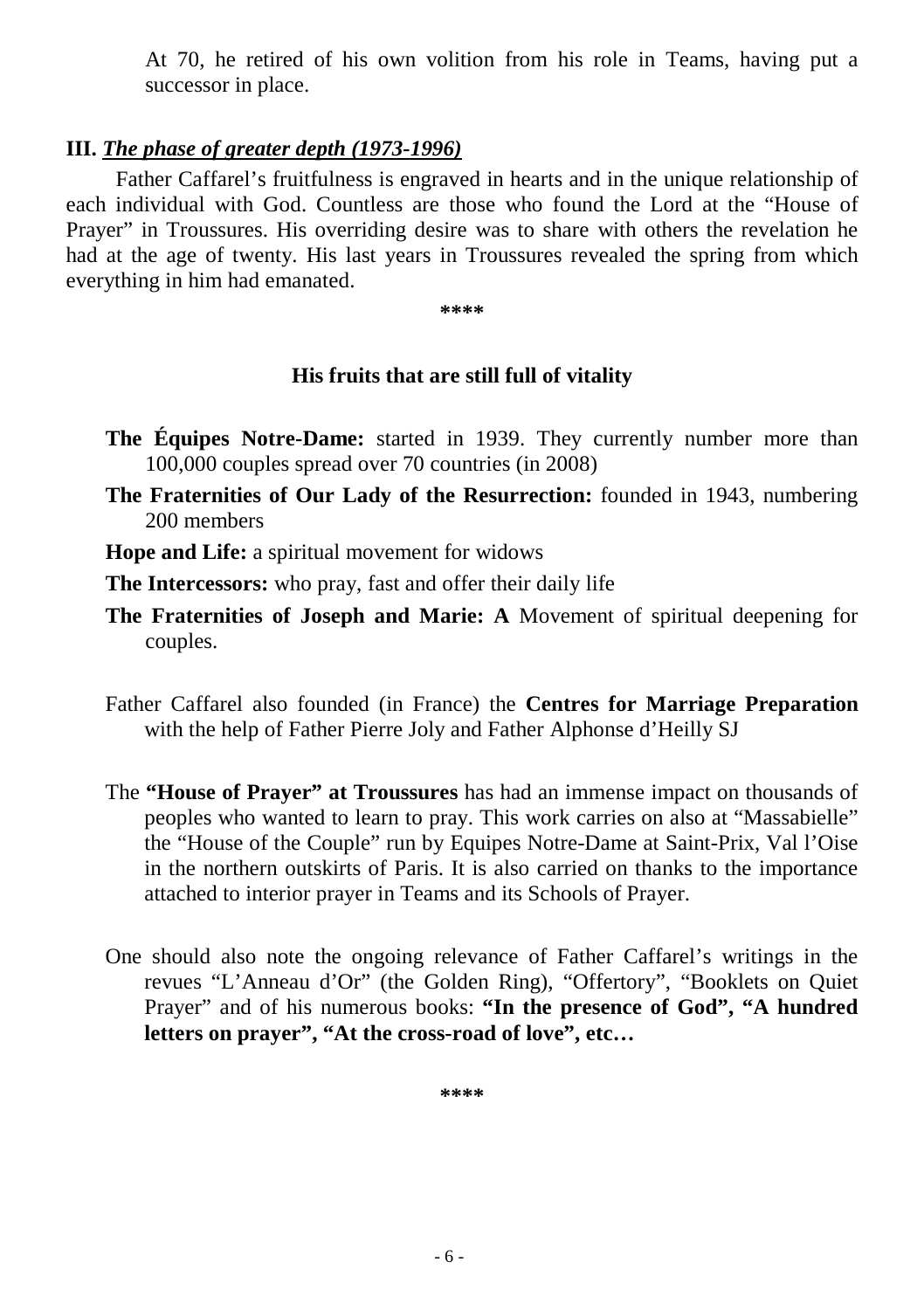Chapter 1



## **Christ centre of our lives**

*"It is no longer I that lives, but Christ living in me"*

#### **Meditation**

*Through the Law, I am dead to the Law so that I can be alive to God. I have been crucified with Christ and yet I am alive; yet it is no longer I, but Christ living in me. The life that I am now living, subject to the limitation of human nature, I am living in*  faith, faith in the Son of God who loved me and gave himself for me. Galatians 2: 19-20)

#### **Introduction**

*At the origin of Father's Caffarel's vocation was an encounter: His Encounter with Christ; it was a fundamental encounter that turned his whole life upside down, an encounter that, thereafter, involved everything. Christ became at the heart of Father Caffarel's life: his life totally welcoming to Christ's life in him, the basis of the Christian life. This is what was at the origin of his priestly vocation and of his apostolic message. It became for him something absolute and nonnegotiable. It became an ongoing searching for Christ (an expression he used frequently in his writings) through listening to his Word.* 

*To yearn for God, to look for him in all things, is the pre-requisite of a total Love that is uniquely characteristic of Him who is all love for humanity. Living as he did in this Love of Christ, Father Caffarel had no hesitation in strongly and energetically exhorting us in our flabbiness and lack of enthusiasm to follow what, in his eyes, was the Christian ideal. He unceasingly reminded us to dialogue with God in prayer and contemplation, to nourish ourselves daily with the Word: the Gospel and sacred texts. It is at this price that it is possible to live out the evangelical ideal totally and unreservedly.* 

### **Chosen Texts**

IF CHRIST IS ALIVE IN US, HE IS PRAYING, since, for Christ, to live is to pray. Join him; take hold of his prayer, make it yours - or rather, since the words I have just used lay too much emphasis on your action, allow his prayer to grip you, to invade you, to lift you up and take you to the Father. I do not promise you that you will be aware of it, I only ask you to believe that it is in you and, in the course of your quiet prayer, to give him and indeed to renew your full involvement. Make way for him, totally. May his prayer take hold of every fibres of your being like the fire penetrating the wood and making it incandescent.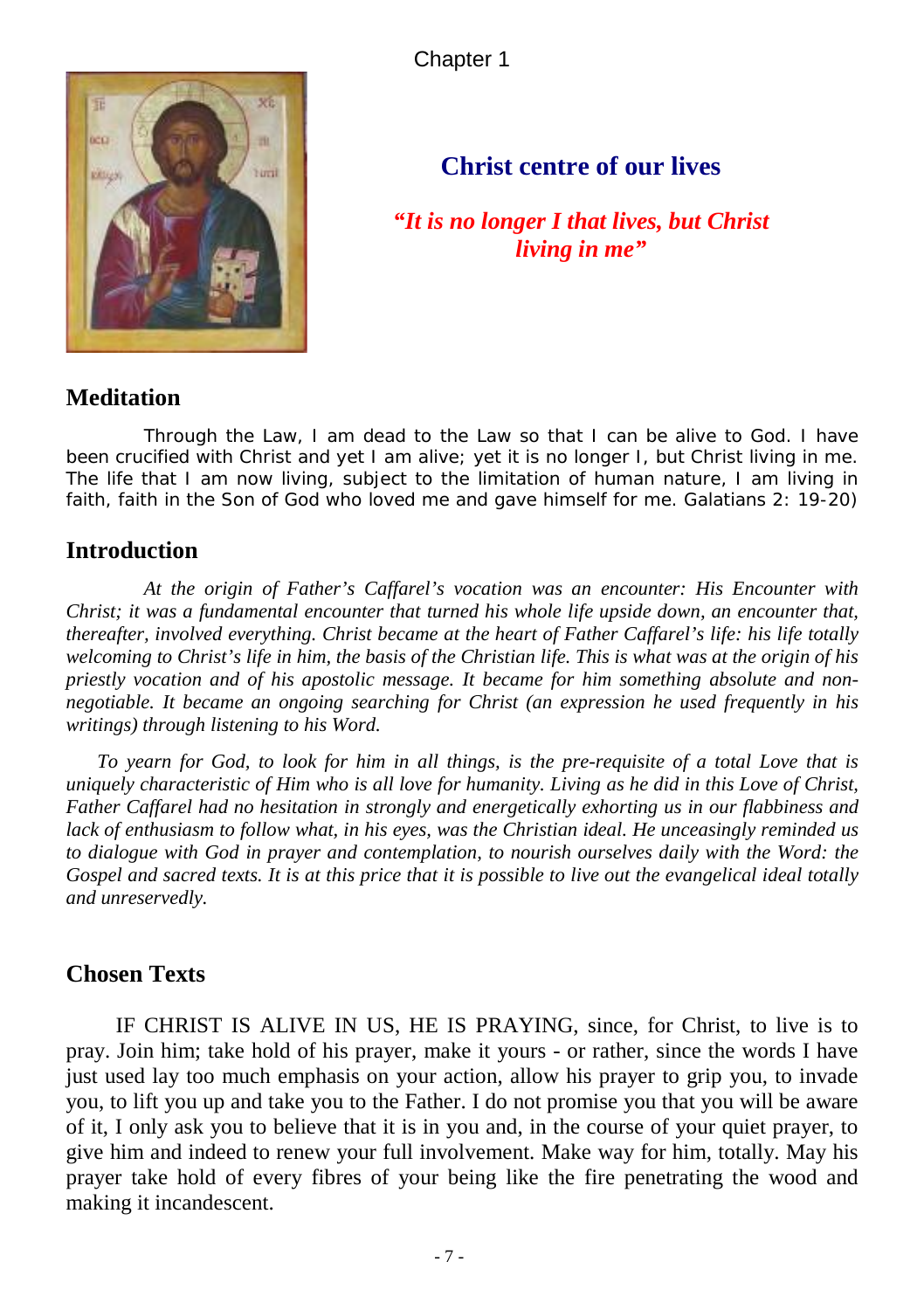To pray is to agree to what Christ asks of us: "Lend me your understanding, your heart, everything that in a human being has the potential to become prayer so that I may be able to call forth from you a great hymn of praise of the Father. Have I come for anything else than to set the earth on fire, a fire that spreads from near and far transforming all the trees of the forest into a live torch? This fire is my prayer. Agree to it".

Christ is present in a newly baptised baby as in a great mystic; but the life of Christ in the one is not at the same stage of development as in the other. Though the prayer of Christ is already vibrating in the soul of the newly baptised, it is as yet only a spark, a spark of fire. It is only in the course of existence and dependent on our cooperation that it becomes more intense and gradually takes possession of our whole being.

Our cooperation consists first of all in associating ourselves, with our deepest will, to the prayer of Christ in us. But please make a special note of the very strong meaning I attach to the expression 'associate ourselves to'. It does not mean some kind of lukewarm attachment, an agreement lightly given, but a total gift in the way that a log that is placed in the fire submits itself to the flame to become fire in its turn. Furthermore, our cooperation consists in seeking, with all our understanding, of what consists the prayer of Christ in us, its main elements: praise, thanksgiving, offering, intercession… so as to assume them more perfectly.

You asked me for subjects for meditation – I know of no better one.

*Henri Caffarel - L'Anneau d'or; May- August 1967* 

THE ESSENTIAL IS TO SEEK CHRIST. Alas! The expression "to seek Christ" is so well-worn, I fear it might awake only a weak echo in you.

But, here are a few texts – or rather – a few heartfelt cries from Saint Paul that will show you what it means to seek Christ and - having found him - to belong to him.

Saint Paul is consumed by charity: *"The love of Christ urges us on"* (2 Cor. 5: 14). *"Who will separate us from the love of Christ? Will hardship, or distress, or persecution, or famine, or nakedness, or peril, or sword? …No, in all these things we are more than conquerors…"* (Rm 8: 35-37).

As happens to all of us, Saint Paul is sometimes faced with the alternatives: to please people or to please God. He has made up his mind: *"Am I now seeking human approval, or God's approval? Or am I trying to please people? If I were still pleasing people, I would not be a servant of Christ"* (Gal 1: 10). *"We are fools for the sake of Christ"* (1 Cor. 4: 10).

Christ is the magnetic pole of his life. But he does not hesitate to sacrifice the delights of his intimacy with Christ in order to serve his brethren, so that, in their turn, they may belong to his master: *"I am hard pressed between the two: my desire is to depart and be with Christ, for that is far better; but to remain in the flesh is more necessary for you"* (Ph. 1: 23-24).

He is not spared a variety of sufferings and no doubt he has experienced times of anguish. *"…for this reason I suffer as I do. But I am not ashamed, for I know the one in whom I have put my trust"* (2 Tm 1: 12). Do you perceive all the heroic courage and tenderness of heart that lie beneath these words? His life has only one aim: he will be faithful to the point of martyrdom: *"For he must reign…"* (1 Cor 15: 25).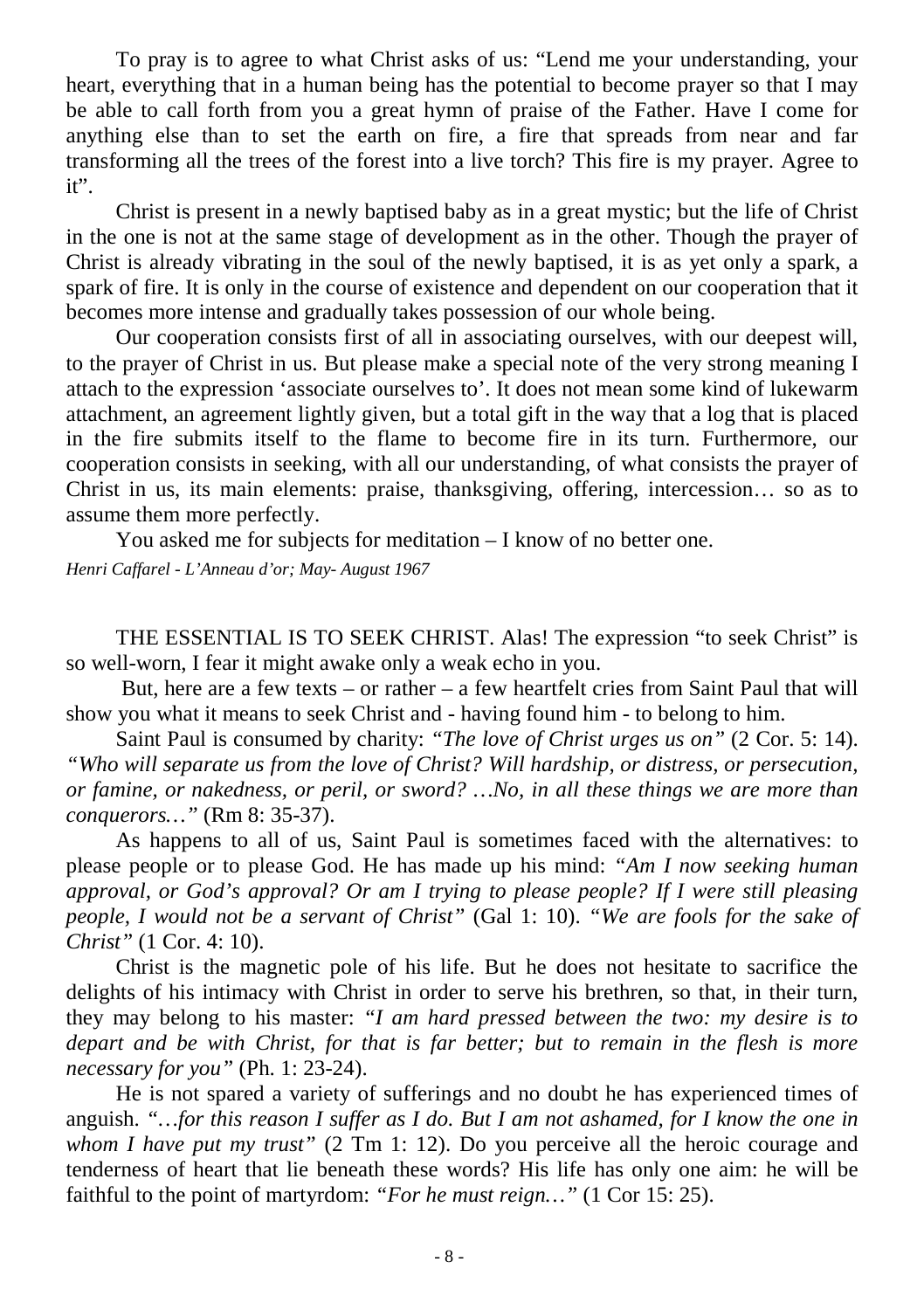No doubt we are far from such holiness. But the question is whether or not we want to be consumed by the same devouring passion

*Monthly Letter of Equipes Notre Dame; November 1948*

BUT IN FACT, WHAT IS FAITH? Here is one of the best definitions of it: "a participation in the knowledge that God has of himself" and, we must add, 'in his knowledge of everything'. It is precisely of this last aspect that I want to speak to you for a moment before inviting you to question yourselves on your faith.

Do you have God's outlook on everything? What he values, what he does not like; do you share these? I will not, in fact, dwell further on this first consideration, although there is much to be said about it. My aim, today, is to lead you to ask yourself this question: "Does my inner sight lead me to see God present, active and sanctifying everywhere? Does it see the divine dimension of people around me and of events?" Let me explain by means of examples:

- When you are in a coach or in a train, do you look with the eyes of Christ at all these people you see around you with their worries and burdens?
- Does Christ's great loving concern swell up in your heart for them?
- This sick person, this poor man, this abandoned woman who ask for your help, do you discern in their call the unmistakable sound of the voice of Christ?
- You, parents, looking down at your little child, do you discern the Holy Trinity present in its soul? It is said that Origen's father would quietly approach his sleeping child and kiss his chest, the tabernacle of his God.
- When happenings in your lives upset your plans, do you discern the hand of God? In this connection, call to mind the words of Pascal: "If God himself were to give us masters, how willingly would we not obey them! Necessity and happenings in our lives are such undoubted masters".
- And when newspapers report cruel, disconcerting and worrying world events, does your faith tell you that Christ conquers all, that he controls history with a master's authority and that his irreproachable and unfailing love cannot be frustrated by human beings?

Do you want to acquire the outlook and reactions of faith that he commands?

Allow me to suggest a way: Decide that, today from morning till night, you will make a very special effort to see all beings and happenings with the eyes of faith. You will begin the day with that prayer inspired by Ezekiel (11: 19) *"Lord, put a new spirit in my heart"*. I assure you that your day will be like no other.

*Henri Caffarel - Monthly Letter of Equipes Notre Dame ; December 1956*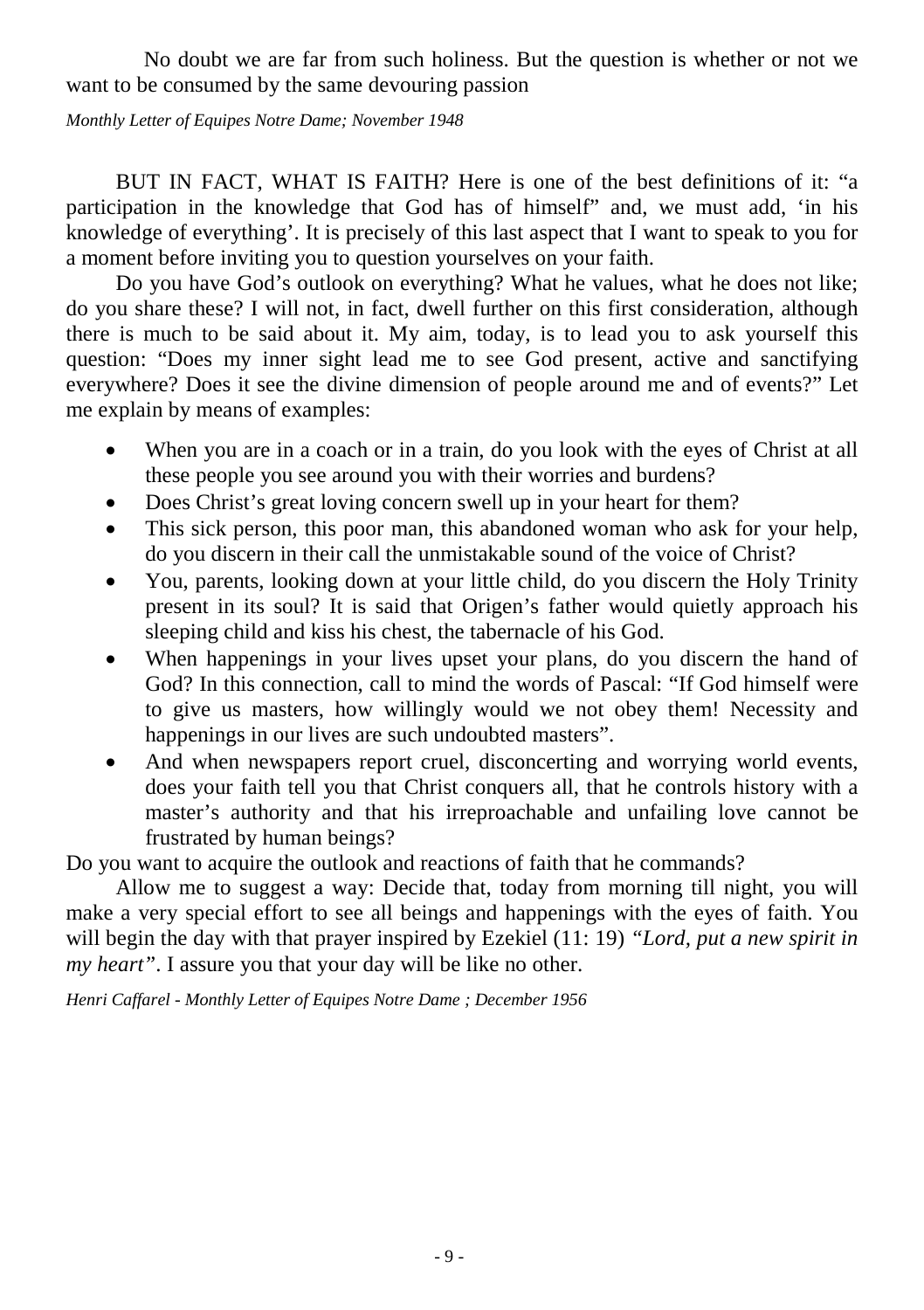#### *Testimony*

*Our first true encounter with Father Caffarel's message was in 2000 when friends of ours brought us a present: Jean Allemand's book "Henri Caffarel, a man gripped by God". Through reading these pages, we became closer to this wonderful man who gave his life in the service of God and of men and women. We became aware of the importance of having a true life of Prayer.* 

*Prayer has become for us a time of personal encounter with God, a time during which we gave Him the opportunity to speak to us. Father Caffarel asks us to do ten to fifteen minutes of daily silent prayer, as one of the Teams' Endeavours. He would himself set aside two months a year to be with the Lord. This gave him the necessary strength to carry out his pastoral work. He did not only use words but lived out himself what he wanted to say before passing it on.* 

*Through reading Father Caffarel's writings, we became more aware of what Prayer means in the life of a Christian. Nevertheless, we observe that there is still a lot of "noise" in the life of lay people in general. We spend most of our time seeking happiness and wanting the happiness of those we love; but we try to do it our way. We do not realise that our true happiness lies in discovering that God loves every individual in a personal way and has a plan for each one of us in this world. If we were able to discover his plan for each one of us, we would then be full happy and would bring happiness to others. Prayer is the appropriate and best way to make this discovery.* 

*Such is the central message that we have discovered thanks to Father Caffarel. If we are motivated to act in a world of "doing", we need to stop on the way to regain our strength in order to act more and better. It is imperative that we "rest" in the loving arms of the Father to find joy and peace. This is what Father Caffarel calls "silent prayer". We enter into it through recollection with the awareness of the sweet presence of our Lord. It is a true awareness, in the depth of our soul, of LOVE that is God in us. He is present there and urges us to continue to live and pass on his message of love, in spite of the contradictions of this world. If we are truly with God, our life changes forever and it becomes impossible for us not to communicate him to others.*

*We, human beings, must learn to be silent so as to allow "God to speak to each one of us". We would then live in a totally different world.* 

*Maria and Augustin Fragueiro (END Argentina).*

## *You who are at home in the depth of my heart Let me join you in the depth of my heart*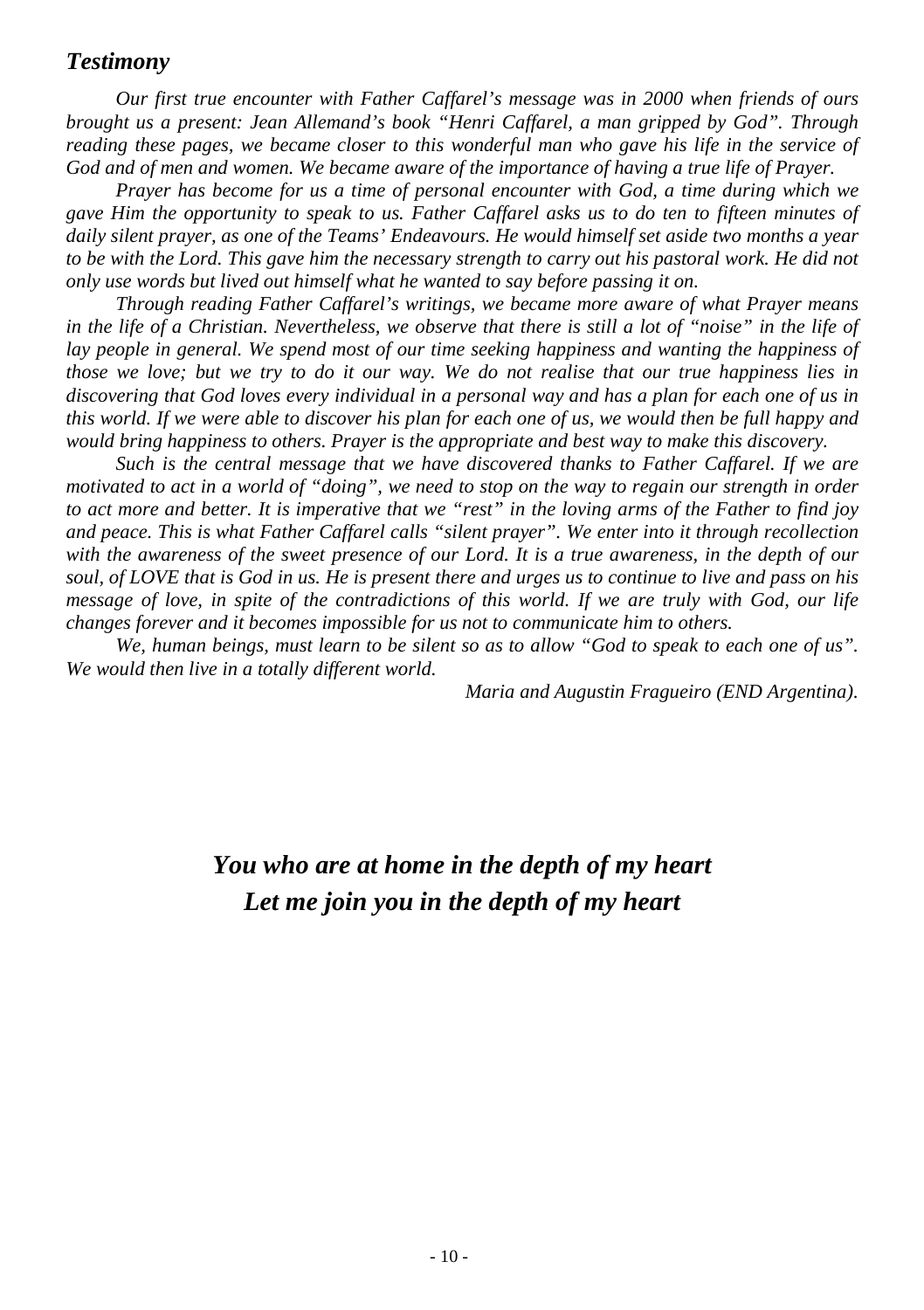Chapter 2



## **Contemplation: the privileged time of encounter with Christ**

*"It is all a question of knowing whether eating is vital. It is all a question of knowing whether praying is vital."*

## **Meditation**

*And when you pray, do not imitate the hypocrites: they love to say their prayers standing up in the synagogues and at the street corners for people to see them. In truth I tell you, they have had their reward. But, when you pray, go to your private room, shut yourself in and so pray to your Father who is in that secret place, and your Father*  who sees all that is done in secret will reward you. In your prayers do not babble as the *gentiles do, for they think that by using many words, they will make themselves heard. Do not be like them; your Father knows what you need before you ask him.* (Mt 6: 5-8)

## **Introduction**

*For Father Caffarel, prayer is a very special time of encounter with God, particularly in the form of contemplative prayer. Not only was his daily life filled with this presence of God, but he never ceased to teach others to pray and to pass on to them what he experienced himself. His teaching method is based on the fundamental requirement of putting prayer at the heart of every person's life. He transmitted it through many of his writings: the Teams' newsletter, the Anneau d'Or and, his series of booklets on prayer. It was especially in the second part of his life that his teaching developed, addressed especially to lay people active in the world. At the House of Prayer at Troussures, which he made into an international centre for prayer, he led weeks of prayer, correspondence courses on prayer and evenings of formation. He founded the movement of Intercessors. He did not omit to study the new charismatic currents arising in the Church. Various books, based on his experience as a spiritual prayer counsellor, bear witness to that period. Father Caffarel practised his prayer life in a demanding way; he wished and earnestly urged others to do the same.* 

## **Chosen texts**

100 <del>| 111 | 111 | 111 | 111 | 111 | 111 | 111 | 111 | 111 | 111 | 111 | 111 | 111 | 111 | 111 | 111 | 111 | 111 | 11</del>

| Sleep | Work | Meals | Relaxing | Prayer |
|-------|------|-------|----------|--------|
|       |      |       |          |        |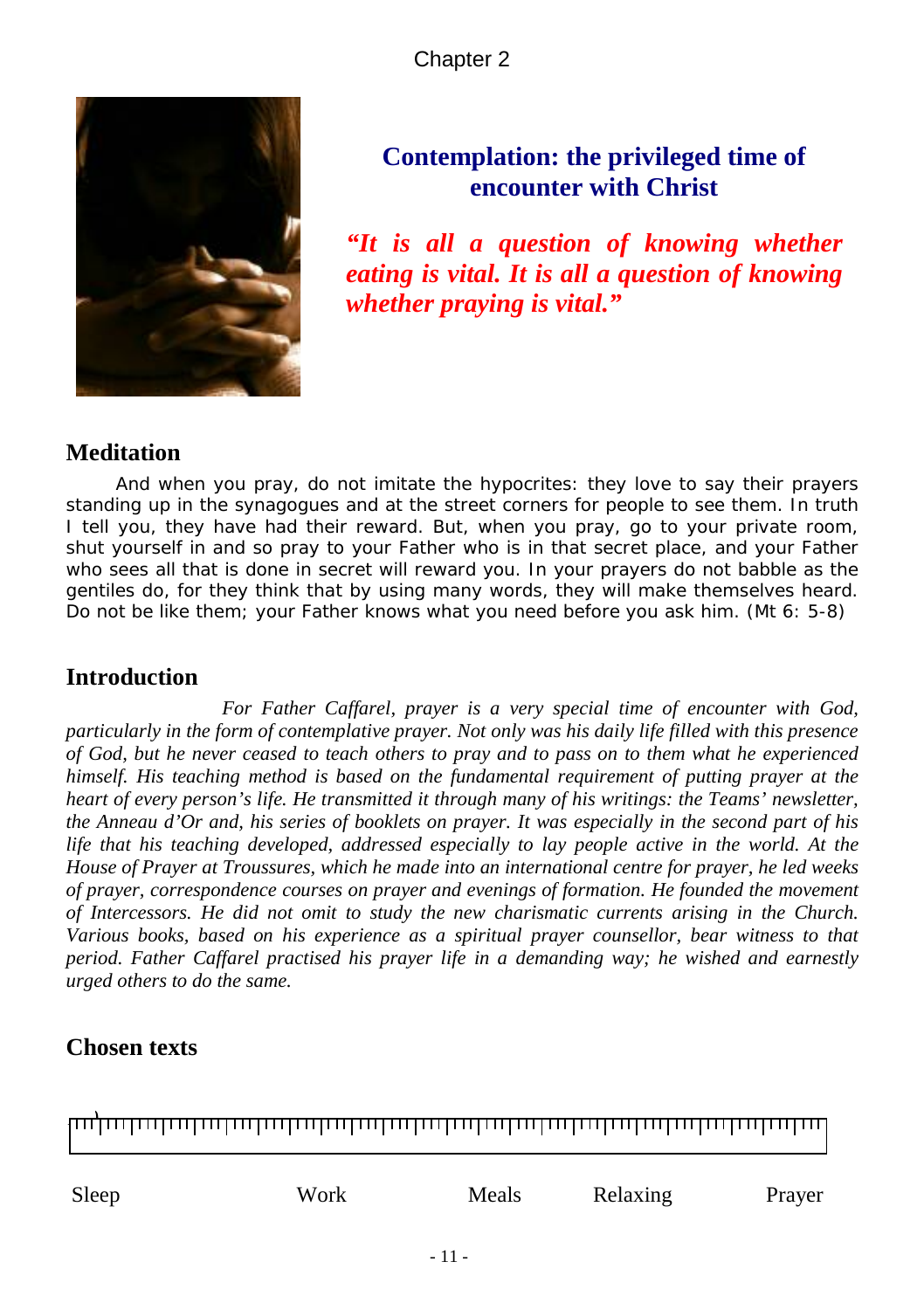Look at this time-scale. It has 96 divisions: the 96 quarters of an hour that make up a day. Count from the left the number of hours that you reserve for sleeping and draw a vertical line. Then count the number of hours you spend working at home or at work and draw another vertical line. Then count the hours for meal-time, then the hours travelling, reading the paper, etc… Finally, starting from the right, count the time you spend praying… And compare!

You tell me that: "Nothing is more misleading than this kind of calculations. You relate to each other's realities that cannot be related. Prayer is not a matter of time, anymore than is love. It is not because I spend ten hours a day working and very little time talking to my wife and children that I don't love them, that I love them less than my work. Love is not a matter of time".

How often the love between husband and wife and between parents and children is in jeopardy precisely because one neglects to keep it alive and deepen it. Human love requires contacts, exchanges and heart-to-heart moments. It is vital.

The same applies to love of God. It declines in the soul of Christians who do not set time aside for meeting with their Lord, moments of exchanges, of intimacy, that is to say of prayer. It is no less vital.

Some might retort: "But how do you expect me to find time for prayer?" This leaves me wondering… Either they have not understood the vital role of prayer in supporting their religious life, or they suffer from a kind of alienation as in the case of a mother with a large family, suffering from serious anaemia, who says to her doctor: "How do you expect me to find time for eating with my eight children and all that this entails of bottle-feeding, nappy-washing, giving the little ones their bath, helping the older ones with their homework…?"

It is all a question of knowing whether eating is vital. It is all a question of knowing whether praying is vital.

After all, it is perhaps all the fault of us priests if Christians do not believe in the value of prayer. Do we warn them sufficiently that spiritual anaemia threatens them? When they come to confess sins of cowardice, pride, impurity... instead of urging them to try not to do it again, do we draw their attention to the cause: their state of minimal resistance that makes them terribly vulnerable? Do we recommend to them that which alone will allow them to acquire spiritual vitality and therefore to resist the threats from within and without: namely prayer?

Would not people say to me, rather, that the great remedy is the Eucharist? No doubt, but the Eucharist in a soul that does not pray, is like casting seeds in a field that has not been ploughed: it cannot bear fruits. After twenty years of priestly ministry, I think I can say with confidence that Christians who do not devote every day ten minutes to a quarter of an hour (the  $1/96<sup>th</sup>$  part of their day) to this type of prayer that we call contemplative prayer or meditation, will always remain in spiritual infancy or, rather, will decline. They will experience some grave crises from which they will not emerge with glory, from which perhaps they will not emerge for a long time.

*Montthly Letter of Equipes Notre Dame ; November 1952*

AFTER THIRTY-SIX YEARS OF PRIESTLY LIFE, it seems increasingly obvious to me that, if so many Christians are spiritually and psychologically sick, worried,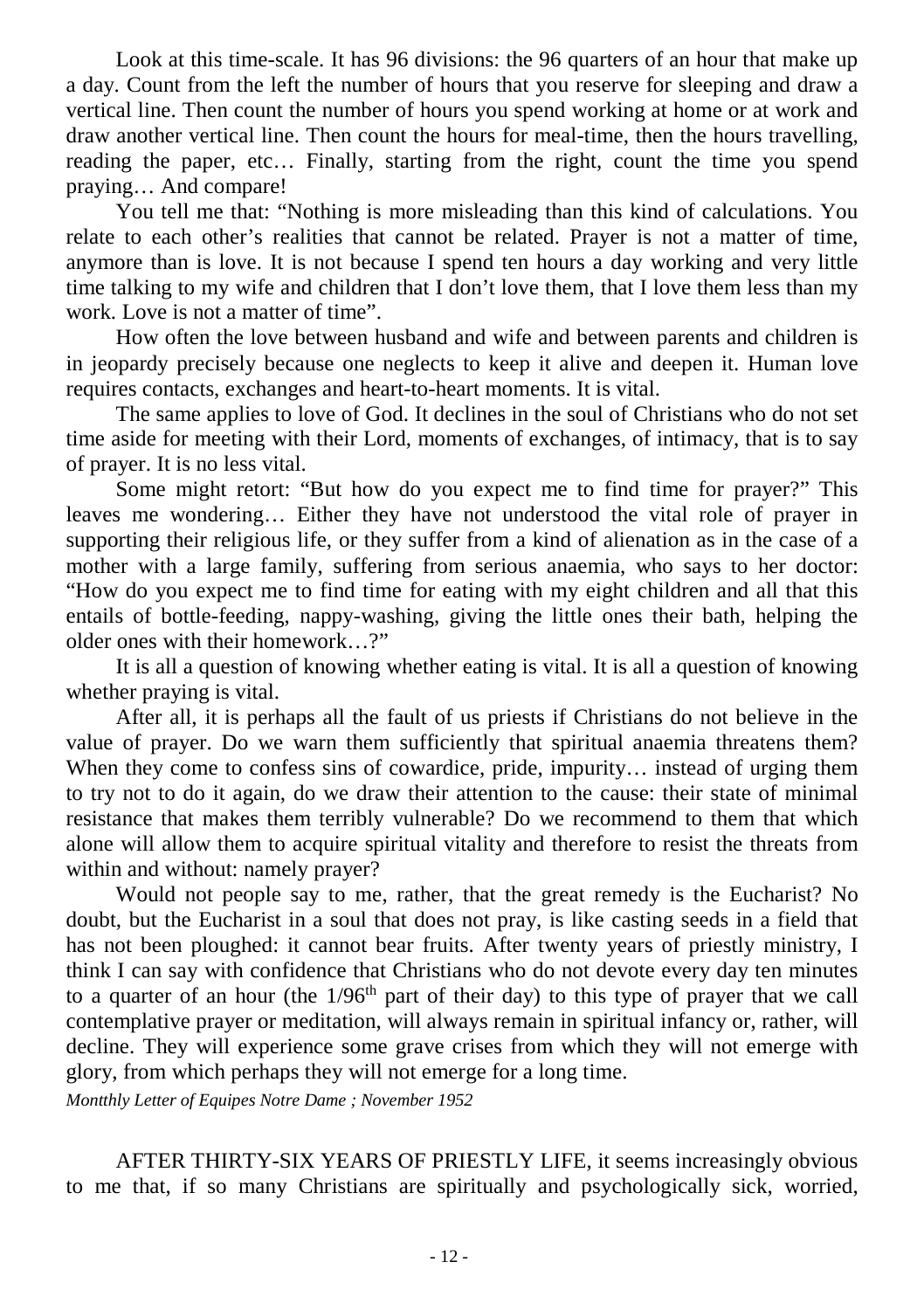depressed or overexcited, if so many couples do not achieve agreement, harmony, union and the joy they had hoped for, if Christianity is so deeply divided - as much in its thinking as in its action - it is because the importance of prayer is not really known. When individuals or societies no longer link up with God by prayer, they are handed over defenceless to the forces of disintegration.

My experience leaves me in no doubt: prayer is as vital for you lay people as it is for us priests. Get me right; I am not referring to a quick morning or evening vocal prayer, but to what we call quiet prayer or meditation.

Great is my joy to see some of them achieve, thanks to daily quiet prayer, this constant prayer that Saint Paul recommended, as did Christ: *"Pray constantly; and for all things give thanks to God"* (1 Thes 5: 17-18).

*Henri Caffarel - Monthly Letter of Equipes Notre Dame ; October 1966*

THIS GOD WITHIN YOU IS NOT A SILENT GOD: HE SPEAKS, but to hear him you must be still. *"The Father speaks a Word and it is his Son. He spoke it in an eternal silence, a silence that the soul hears"* (Saint John of the Cross).

To be still is difficult in our terribly noisy world. I am not only talking about physical noises but of all those events, sensational news and various threats that the media, conjurer of our modern times, proclaims from the roof tops or whispers in our ears. It all comes to stir our senses, our imagination, our thoughts and our heart. It leads a hectic song-and-dance that disturbs our prayer. Nevertheless, interior silence is possible. To achieve it, one needs to train oneself with patience and gentleness. Violent means have never been good ways of calming oneself; and it is indeed calming that is needed: calming of all our faculties so that they become accessible to God, motionless, listening. Listening calls for a certain quality of silence, namely recollection. It is an attentiveness that is fully awake, ready to detect the inner voice. Claudel wrote: *"Many wise men had already told us that, to hear, it might perhaps be enough just to listen*. *How true this is! But it is not with our hearing aid, it is not even with sharp understanding that we put ourselves on the alert, it is with the whole of our being that we listen to the Being that exists there".* 

And no doubt you will say to me again that you despair of achieving interior silence, a sacred recollection. It is true that our efforts alone do not suffice; divine grace must play a part. But how could God refuse this grace? He is much too desirous that this silence should enter into your soul so that the dialogue of the Father with his child may become possible. Trust him; persevere in contemplative prayer and Christ will quieten and return to himself your wandering faculties, like the shepherd Saint Teresa of Avila talks about who, at nightfall, plays the pipe to gather his sheep scattered about the fields. *Henri Caffarel - L'Anneau d'or; May-August 1957*

DO NOT LOOK IN THESE PAGES FOR TIPS FOR GARANTEED SUCCESS; TRY RATHER TO GRASP THE UNDERLYING SPIRIT. It is true of contemplative prayer as of many activities that it is important to make a good start. Failing that, after five minutes, one is surprised to find oneself on a kneeler and, whilst the body has come to pray, the mind has remained absorbed in other things.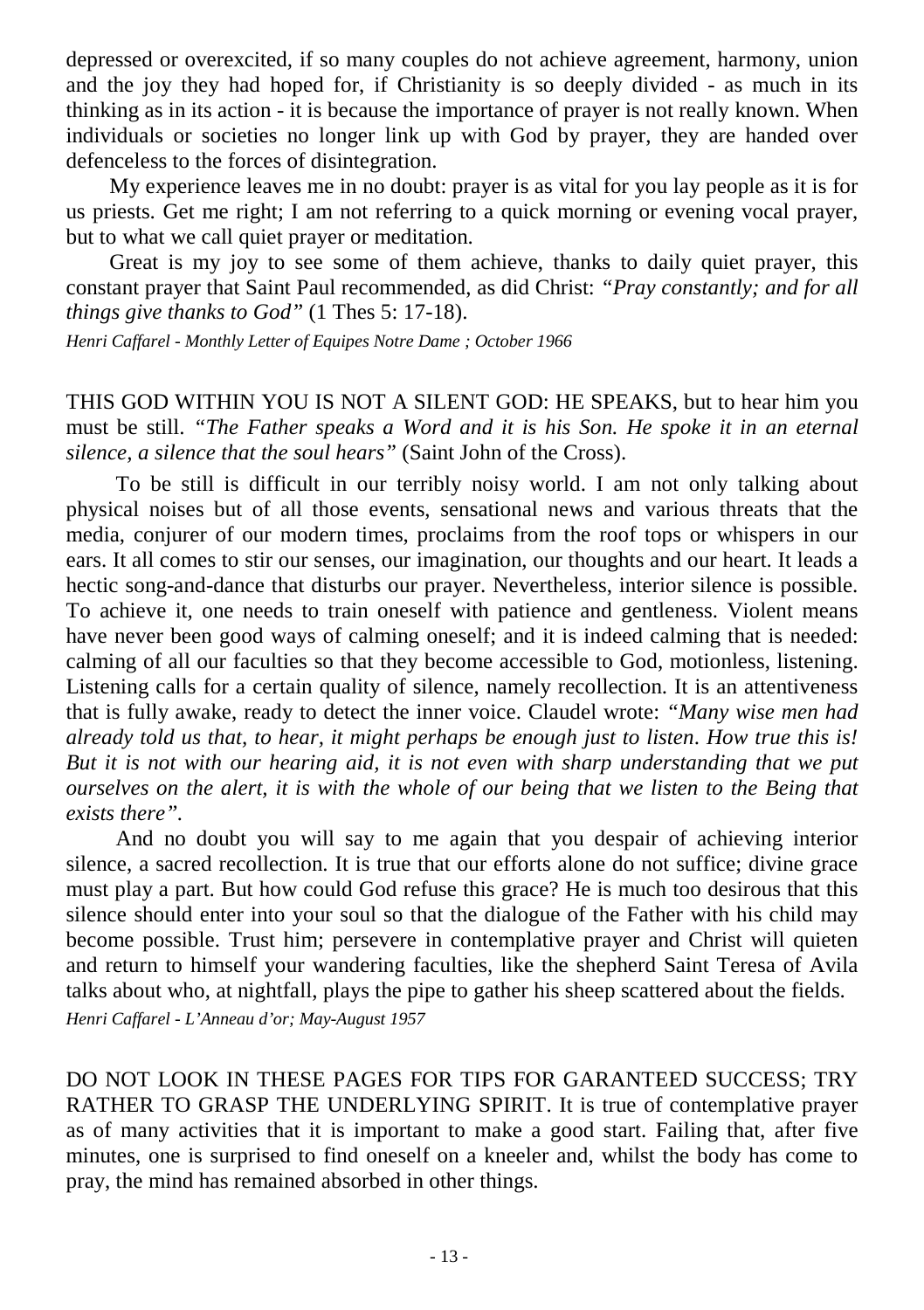I strongly advise you, therefore, to pay attention to initial gestures and attitudes: a clear attitude of someone awake, self-aware and present to God and making a deep bow or a slow and meaningful sign of the cross. Calm and slow movements are of great importance in breaking the rapid and tense rhythm of a busy and hurried life. A few moments of silence will, like applying the brake, play their part in introducing you to the rhythm of contemplative prayer and bring about the necessary break from previous activities. It may also be a good idea to say a vocal prayer slowly and in a low voice.

Become aware then  $- I$  do not say of the presence of  $God - but$  of  $God$  present, alive: "The Great Alive" who is there, waiting for you, who sees you, loves you. He has his idea about this prayer that is beginning and is asking you to be blindly in agreement with what he expects from it.

Pay even more attention to interior attitudes than to those of the body, that is to say, a human being's fundamental attitudes before God: dependence and repentance:

- *Dependence:* not the vague submission of one who must sometimes give up a pet project so as to do the will of God, but a much more fundamental dependence, like that of the torrent that is stopped if it is cut off from its source, or that of a vine-shoot that dries up and rots when it is severed from the vine, or that of the human body that is not even a body any longer but a corpse when the link that bounds it to the soul is broken.
- *Repentance:* this acute sense of our fundamental unworthiness in the presence of the Holiness of God, like Saint Peter who suddenly prostrated himself before Christ and said: *"Leave me, Lord, for I am a sinful man"* (Lk 5: 8).

These two attitudes are important so as to make smooth in you the ways of the Lord.

The soul having been thus prepared, ask for the grace of contemplative prayer since, as I have already told you, contemplative prayer is a gift from God before being a human activity. Humbly call on the Holy Spirit, our Master of prayer. You can then adopt the bodily attitude that is most favourable to setting the soul free.

Having prepared yourself in this way, you can now begin contemplative prayer, properly so called. What do you expect from it? That God may take possession of you. The only way for this to happen is to make use of the three great natural faculties the Lord has given you, precisely so that you can enter into contact and communion with him. They are appropriately called *theological* virtues and are faith, hope and charity. They are the supernatural dynamic forces in you that are ready to come into play as soon as you come to God.

- Exercise your faith. I do not ask you to speculate about God, but to think of him by meditating on what he says about himself through Creation (in which everything speaks of his perfections), in the Bible and especially and first of all, in his Son who became man, lived and died so as to reveal to us the infinite love of the Father….
- But what is important is not to think a lot but to love much. Faith having set charity in motion, do exercise it. For the second time, I have used the word "exercise". Do not misunderstand me, I am not recommending an unbridled exercise of the will. The exercise of faith and charity should be as natural and easy as breathing. Exercising charity will not consist so much in giving rise in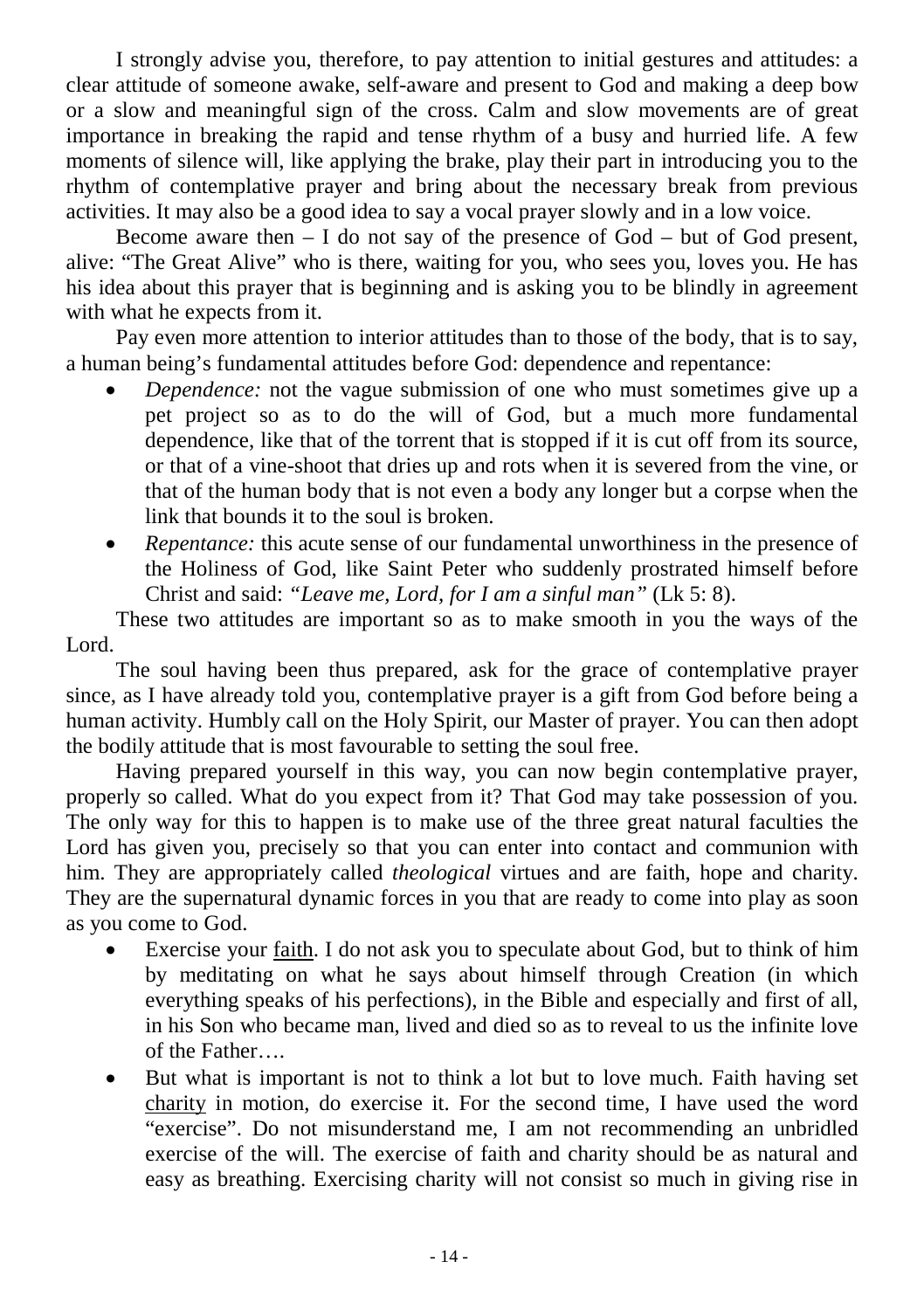yourself to emotions, fervour and feelings, than in adhering with all your will to God himself and in espousing his desires and his interest.

It is also the characteristic of love to aspire to union with the object of one's love and to the happiness it promises. When it refers to God, this aspiring is called "hope". So do exercise hope also.

Let me add one more remark before leaving you. One does not become a contemplative person from one day to the next, any more than a cabinet-maker, a musician or a writer, without a determined apprentiship.

*Extract from "Présence à Dieu" by Father Caffarel in Monthly Letter of Equipes Notre Dame; Sept.–Oct 1970*

#### **Testimony**

*I* will retain only one memory of Father Caffarel, the man of prayer: his long daily hours of *silent prayer and adoration. Whatever happened in his very busy life, he made time for God. But it*  is not enough to say this: his daily encounter with God was vital, natural and essential. It logically *followed from his loving encounter with Christ in March 1923 that determined his whole life and especially his prayer life. When one loves and knows oneself to be loved, one quite simply yearns to be alone with the Beloved.* 

*I like to picture him again in the chapel at Troussures, sitting on his little prayer stool, his body and head straight, his eyes usually closed, his hands wide open on his knees, perfectly motionless, fully recollected, fully present to God at the very depth of his being. Nothing else mattered. He appeared to be both totally receptive and totally offering, standing in front of his Lord and God like a sheet stretched out in the sun, a comparison he favoured when talking about prayer. There was no affectation or softish sentimentality, but peace, stability and strength emanating from him.* 

*To offer and submit oneself to the transforming Love of God in total surrender and unshakeable trust, such was, I believe, one of the secrets of his prayer: a secret that could be summed up in the words that Christ spoke to Saint Catherine of Sienna: "Make your self capacity and I will make myself into a torrent". Father Caffarel liked to comment as follows on those words: "Make yourself capacity in faith and the torrent of my love will pour itself out into your heart".* 

*Was that not the source of all the fruitfulness of his ministry?*

*Elisabeth Saleon Terras (France)*

## *You who are at home in the depth of my heart Make me live by you in the depth of my heart*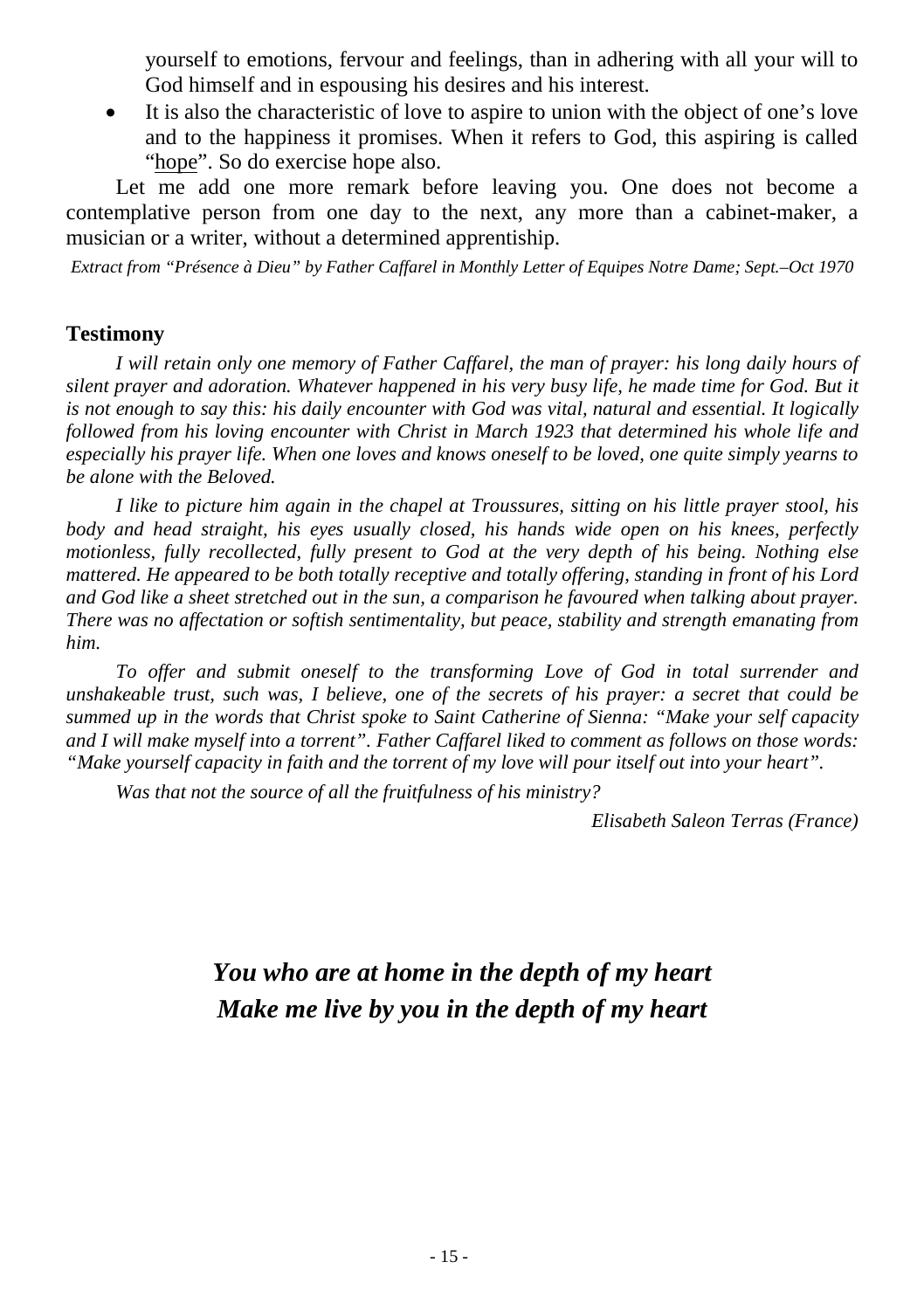

#### **Marriage, Sacrament of Covenant**

*"A real Christian couple is a great work of God; the brightness of the sacrament of marriage is the reflection of the immense tenderness that unites Christ to the Church"*

## **Meditation**

*Husbands should love their wives, just as Christ loved the Church and sacrificed himself for her to make her holy by washing her in cleansing water with a form of words, so that when he took the Church to himself she would be glorious, with no speck or wrinkle or anything like that, but holy and faultless. In the same way, husbands must love their wives as they love their own bodies; for a man to love his wife is for him to love himself. A man never hates his body, but he feeds it and looks after it; and that is the way Christ treats the Church, because we are parts of his Body. This is why a man leaves his father and mother and becomes attached to his wife, and the two become one flesh. This mystery has great significance, but I am applying it to Christ and the Church. To sum up; you also, each one of you, must love his wife as he loves himself; and let every wife respect her husband.* (Ephesians 5: 25-33)

### **Introduction**

*Following his involvement with couples, Father Caffarel made a point of reflecting in depth on the mystery of the sacrament of marriage and in contributing his theogical reflection to the Church. His reflection*  was always based on the Word of God as well as on observing, listening as well as on the participation of *couples and the contribution of reputed theologians. Following on a meticulous work of research he elaborated a renewed vision of Christian marriage and of sexuality. He has participated in very specific ways in the renewal of the thinking of the Church on marriage. He took a leading role in the pontifical preparatory commissions for the 2nd Vatican council and by his work of research and information. This is born out by his report on "Christian marriage in the Church of the 60s" and the special issue of the Anneau d'Or on "Marriage and the Council: a renewal of marriage for a renewal of the Church". The appropriateness of his thinking was later affirmed by John XXIII and then especially by Paul VI at gatherings of Teams in Rome in 1959 and 1970.* 

## **Chosen Texts**

THE WORLD OF LOVE IS CLOSE TO THE KINGDOM OF GRACE. Young engaged couples have a wonderful experience of it. Married couples confirm this throughout their lives provided they let themselves be guided by God. It is He who, gradually, makes them discover the gaps in the frontier.

Far from imprisoning hearts, true love liberates and expands them extraordinarily. I would go further: engaged and married couples experience a kind of state of grace or, at any rate, an opening to grace. This is because from love to Christian life there is continuity in a way, since "God is love".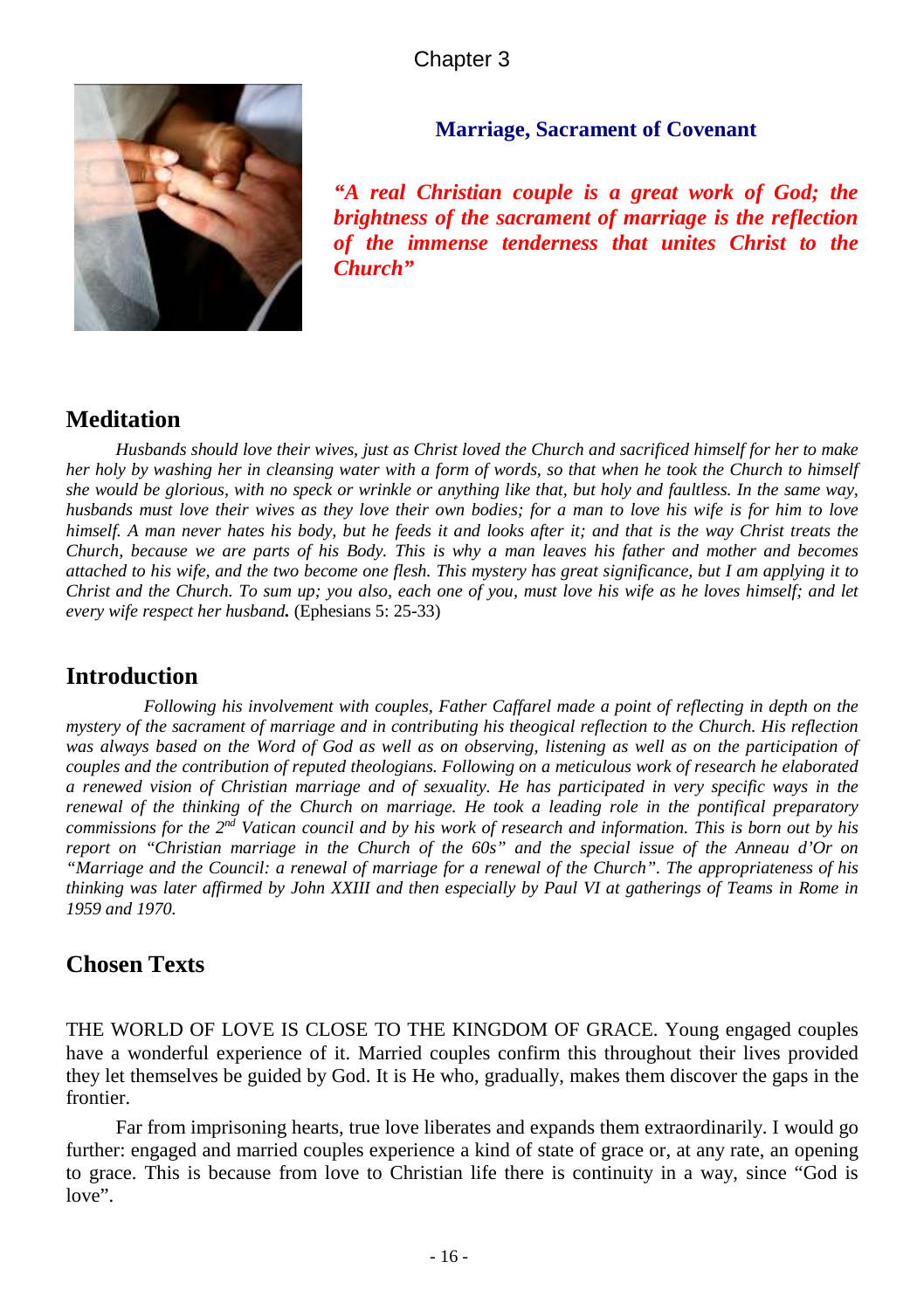Love invites love. To be loved leads loving. There arises a feeling of wonder, of gratitude, of generosity which is impatient to express itself - and we did not know that it source was within us. *Henri Caffarel - L'Anneau d'or ; May- August 1964*

#### WHAT IS THE CHRISTIAN MEANING OF SEXUALITY? How do you live out your sexuality in a Christian way?

This inquiry revealed at the same time that, amongst the couples, the Christian meaning of sexuality is almost completely unknown. Not even as many as 2% gave a genuinely worth-while reply to the following question: What is the Christian meaning of sexuality? How do you live your sexuality in a Christian way? Another thing which came out of all this, something which has now greatly changed, most of the couples who replied had a special concern in regard to respecting what they called the law of the Church. They achieved this with difficulty, often with a great deal of impatience and perhaps wishing to rebel, but they did not concern themselves with the human quality of intercourse, and I came to understand through reading, studying and meditating on these replies, that there cannot be a genuine moral law of sexuality if there has not been any concern with the quality of sexuality. Please excuse the expression, formerly I used to hate it, it is rather common, but I think it is important, as regards the manner of making love well, of having good sexual relations. Well, Christian couples, like the rest, have the sexuality of barbarians; I have not the time to tell you now how my thinking has evolved thanks to the confidences I have received and the research I have done personally and with certain couples. So, I speak of this as something which has not been done, and something which must be done, it is absolutely essential to guide couples towards a human and Christian perfection of sexual relations.

Well, with the Teams of Our Lady, it is now affirmed in the Church that sexuality is a factor of sanctification, provided it is grasped and evangelised, that pleasure is a reality which is holy in God's order of things, and should not be suspect as it is in those doleful types of spirituality which we often came across. And this goes much further, in the whole life of the world the natural values are not to be looked down on; we must adopt them, and sexuality is one type of these values. It is so important currently to understand all this in order to save sexuality from being treated as unimportant, for currently sexuality is at risk of this, and to save sexuality from eroticism.

*Conference given by Father Henri Caffarel to a meeting of European Regional Couples at Chantilly, Sunday 3 May 1987*

THE MARRIED COMMUNITY IS SOLID, because grace is a powerful force of union. It creates this union, mends it and consolidates it day after day…

The source of this grace is the sacrament of marriage. Like all other sacraments, it is the fruit of the Cross. As I have said (on a previous occasion), God is already present at the heart of ordinary natural love and those who look for him there, find him. However, in Christian couples, united by the sacrament of marriage, his presence is infinitely more real and efficacious.

It is not love, strictly speaking, that becomes sacrament but the covenant (between Christ and the couple) and the union that comes from it. The love that inspires this covenant, however, and is the living soul of this union, participates in the sacrament. We can say that it is not only sanctified by the sacrament but is sanctifying.

*Henri Caffarel - L'Anneau d'or; July, 1945*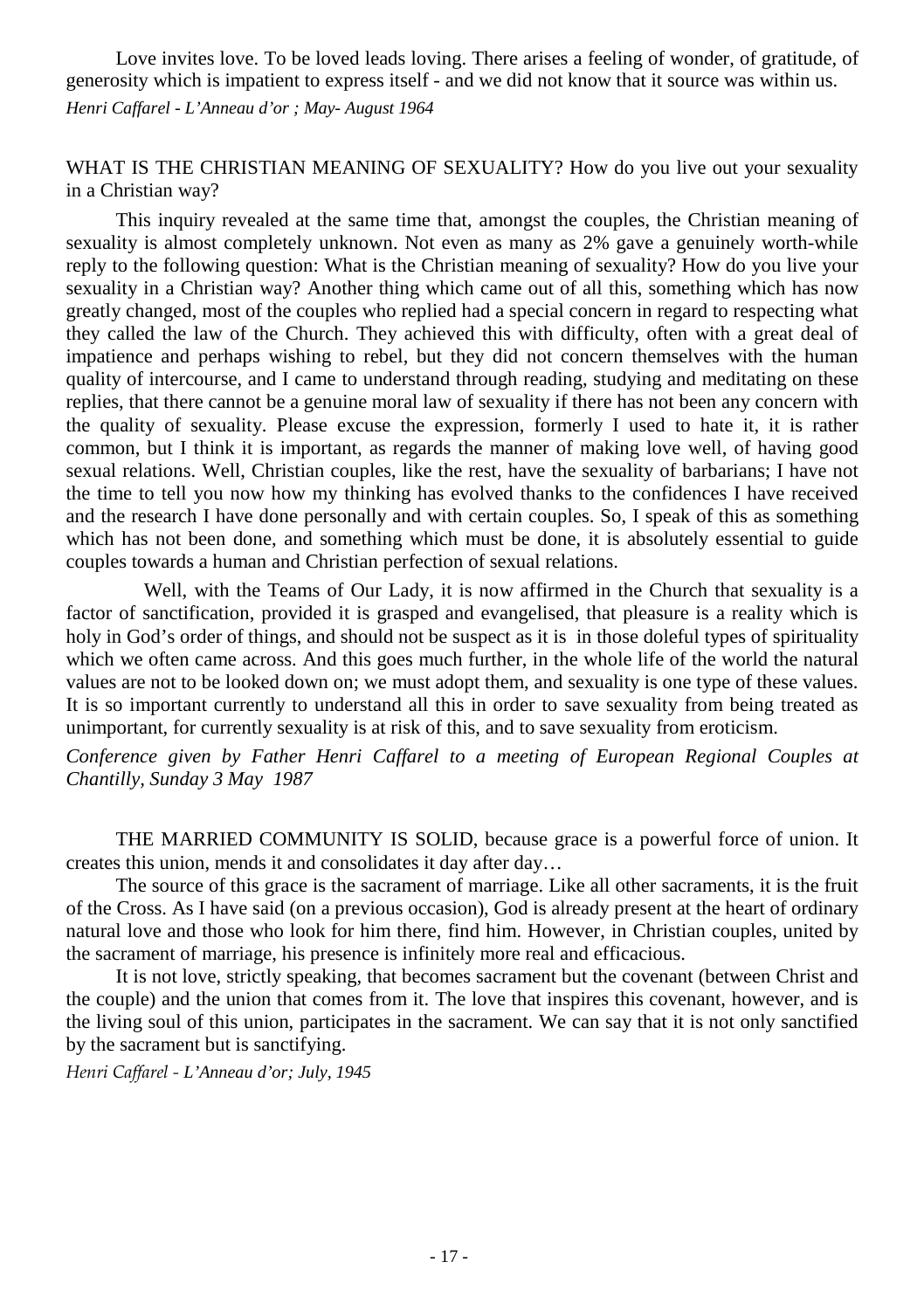CHRISTIAN MARRIAGE IS NOT ONLY THE RECIPROCAL SELF GIVING OF A MAN AND OF A WOMAN; it is also the couple giving themselves to Christ. Henceforth, Christ is present in this couple that have opened themselves to him by giving themselves. Already, where two or three are gathered together in Christ's name, he is present; but, in the case of a couple, there is something more and better: there is a pact, a covenant in the biblical sense of the word, between Christ and the couple. What Yahweh said in former times: "I will be your God and you will be my people", Christ now says to the couple. Bound thus to the couple and present in them, Christ yearns to give thanks to his Father and to intercede for the whole world with and through the couple…

For as long as we do not acquire this understanding, we cannot fully grasp the sense of conjugal prayer. Its necessity and greatness can only be understood in the context of the sacrament of marriage. In a word, when Christ unites a man and a woman sacramentally, he sets up a sanctuary. This sanctuary of the Christian couple is where he will be able to celebrate, with the couple and through the couple, the great filial cult of praise, adoration and intercession that he came to establish on earth.

*Henri Caffarel – short article in the monthly letter of Equipes Notre-Dame – April 1968*

THE CHRISTIAN COUPLE IS NOT CONTENT TO OFFER HUMAN RICHES, and to reveal fundamental truths, they give their guests the richness of grace by which they live. It is this grace that we must now briefly assess.

Its great spiritual richness is the presence of Christ who transforms this family community into a "little church". *"When two or three are gathered in my name, I am there in the midst of them"*; to this Tertullian added: *"When two are together, there the Church is"*. No doubt, this presence of Christ and of the Church remains invisible. The Muslim or Jew who come to this home are not aware of it, but their lack of knowledge does not prevent Christ acting. Christians themselves, often including priests also, experience great spiritual benefits from visiting such a home. Listen to this testimony: *"A religious, having spent some time with a large family for a period of rest, said to his hostess as he left: 'You can have no idea of the comfort and peace that contact with a family like yours can provide'. I believe that, if a priest is going through a crisis, as sometimes happens in their 40s, there is no better way of rediscovering his balance than to share for a time in the life of a Christian family."* 

After this rapid assessment of your human and spiritual riches, you will understand why it is said of a couple that they are "an exceptionally effective instrument of apostolate". There, divine grace and riches make use of the most modest as well as the most attractive human realities in order to communicate themselves. I am referring to all these riches of love that we spoke about a moment ago. How poor, in a way, is the isolated apostle by comparison with the couple-apostle! Of course the priest who visits a sick person and gives absolution, has exceptional powers for transmitting grace; the ministry of a priest, however, is different from a visit of a Christian family. One of you has expressed it in admirable terms: "The Christian home is the gentle smiling face of the Church".

*"The gentle smiling face of the Church"- Monthly Letter of Equipes Notre Dame ; January 1962*

#### **Testimony**

*There is a deep division in our culture on the subject of marriage and sexuality. By his teaching and writings, Father Caffarel has confronted this ever-present question.*

*These words of this elderly priest are significant: "Formerly, it was simpler; the rules were clear. Before marriage: no sexual relationships. In marriage: no playing around, no deviation! The teaching of the Church*  was not questioned. Divorce was out of the question. It was clear. It was only a matter of forming the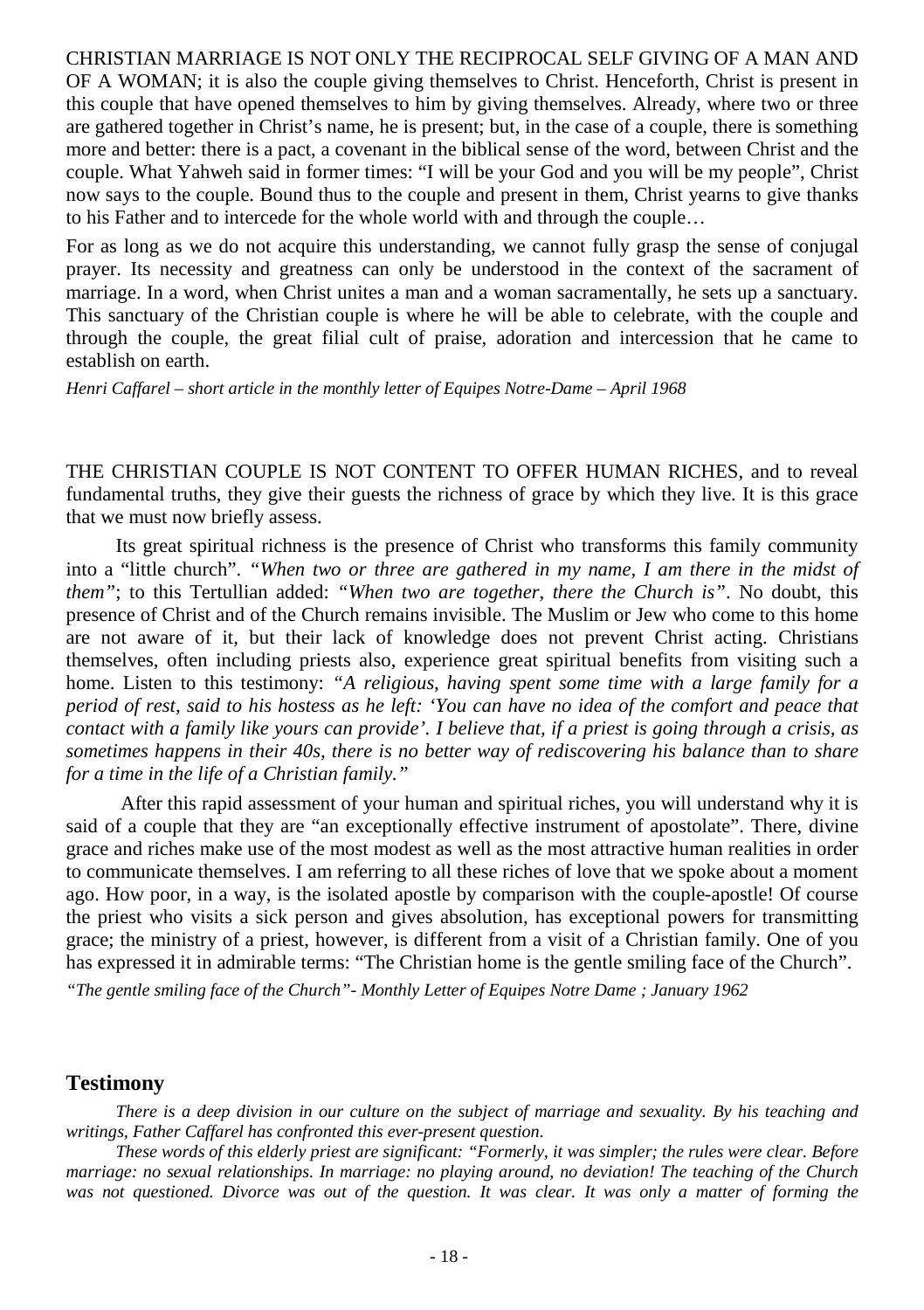*conscience of the faithful and of being merciful when failings occurred. Young people today do not seem to me to be any worse than in former times. Conscience has not disappeared, but we have changed the way we apply it. My words as a priest were acknowledged and respected when I spoke of God's law in sexual matters. This is no longer the case today. I feel in a different world".*

*Father Caffarel's question was "how is one to humanise sexuality?".His answer was not to make definitive statements but invite people to question themselves.* 

*He offered a fascinating journey "from sexuality to love". The way sexual life is regulated is very important for the humanisation of human beings. A well lived out sexuality can contribute to the building up of men and women. If it is not well lived out, it can damage the life and humanity of men and women. Under God's reign, sexuality and faithfulness cannot be dissociated. It is a decisive step in establishing a relationship with God.*

Love is the law of sexuality and characterises the union between man and woman. Love is being *different; love is sacrifice; love is built up over time through successes and failures. It is in the couple that the three aspects of sexuality are expressed: relationship, pleasure and fecundity. The couple can only grow through a balanced integration of these three dimensions of sexualty.* 

*Love is something in the making. The perfect couple does not exist. The full blossoming of sexuality is never achieved. For Christians, it is a gift received from the Holy Spirit, acting from within. God does not identify holiness with perfection.*

*The true meaning of sexuality and the basis on which to measure its value is the human being, created and liberated by God, in relationship to his/her neighbour. Human beings, liberated by Christ, are called to live out their sexuality in freedom, but in a responsible freedom. Sexuality is liberated in Jesus Christ in its own right and is lived out in relationship to one's neighbour and to God. It is destined to become a language of love, of communion and of life.*

*Father Angelo EPIS (Spiritual Counsellor of the International Leading Team)*

## *You who are at home in the depth of my heart Glorify your holy name in the depth of my heart*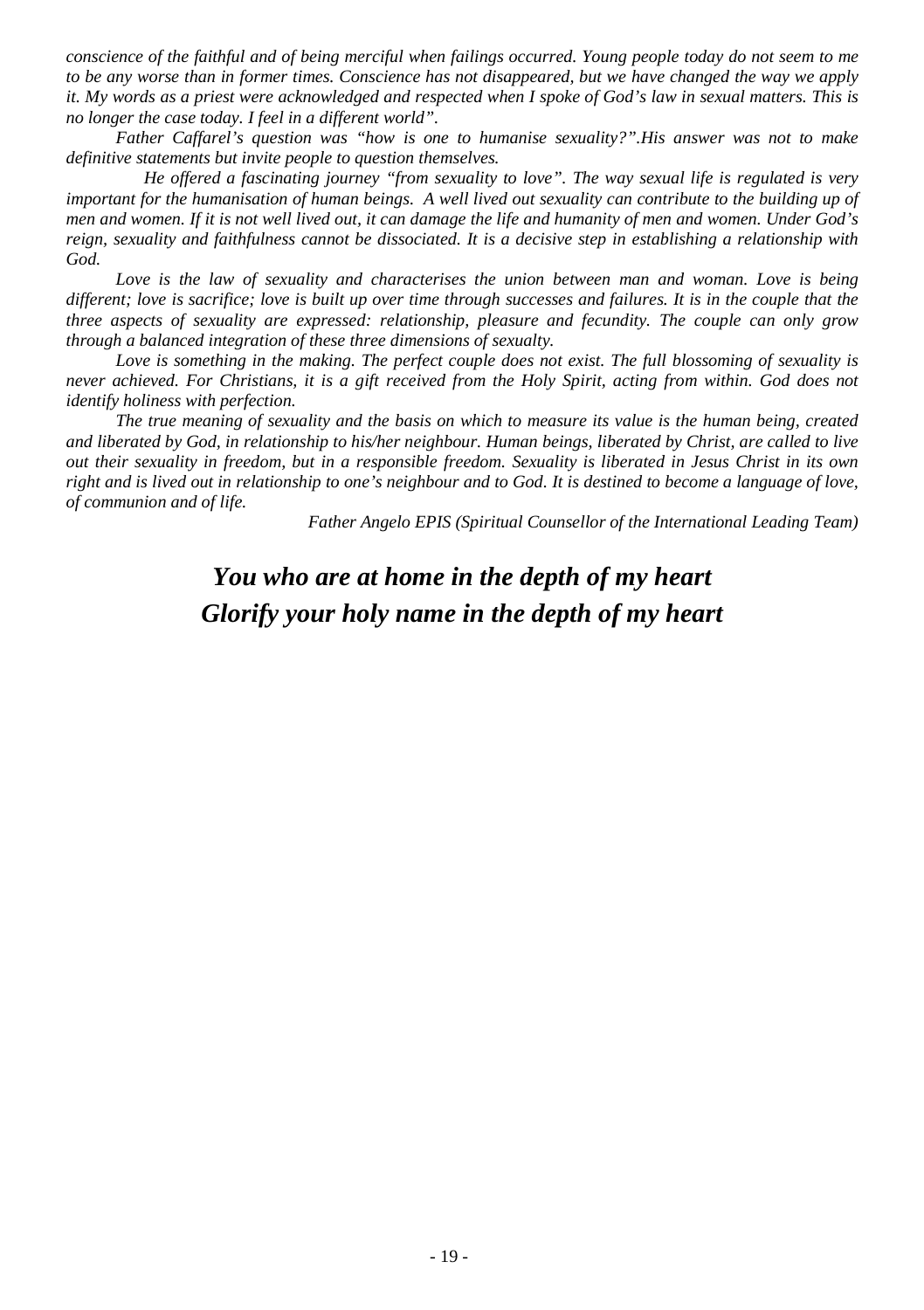

## **Married spirituality**

*"Your marriage: a union of two seekers of God"*

## **Meditation**

*"Whatever you ask in my name, I will do, so that the Father may be glorifed in the Son. If you ask me anything in my name, I will do it. If you love me, you will keep my commandments. I shall ask the Father, and he will give you another Paraclete to be with you for ever, the Spirit of truth whom the world cannot accept since it neither sees nor knows him; but you know him, because he is with you, he is in you"* (Jn. 14: 13 - 17)

## **Introduction**

*At the same time that he was bringing up to date the theological reflection on marriage and was giving couples a way of deepening their understanding of their sacrament of marriage through membership of Equipes Notre-Dame, Father Caffarel was keen to offer to couples a specific spirituality which he called married spirituality. It is developed, not on the basis of the monastic life, but on the married state of life, with all its demands, its difficulties and its graces. To practise this married spirituality allows husbands and wives to live out their married love and the* Love of Christ as one and only love that leads them on the way to holiness. For Father Caffarel, *married spirituality finds its source in seeking the mind of God on the whole of married and family life and its openness to social or apostolic life. This pursuit will be based, for the couple, on the practice of encountering Christ through prayer as a couple.* 

## **Chosen Texts**

THE WORD « SPIRITUALITY » CAUSES PROBLEMS. We must not be mistaken about its meaning. It is certainly not an escape into a dream world.

To those who ask you "What are these Teams?" you no doubt answer: "They are groups of spirituality". The reactions to this reply are varied, as you will no doubt have experienced. They don't all show interest or appreciation.

- Sometimes, it is just a condescending smile of the kind we give to a charming eccentric, harmless but of little use to others, who reveals that he collects Roman coins, autographs or butterflies.
- Sometimes, you are told: "I am no mystic; it is enough for me to be a good Christian. I am much too busy with my work, family or social commitments to take on spirituality as well!"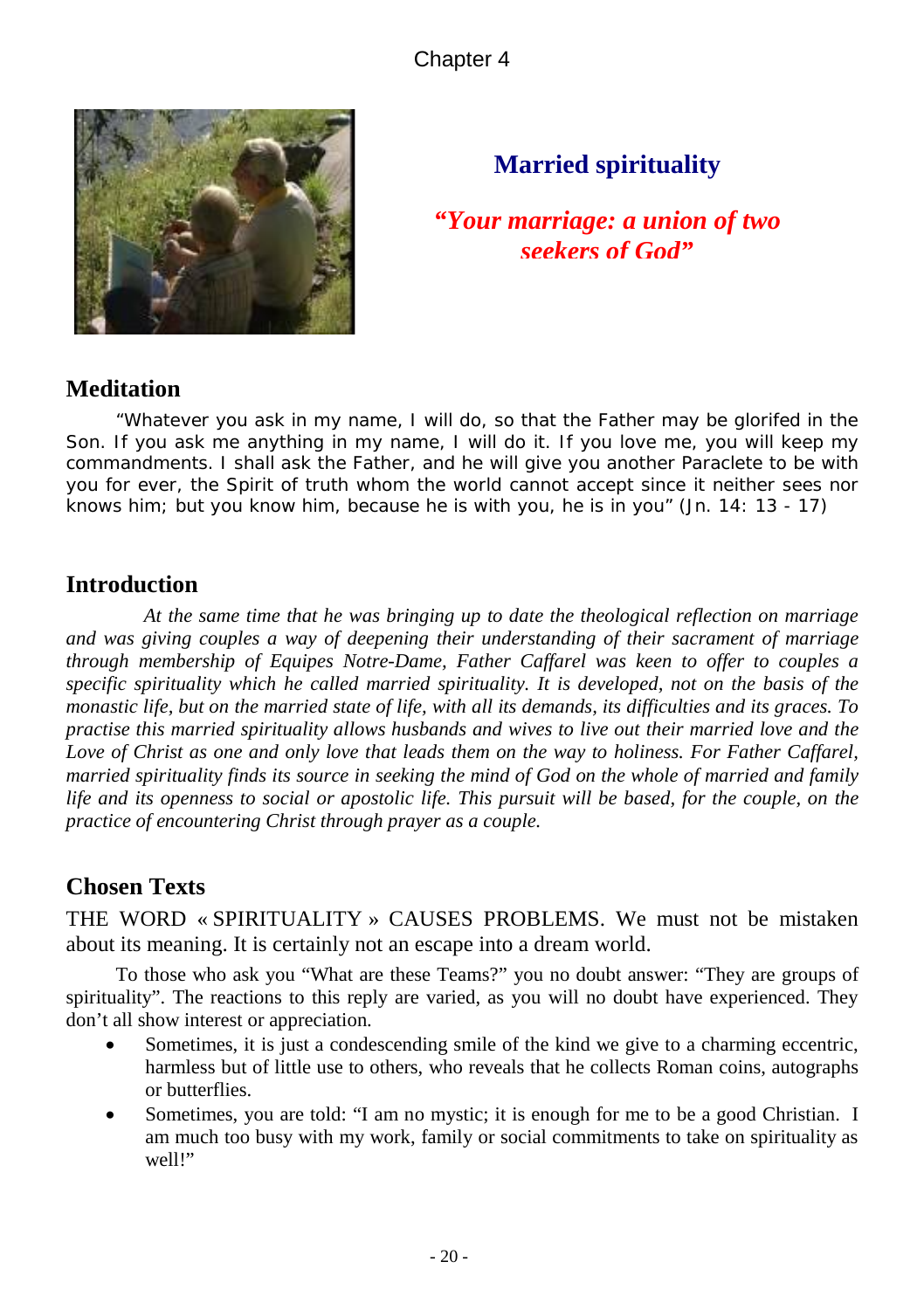Sometimes, people are genuinely shocked: "Fancy running away from reality in this way; is it not a betrayal? When there is so much hardship around us calling for everyone's dedication! When a new culture is developing that will be against us if it is not build with us".

These reactions stem from a big misunderstanding. Some seem to liken spirituality to a pastime, to a distraction! Others hold it in greater esteem but see it only as the pursuit of prayer and virtues. It would not occur to them that spirituality could be related in any way to family, job or civic responsibilities. Both these reactions ignore what spirituality really is.

How can we dispel any ambiguity?

No doubt, all we have to do is to define clearly what the word spirituality means:

Spirituality is to do with the Christian life and the ways that lead to its full development.

The fullness of the Christian life does not consist only in adoration, praise, ascesis. It consists also in serving God wherever He has placed us: our home and family, our job, our civic involvements etc

It follows that couples who meet together to develop their spiritual life, far from looking for ways of escaping from the world, are endeavouring to learn to imitate Christ by serving God, fully in the world, in all aspects of their life.

*Henri Caffarel - Monthly Letter of Equipes Notre Dame ; June 1950*

YOU WILL BEAR WITNESS TO GOD AS A COUPLE even more explicitly if you are a union of "seekers of God" to use the admirable expression of the psalm: two seekers whose minds and hearts are eager to know and meet God; passionate seekers of God impatient to be united with him; seekers for whom God is the great reality in their lives; seekers who are more interested in God than in anything else. In such a couple, everything is seen and conceived in relation to God. I am not speaking theoretically. Numerous are those I know among you who are true seekers of God in whom a secret cord vibrates whenever God's name is mentioned in their presence. The home of such a couple is a place of worship in which husband and wife *"worship the Father in spirit and truth"* (Jn 4: 23).

I would like to pass on to you my conviction that a couple who are "seekers of God" in our world that no longer believes in God, are a "theophany", a manifestation of God as was for Moses the bush in the desert *"that was blazing but was not being burned up"* (Ex 3: 2).

*Extract from Father Caffarel's Conference : "In the face of Atheism" ; Rome, 5 may 1970*

The science and the art of sanctifying oneself, in and through the priesthood, is priestly spirituality. THE SCIENCE AND ART OF SANCTIFYING ONESELF, IN AND THROUGH MARRIAGE, IS MARIED SPIRITUALITY…

It is a matter of christianising the whole of family life; and first and foremost to look for the Christian significance of all family realities and to ask oneself the question: "Basically, what is the mind of God on love, paternity and motherhood, sexuality and formation in all the great aspects of home life?" It is not only a matter of discovering but of wanting to realise God's idea in all these areas.

Furthermore, one must seek to discover what could be called a Christian style of home life: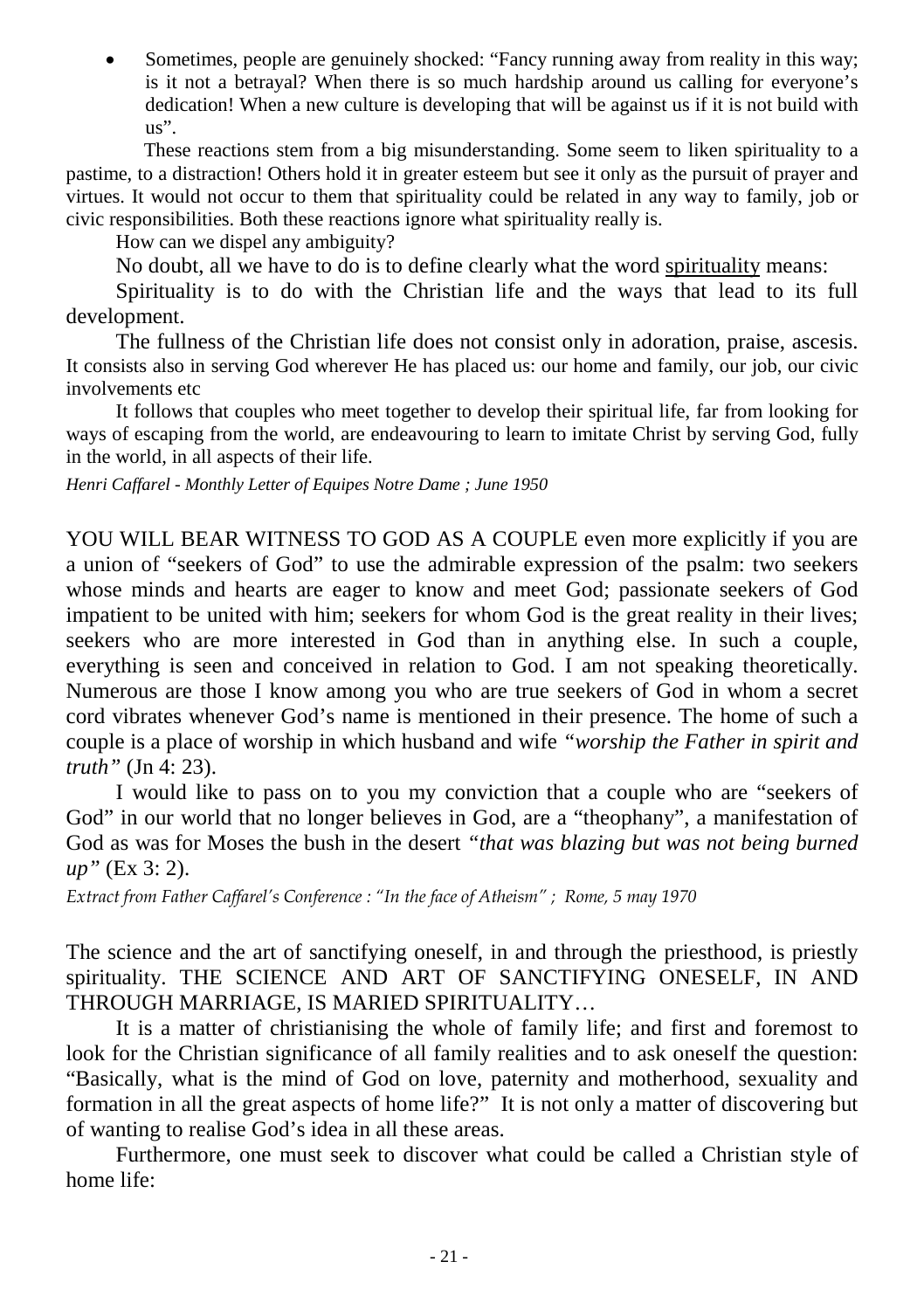- the Christian style of inter-personal relationships, between husband and wife, between parents and children, between parents and grand parents, between the couple and their friends.
- The Christian style of the environment: the home, meals, expenditure.
- The Christian style of daily activities: work, leisure, getting up, going to bed, evenings spent together, hospitality. What should one do to make all this Christian, look Christian and be resplendent of the grace of Christ?
- A Christian style of days of the week: Sunday should not be lived as a Saturday, Saturday as a Thursday, Thursday as the other days of the week.
- A Christian style of great events: birth, sickness, trials, marriage, death… To live out these events in a Christian way.

And all this "so that, in all things, God may be glorified", as St Benedict says.

Finally, since the couple is not isolated in society and in the Church, married and family spirituality is also a spirituality of the involvement of the couple in social and Church work.

*L'anneau d'or n°84*

### **Testimony**

 *As friends from our earliest age, then as an engaged couple and, finally, as a young married couple, we did not feel that the spiritual side of our love and of our marriage had and could have such great importance and this despite the examples around us and a good preparation to marriage. It took us several years to become aware of this spiritual dimension and of this very special aspect our married and family union.* 

*From the beginning of our involvement in them, Equipes Notre-Dame have opened us to this married spirituality that stems from that same openness to the Holy Spirit that affect us individually. It is the Holy Spirit that "makes a man and a woman able to love each other as Christ has loved us".* 

*We have discovered and experienced the witness given by love, unity and faithfulness in married relationships and of couples' unshakable love in trials and difficulties. And we have discovered how much the spiritual life of the couple sustains, consolidates and strengthen our human and spiritual union in keeping with the promise we made in our married vows to become 'one flesh'. And so, thanks to our discovery of married spirituality, promoted by Father Caffarel and the couples who worked with him, we were able to build an intimate communion of body and soul. This union has born fruit with the advent of children to whom we have tried to give a true human and Christian formation.* 

*With the help of the grace of Christ we try to practise faithfulness, forgiveness and reconciliation, self giving and the spirit of sacrifice, social contacts and peace, respect and a spirit of love. But this is not achieved without the practice of ascesis as Father Caffarel reminded us one evening in December 1993 in his office in Troussures: "Be demanding and you will never disappoint".* 

*Gérard and Marie Christine de Roberty (END France)*

## *You who are at home in the depth of my heart I want what you want in the depth of my heart*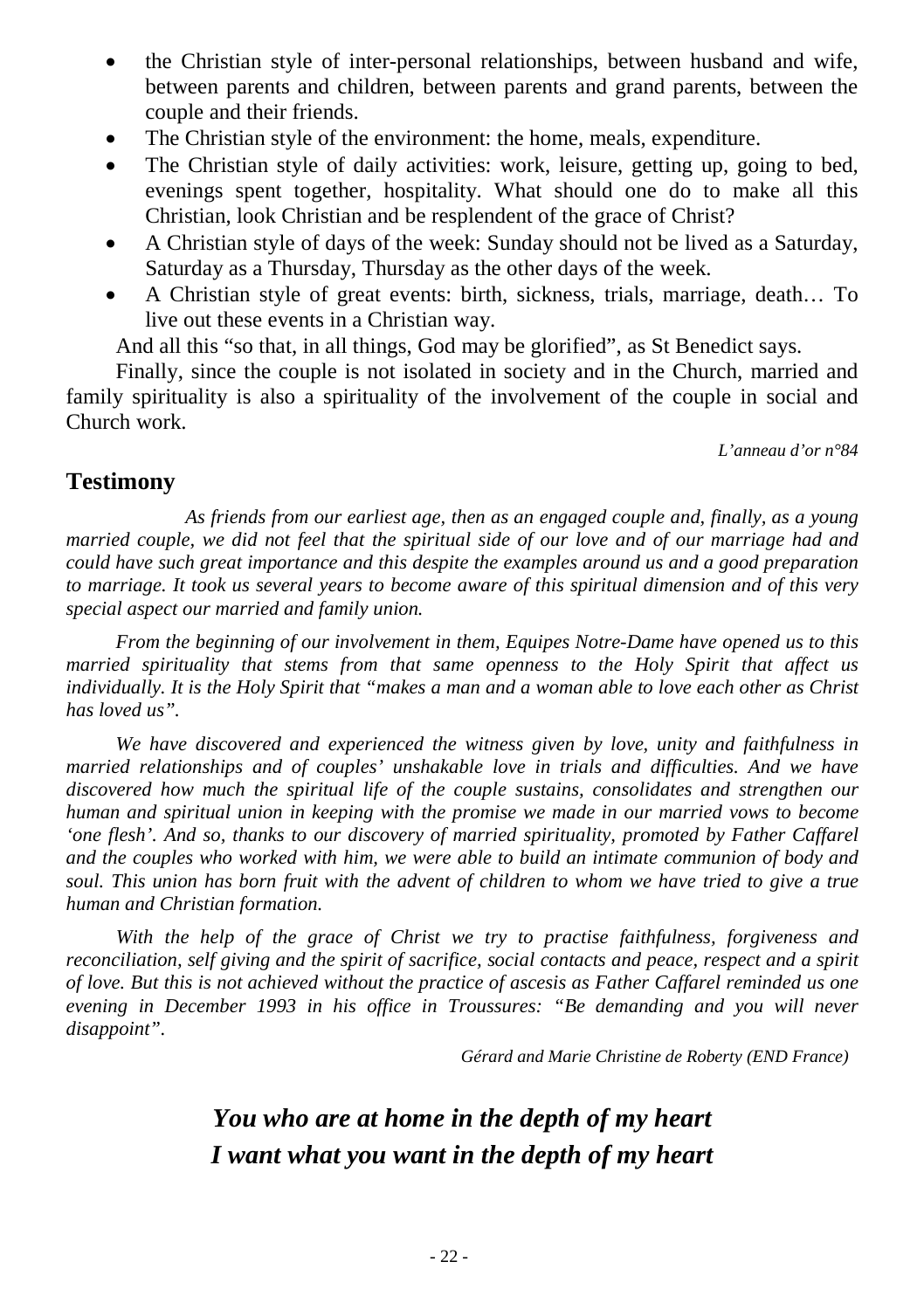### Chapter 5



## **Gathered in the name of Christ on the path to Holiness**

*"Wanting their love, sanctified by the sacrament of marriage, to be a praise to God and a witness to men, they have decided to form a team. Couples come to Teams for God and remain in them for God."*

## **Meditation**

*Acts of the Apostles (Ac 2: 42-47)*

*They remained faithful to the teaching of the Apostles, to the brotherhood, to the breaking of bread and to the prayers.*

*And everyone was filled with awe; the Apostles worked many signs and miracles. And all who shared the faith, owned everything in common; theysold their goods and possessions and distributed the proceeds among themselves according to what each needed.* 

*Each day, with one heart, they regularly went to the Temple but met in their houses for the breaking of bread; they shared their food gladly and generously; they praised God and were looked up to by everyone. Day by day, the Lord added to their community those destined to be saved.* 

### **Introduction**

*In all the writings of Father Caffarel - and especially those relating to married couples one finds an element of theological research, an element of entering into relationship with God and, thirdly, a consideration of practical means of living out and putting into practice daily the theological reflection and the spirituality that he had outlined. This is how Equipes Notre-Dame came into being, a movement that Father Caffarel wanted to be, not only at the service of couples, but of the Church also. Teams were his great work from 1939 to 1973. They developed year by year, based on experiences and tentative initiatives. Father Caffarel's thinking on Teams can be traced in the editorials of Teams News Letters, in talks he gave on his travels and in the fundamental conferences he gave at Gatherings. In all these, one finds Father Caffarel's mission to accompany each couple on their journey to holiness through marriage and on the development of their relationship with Christ. For him, both the team and the couple are, not only a way of experiencing the Church, but also a service rendered by the Church to the world.* 

## **Chosen Texts**

WE FORM A TEAM because on the last day of his life, during his last conversation with his apostles, Jesus Christ revealed his most secret wish: *"May they all be one, …I have given them the glory you gave to me that they may be one as we are one. With me in them*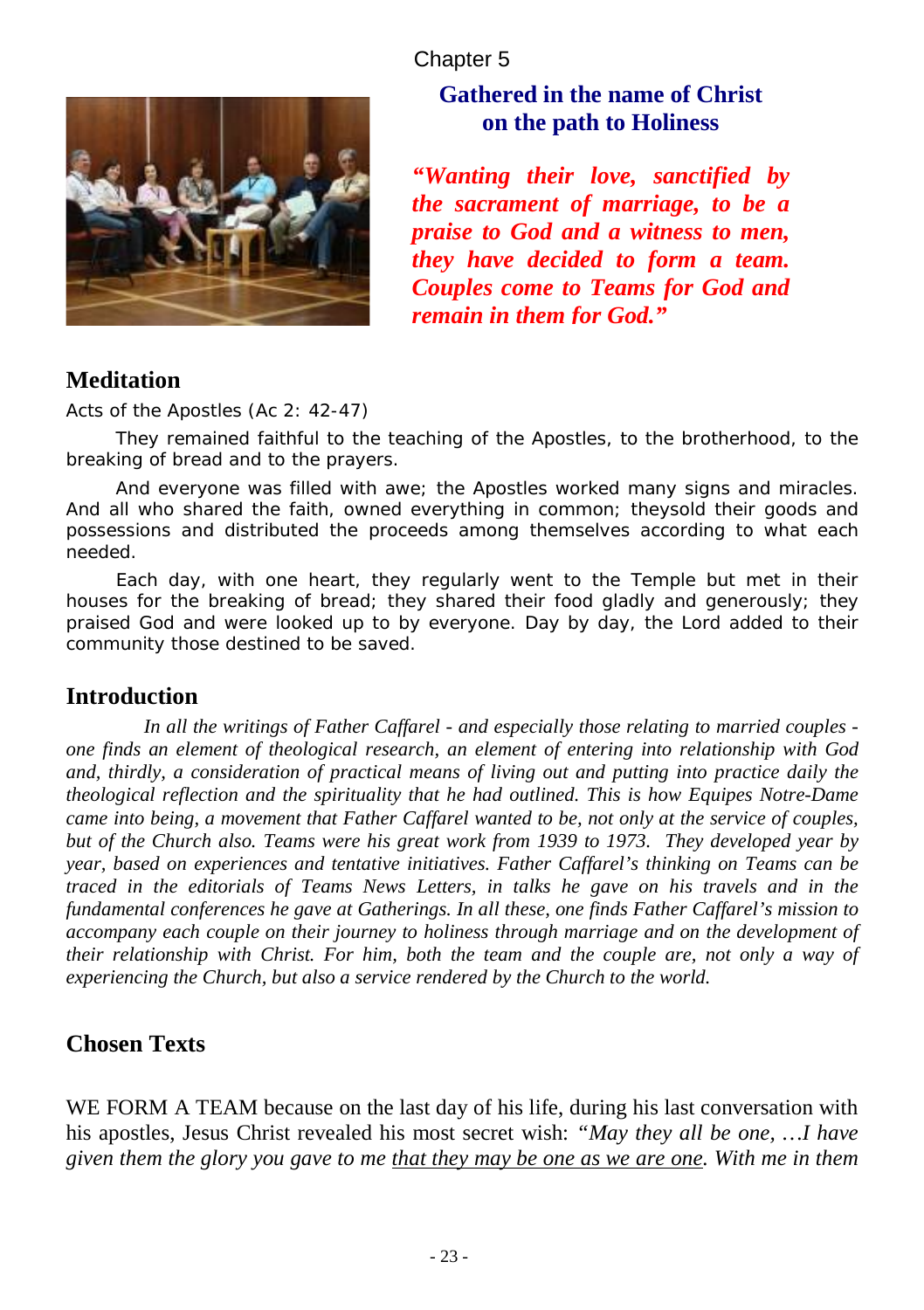*and you in me, may they be so completely one that the world will realise that it was you who sent me and that I have loved them as much as you love me"* (Jn 17: 21-23).

… and because, as disciples of Christ, we intend to respond to his wish.

WE FORM A TEAM because we believe that Jesus Christ is still in the world, that he works unseen, mysteriously and tirelessly to conquer, to take hold and bind to himself men and women so as to fulfil the task the Father has given him to do: the great Unity of all creatures in himself.

… and because we want to join the game, co-operate in his work, *"bring everything together under Christ"* (Eph 1: 10).

WE FORM A TEAM because we believe that it is not enough to aspire to total Unity, to be moved at the thought of the reconciliation of all Christians, to expect that the forthcoming Council  $(2<sup>nd</sup> Vatican Council)$  will contribute to this reconciliation, but that it will make us *build* Unity, *bring about unity* wherever it is within our reach, where it depends directly on us.

This awareness is guarantee of the quality of our wish for a wider unity.

WE FORM A TEAM, because we believe that, to dream about ecumenism and not begin by creating a true unity between husband and wife, between parents and children, is indulging in a pipedream and because, to bring about this unity of our marriage, we need the enlightenment and help of other couples.

WE FORM A TEAM, because, wherever we belong (block of flats, district, relatives, parish), we want to be workers of unity and we need to learn this unity with the help of friendly couples and to be supported by them in our efforts.

WE FORM A TEAM, because we want our brothers and sisters to know that God loves them, that he wants to save them. We want them to discover this thanks to the witness of our unity and of our fraternal love, for Christ said *"May they all be one… so that the world may believe it was you who sent me"* (Jn 17: 21).

WE FORM A TEAM, because we want that there should be in the world one more modest but authentic reflection of the greatest beauty, of the greatest holiness, of the greatest love which is the life of the Trinity, that is to say human beings who are one in Love and in the Holy Spirit as the Father and the Son are *in the unity* of the Holy Spirit, for ever and ever.

We want unity between husband and wife, between parents and children, between couples in a team, between teams in our supranational Movement, because we desire, with all the energy of our charity, the unity of all human beings in Christ. Such is the spirit of unity that is the soul of Equipes Notre-Dame.

*Henri Caffarel - Monthly Letter of Equipes Notre Dame, Octobre 1961*

YOU HAVE UNDERTAKEN TO HELP AND SUPPORT THE MEMBERS OF YOUR TEAM; you feel responsible and want to be (in part) responsible for their human and Christian fulfilment; it is now a matter of working at it, of giving to them, of giving yourself to them.

However poor we may be, we have enormously to give since, what those around us need first of all, are not our goods but ourselves. That is also the most difficult thing to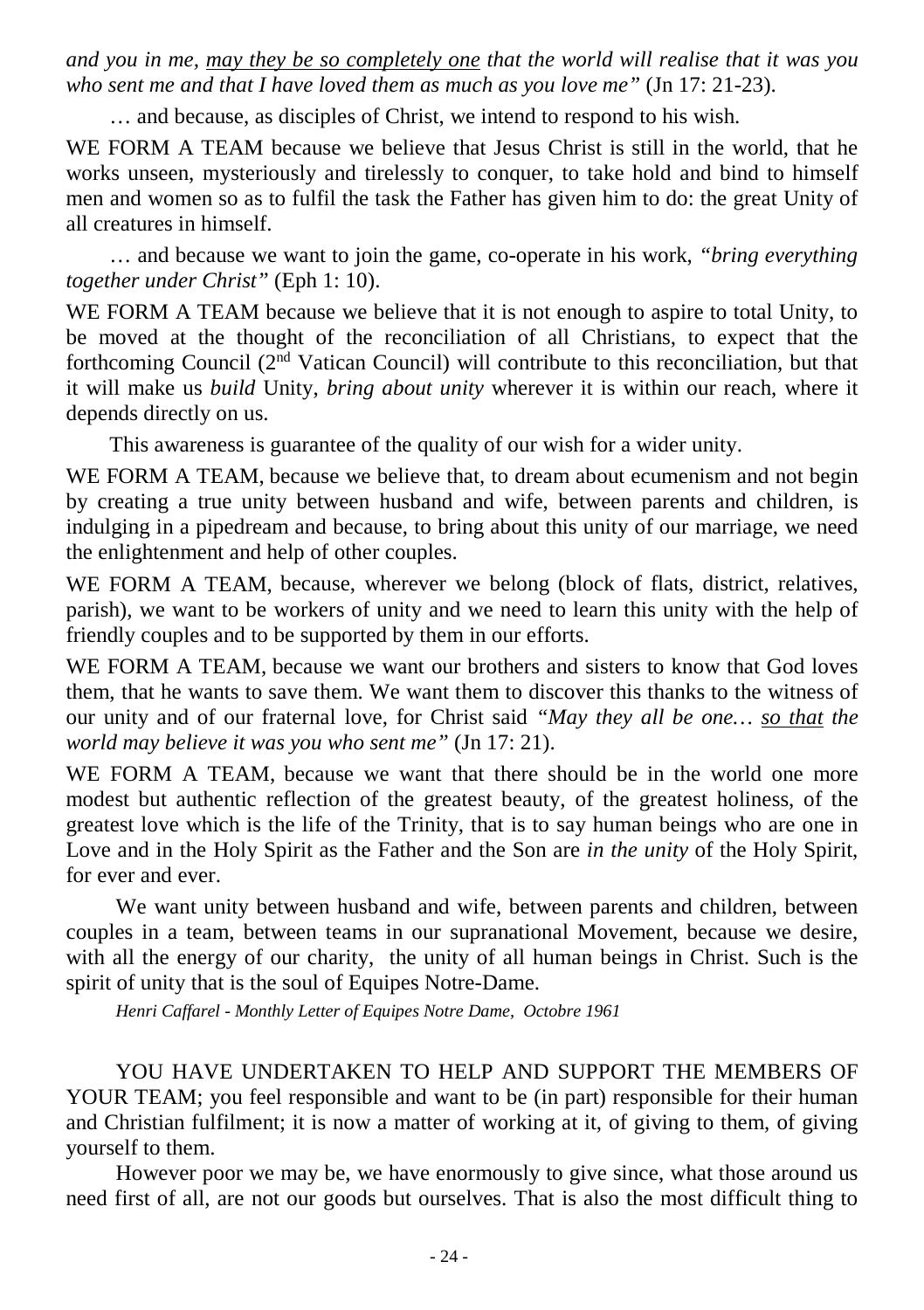do. *"My heart is tied with an elastic: as soon as I give it, it comes back to me"*. Thus spoke a man who wanted to make me understand his selfishness. It is difficult and draining to give oneself to others and be always available to them: available to give them some practical help, no doubt, but first and foremost to provide the far superior service of an attentive, understanding and encouraging heart that is reliable, knows how to speak the truth and dares to be demanding.

There is a yet more precious gift. Very few are those who go that far. I am referring to God's life in us that is our principal wealth and which we are so reluctant to share. Whether that is out of reserve or bashfulness or human respect, the fact remains that this life remains locked up in each of us. *"From his heart shall flow floods of living water,"* said Christ *"speaking of the Spirit which those who believe in him were to receive"* (Jn 7: 38-39). But his disciples close the floodgates. An increasing number of teams have adopted for a year or two what we call the meditative method of gospel reading. Many have acknowledged that a much greater union has resulted, precisely because members are invited to reveal in a brotherly way what they have understood, as they prayed over the chosen page of the gospel.

There is a perfect Christian way of giving that is sacrifice: *"No one has greater love than to lay down one's life for one's friends"* (Jn 15: 13). Team life often requires that we sacrifice our taste, our will or our personal preferences. To give up in the face of a demand is to fail in love; it is to turn down the greatest benefit we can draw from a team, namely: that it makes us die to ourselves. Christ rises again in those who die to themselves. A team is in jeopardy when its members loose the spirit of sacrifice.

*Henri Caffarel - Monthly Letter of Equipes Notre Dame, April-Myi 1957*

WHAT DIVERSITY THERE IS IN THE DEPTH OF PEOPLES' HEARTS within certain teams!

- Some join more or less drawn by their spouse and to please him/her.
- There is the couple, recently arrived in the town, who are happy to make new acquaintances.
- There is this other couple who join "because you have to do something".
- You also frequently come across the case of a couple who are attracted by the hope of finding support for their married life.
- And even, in certain towns, it is well thought off to belong to Teams.
- And then there is those who have no reason for belonging; they only still keep coming so as not to hurt their fellow team members by leaving.

But I say that none of these motives justifies a couple's presence in a team. Some of them are not bad in themselves, but none is the true one; none corresponds to the reason for the Movement's existence. It is normal for one or other of these motives to accompany the true one, but none should be the determining motive.

The only true motive, that which corresponds to the objective of Teams, is the will to know God better, to love him better and to serve him better. A couple joins Teams for God and remain in them for God. The motive for joining and the motive for remaining is religious, that is to say it relates to God.

*Father Caffarel – Editorial to Monthly Letter of Equipes Notre Dame ; December 1962*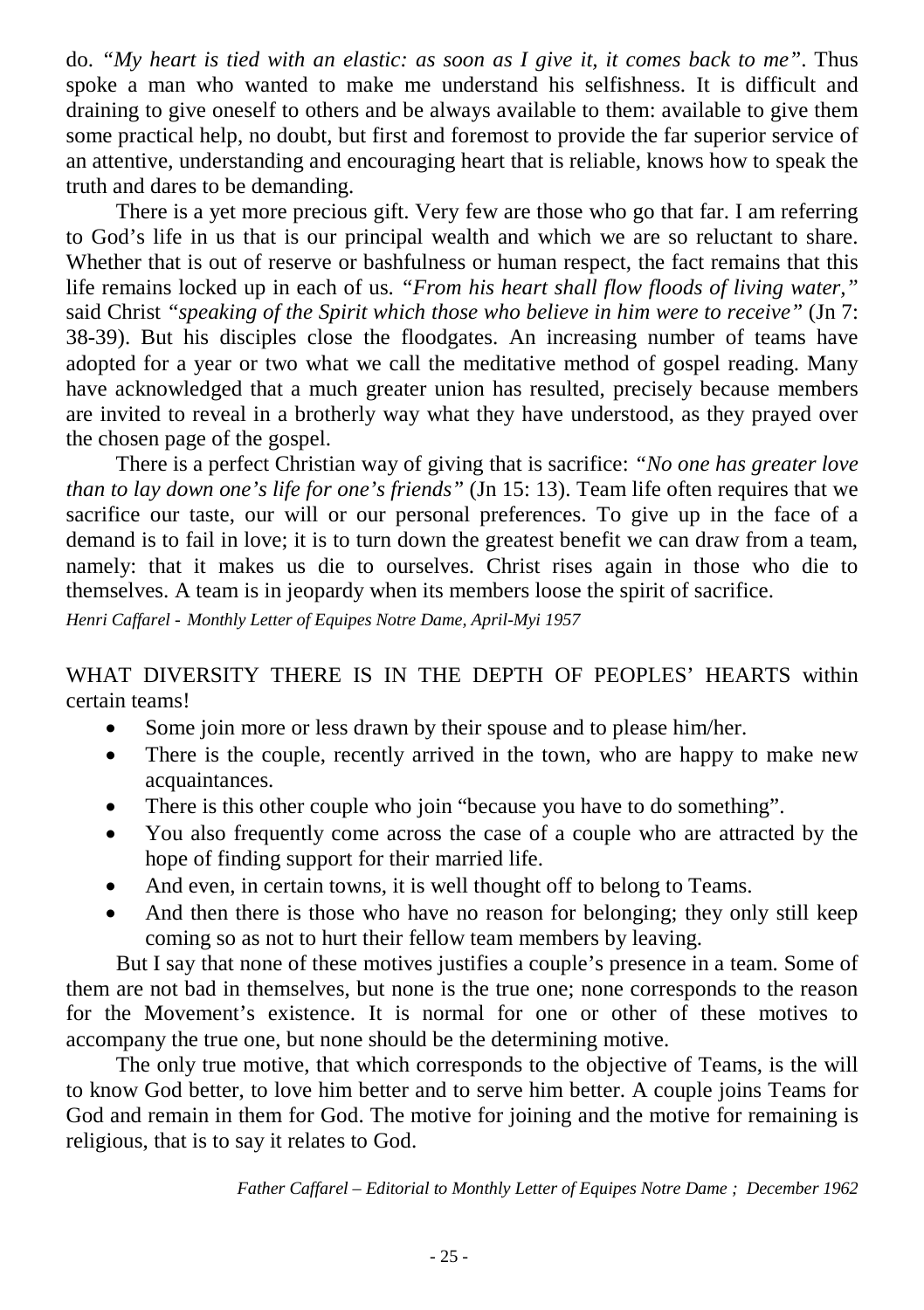## **Testimony**

Father Caffarel's total attention to the world and to events in it was centred on his fundamental passion for leading people to Christ. He was quick to grasp the new future shoots that appeared here and there.

Faced with society's de-christianisation, he turned to Teams. At the 1970 Rome gathering, he addressed a pressing call to them to become witnesses of the Living God. Being the practical person that he was, he complemented this call by suggesting specific means of responding to it: the Word of God, Contemplative Prayer and Ascesis. Added to the other 'endeavours', these practices would strengthen the spiritual life of couples and make them able to bear witness to their faith.

He thought that the vitality of Christian couples was a great grace given by Christ to the Church in the  $20<sup>th</sup>$  century and that Teams had "a providential role to play in the Church". I can do no better than to quote the text he sent to Annick and me for an introduction to a compendium of his writings on Equipes Notre-Dame. To help people understand his words, he referred to the rise of Franciscan spirituality during the  $12<sup>th</sup>$ century in a Christianity corrupted by "the love – not to say the worship - of money". *"It was",* he said*, "like a great wind blowing on Christianity from the open sea".* 

He went on to say that*, "in our 20th century, another evil has arisen that permeates everything, perverting people's thinking and way of life". We call it "sexual liberation". What an irony! Far from being liberated, our western society is enslaved and undermined by this evil (as well as panic-stricken by the rising tide of Aids). It will not be long before co-habiting men and women outnumber married couples, divorces outnumber marriages and abortions outnumber births. And when the rafters are eaten away by termites…* 

*Is it not the providential mission of Teams, affirmed from their very beginning, to bring together couples who dare live out without compromise the Christian ideal of love, sexuality and marriage?"* He concluded*: "Is it not possible to think that we will then see a great purifying wind blowing on the People of God? And men and women – at least the most lucid among them – will understand that only Christ can heal the great human realities, especially marriage and, through it, save our civilisation threatened with shipwrecked – but time is short"* 

*J and A Allemand (END France)*

## *You who are at home in the depth of my heart May your joy rise up in the depth of my heart*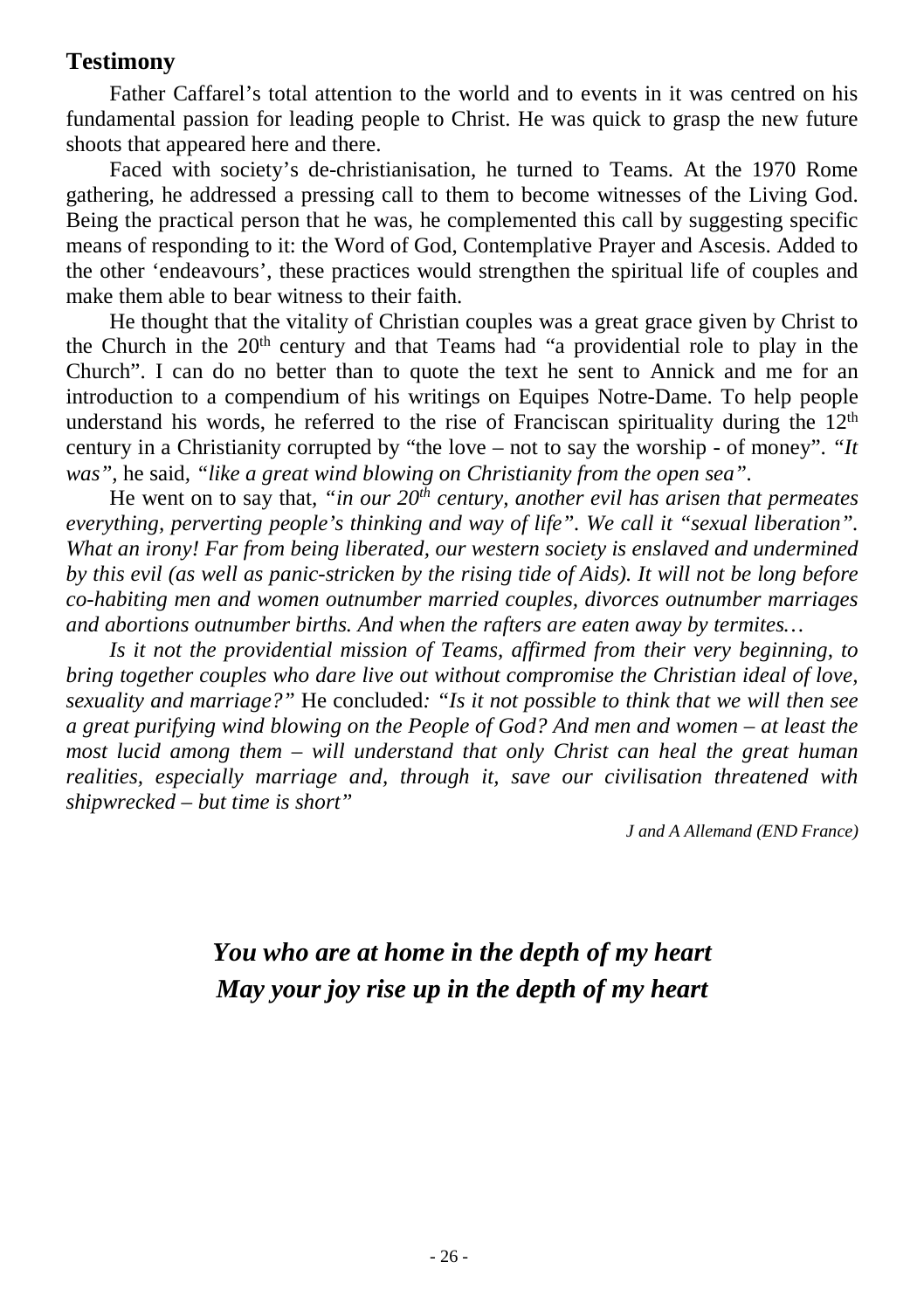Chapter 6



## **There can be no Christian life that is not demanding**

*"In your love and in your mission as a couple be personally demanding and you will not disappoint"*

## **Meditation**

*"Do not think that I have come to bring peace to the earth; I have not come to bring peace, but a sword"* (Mt 10: 34).

*"No one can serve two masters; he will either love the one and hate the other, or be devoted to the one and despise the other. You cannot serve God and wealth"* (Mt 6: 24).

*"It is easier for a camel to go through the eye of a needle than for a rich man to enter the Kingdom of Heaven"* (Mt 19: 24).

*"No one who puts a hand to the plough and looks back is fit for the Kingdom of God"* (Lk 9: 62).

*"Follow me and let the dead bury their own dead"* (Mt 8: 22).

*"If your right eye causes you to sin, tear it out and throw it away. It is better for you to loose one of your members than for your whole body to be thrown into hell"* (Mt 5: 29).

*"Then he said to them all, if any want to become my followers, let them deny themselves and take up their cross daily and follow me"* (Lk 9: 23).

*"None of you can become my disciple if you do not give up all your possessions"* (Lk 14: 33)

*"For the gate is narrow and the road is hard that leads to life and there are few who find it"* (Mt 7: 14).

(Quotations from the Gospel on which is based the extract from Father Caffarel's editorial of November 1963 given below under "Chosen Texts")

## **Introduction**

*If there is a word that appears frequently in Father Caffarel's writings and pronouncements, it is the word "demanding". In numerous texts, he expresses his profound conviction that human beings must respond to God's total love for humanity by a demanding love. Christian life is demanding: it is the way of the Cross. It calls for personal discipline and an ongoing training in prayer and contemplation to which Father Caffarel submitted himself and*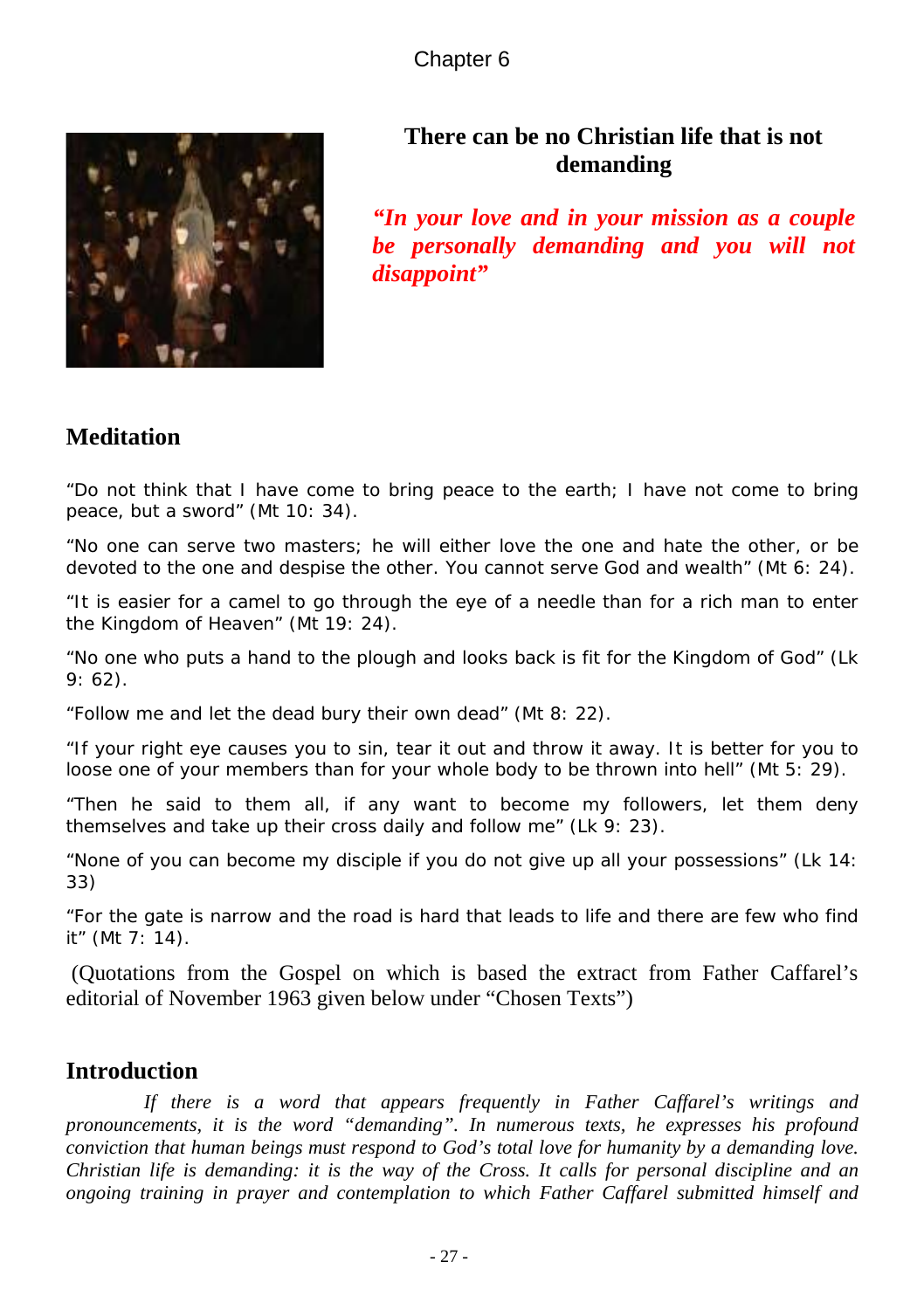*which he wished that Christians adopted for no other reason than to respond to God's immense Love. Throughout Father Caffarel's writings one finds this common theme of demand, ascesis and of the duty of obedience. It makes him sometimes appear austere, hard and insistent on the exercise of the will in combating current laxity. He lived out this demanding way through a life totally offered to Christ in unconditional love. He applied it to couples of Teams by introducing the Charter and its "obligations". He did not like sluggishness, peace on easy terms and selfsatisfaction. He demonstrated his concern for the importance of prayer in the way he ran the "House of Prayer" at Troussures. He wanted participants to be unreservedly animated by a determined will and firm decision. To seek Christ and to help every person to discover Christ living in them was his obsession and explains his firmness.*

## **Chosen Texts**

THERE IS NO DOUBT THAT THE DEMANDS OF CHRIST GO TERRIBLY FAR (cf texts of meditation above). Did Christ, therefore, only speak to discourage people of good will?

Indeed, in offering us this ideal in all its blinding starkness, he does intend us to adjust our life to it; but he also - and first of all - wants us to face up to our way of thinking about these demands and of living with them so that we can discover what it is in us that rejects and gainsays them so that we may be aware of our condition as sinners.

And isn't this what troubles us most cruelly? We have such a great need to be satisfied with ourselves and to give ourselves full mark; yet, if we open the Gospel, we are bound to condemn ourselves. But this is precisely what Christ wants us to face up to. The Publican's attitude does not readily come to us: *"God, be merciful to me a sinner"* (Lk 18:13).

To discover that we are sinners and that we cannot liberate ourselves, however much we may wish to do so and therefore to recognise that we have an imperative need of a Saviour, such is the first conviction that Christ wants to awake in all people. Let those who will not allow Christ do so, not claim that they have already committed themselves to follow him.

True, the evangelical ideal is difficult to achieve but if, first of all, we accept, believe and acknowledge how far we are from this ideal and sincerely want to conform our life to it, then the Lord's grace will come to our help. It has achieved many other miracles! *"Nothing is impossible to God"*; and so discouragement is inappropriate.

If, however, we have no desire to be turned away from self-love and from our high opinion of ourselves, let us take care not to open the Gospel. It is a terribly disquieting little book. By this I mean that it disturbs our peace of mind and gives it a hard time.

#### *Extract from Monthly Letter of Equipes Notre Dame; November 1963*

You will find the CHARTER OF EQUIPES NOTRE-DAME attached to this letter (\*). It is a great event in the history of our groups of couples. We would not want to say that this Charter, in its present form, is perfect. We are convinced of the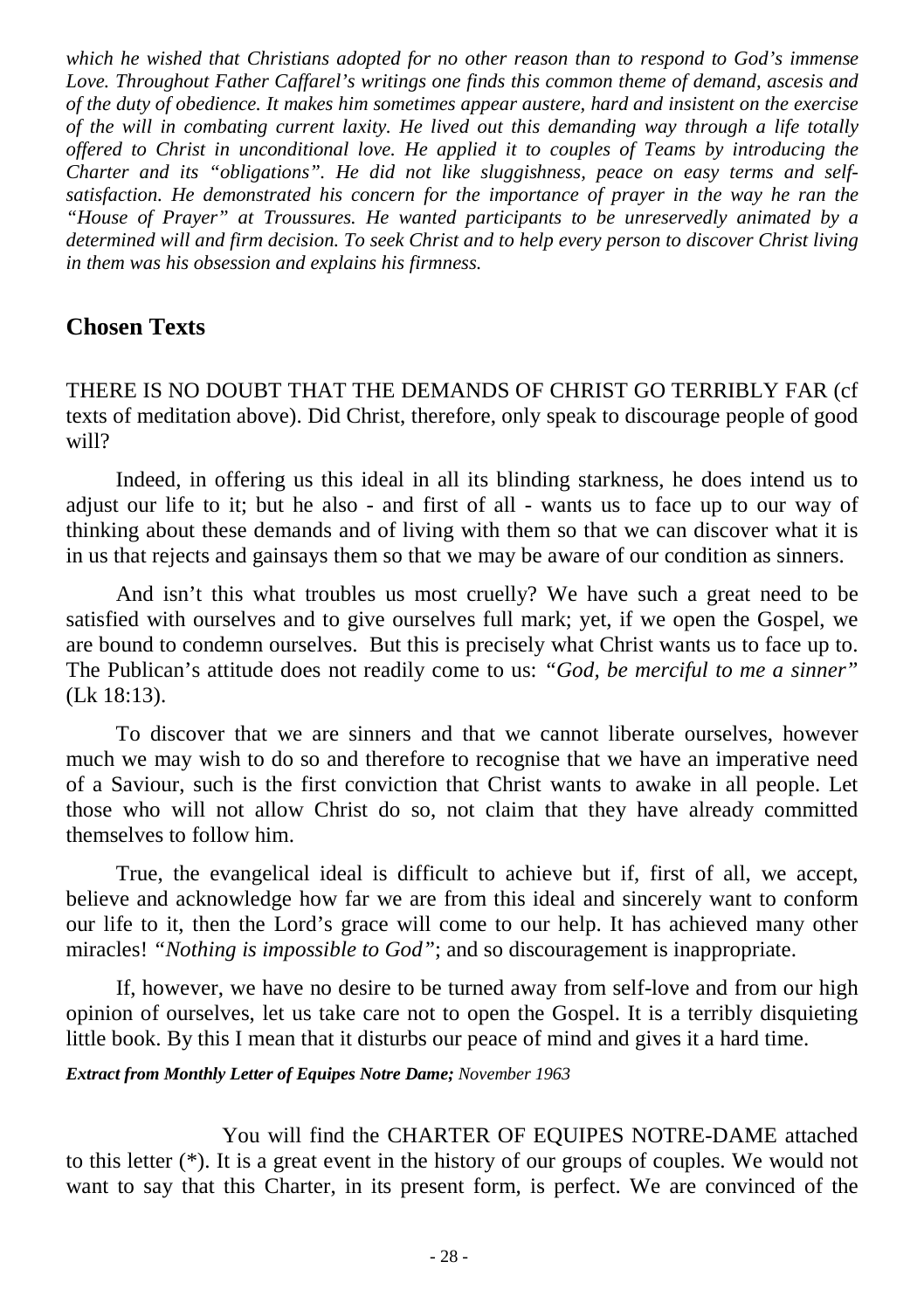contrary; but it is a response to the wishes of many groups, expressed these last few years, for a clear and firm orientation and for a robust framework. This is precisely what this Charter seeks to give you.

Go ahead! It is not a question of discussing it, but to live by it. Experience will show the modifications that need to be made to this rule.

As they read it, many of you will think that it does not introduce anything particularly new. This is good; it proves that it is based on what you have experienced and that it is not some far fetch mental exercise.

After reading it and meditating on it, apply it. It may then be that, despite appearances, it seems to you terribly demanding - not because of extraordinary obligations, but because it requires that everything that has more or less been done before, be well done from now on. Is it not in your daily life and in small things that you educate your children? Similarly, it is in applying yourselves to follow faithfully the obligations of this rule that you will help yourselves and friendly couples to live out always better and more perfectly your vocation of spouses, parents and human beings.

Had it been less demanding, this Charter would perhaps have suited a greater number; but we deliberately refused to devalue its spirit and discipline for we did not want to disappoint so many couples, especially among the younger ones, who are looking for a tough law that will help them to live out a virile form of Christianity.

Do not apply this Charter grudgingly. There is nothing dishonourable in a couple or a group resigning; but let those who adopt it, do so without reticence but resolutely.

We have exercised our responsibility; pray, reflect, exercise yours.

*\* The Charter is not included in this booklet*

*Extract from Monthly Letter of Teams - January 1948*

A TEAM MEETING that is not first of all an effort to encounter Jesus Christ is something totally other than a Teams of Our Lady meeting. Besides, to be lovingly demanding is not so much a matter of making every effort to correct someone else's faults (as every educator knows) than to stir in someone's heart a growing generosity for God and neighbour, as one fans the flames of a fire.

Finally, may your love be patient with the patience of farmers who put their trust in the seasons. Then, your demanding love will bear fruits.

"If your love makes no demands on me, it diminishes me; if your demands are without love, they outrage me. If you are impatient in your demands on me, you discourage me; if your love is demanding it makes me grow". When couples practise fraternal love, their heart expands little by little. Then, stage-by-stage, their love spreads to the home, to the neighbourhood, to the country… until it reaches the most distant shores…

- Where Christians love one another, there the Church is provided, however, that this small community wants to be close to the Church and devoted to its service.
- The power of intercession of Christians, when they are united, is of extraordinary power: *"If two of you consent upon earth, concerning anything whatsoever they shall ask, it shall be done for them by my Father who is in heaven. For where there are two or three gathered together in my name, there I am in the midst of them"* (Mt 18: 19-20).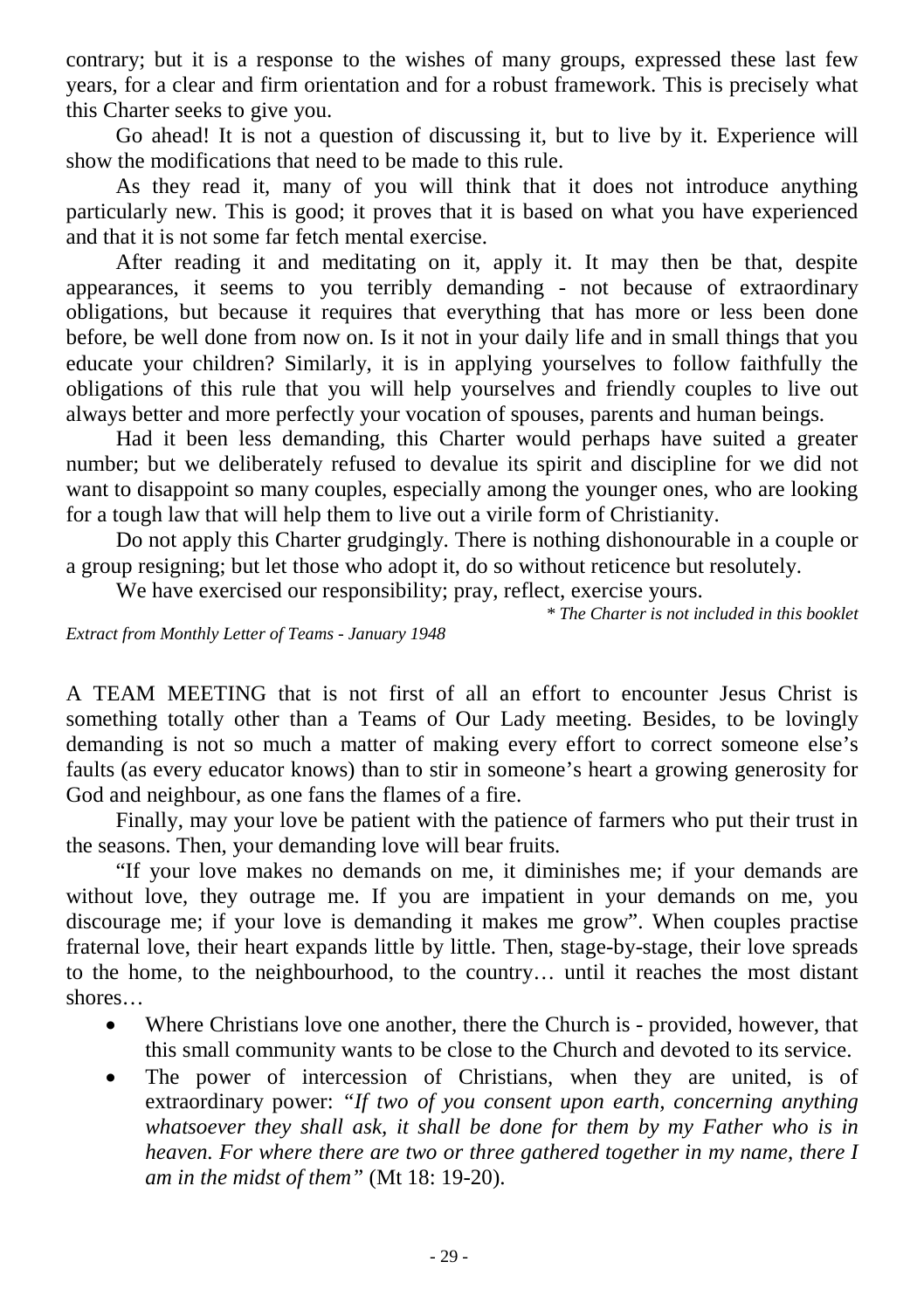- Fraternal love is of exceptional fruitfulness. All around, evil retreats and the desert begins to bloom.
- A fraternal community is a message from God to humanity. It is his most important message: that which reveals God's intimate life: his Trinitarian life. There can be no more eloquent and persuasive discourse on God than the sight of Christians who "are one" as the Father and the Son are One.

May it be your obsessive aim: *To make your team a success in charity.*

*L'Anneau d'Or ; May – August 1956 ;*

#### **Testimony**

*We invite you to experience, for a couple of minutes, the electro shock treatment that our team experienced just as it completed the two years of initiation to the Movement and as it studied selected writings of Father Caffarel for a year. Are you ready? So, let's start !* 

#### *With regards to team life*

Are you happy about joining Teams?

- *You, wives, because you are finally hoping to be able to communicate with your husband?*
- *You, husbands, because it pleases your wife.*

*Well, for his part, Father Caffarel tells you: "The only true motive - that which corresponds to the purpose of Teams - is the will to know God better, to love him better and to serve him better. We join Teams for God; we stay in them for God".* 

#### *With regards to prayer*

*At every sharing on the endeavours as a team, you easily find new excuses - with the help of your fellow team members - for finding it impossible to make time, as lay people, to pray regularly on your own or as a family.*

*Father Caffarel tells us: "Those who say to me: 'But where do you expect us to find time to pray?' make me wonder. Either they have not understood the vital importance of prayer for supporting religious life or it is a case of aversion… It is all a matter of knowing if it is vital to eat; it is all a matter of knowing if it is vital to pray."* 

*After these few words, if you are happy and satisfied that Father Caffarel's words do not concern you, he has another message for you: "Woe to you virtuous, zealous, austere, heroic people if you are self-satisfied, if you do not know yourself to be a sinner, if you are not looking for the Saviour and calling on him."* 

*All these words of Father Caffarel have not left our team indifferent. Reactions were lively: some were shocked, in revolt, troubled. We can testify today, however, that those who were most deeply affected are those who have since drawn most benefit from his words for their Christian life.* 

*If Father Caffarel's demands on couples strike you, it is because they are firm and nonaccommodating, as were Christ's demands on his apostles. So don't hesitate: allow yourselves to be deeply stirred by his radicalism, his ardent spirit and his love.*

*Hina and Olivier Lefrançois (Teams France)*

## *You who are at home in the depth of my heart I offer myself to your love in the depth of my heart*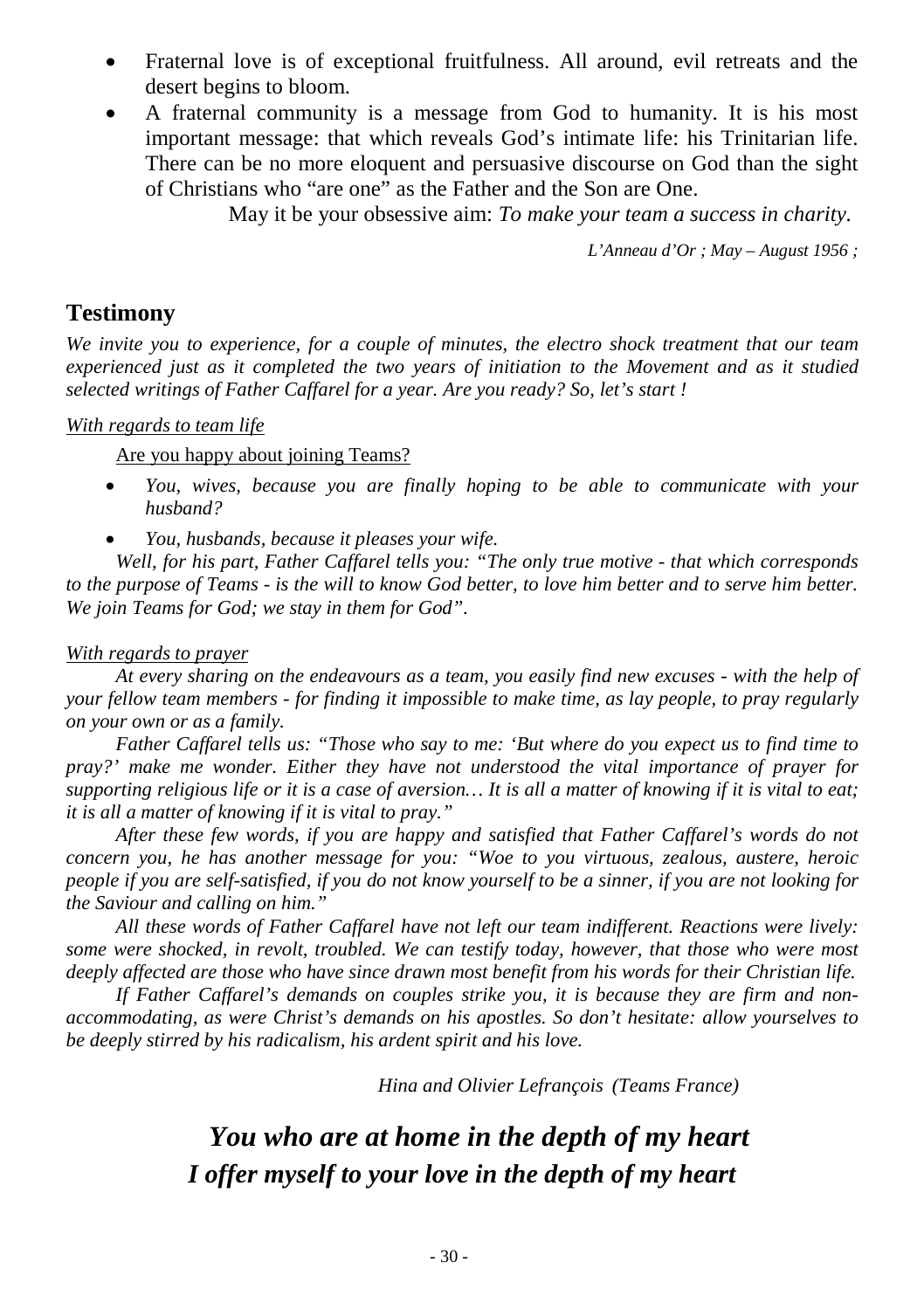#### Chapter 7



Apostles open to the realities of the world

*"And then, roll up your sleeves; join all those who try to build a world in which the new generation will be able to breathe and to live without being overwhelmed by the huge problems facing humanity as a result of the breathtaking progress of science and technology."* 

#### **Meditation**

Paul, a servant of Jesus Christ, called to be an apostle, set apart for the Gospel of *God, which promised before hand through his prophets in the holy scripture, the Gospel concerning his Son, who was descended from David according to the flesh and was declared to be Son of God with power according to the spirit of holiness by resurrection*  from the dead, Jesus Christ our Lord, through whom we have received grace and *apostleship to bring about obedience of faith among all the Gentiles for the sake of his name, including yourselves who are called to belong to Jesus Christ. To all God's beloved in Rome, who are called to be saints: Grace to you and peace from God our Father and the Lord Jesus Christ.* (Rom 1: 1-7).

### **Introduction**

*Father Caffarel's attentiveness to Christ living in him only found its true expression in his concern for others - to Christians that had been entrusted to his ministry. His first concern was to respond to the questioning of young couples by creating the Equipes Notre-Dame and then to the questioning of widows by founding the Fraternities of Our Lady of the Resurrection. He urged team members to bear in mind couples of the wider world, not only by expanding Teams into numerous countries but also in giving support to the work of preparation for marriage and in helping parents, couples and young people in their emotional and sexual life. Numerous works of research and of reflection bear witness to this.* 

*Father Caffarel was a true missionary in the world in which he lived and constantly reminded people of the concern that they must have for their apostolic duty. His experience with couples made him a valuable contributor to the work of the Second Vatican Council. He did not hesitate to raise in Rome what he saw, felt and was concerned about.*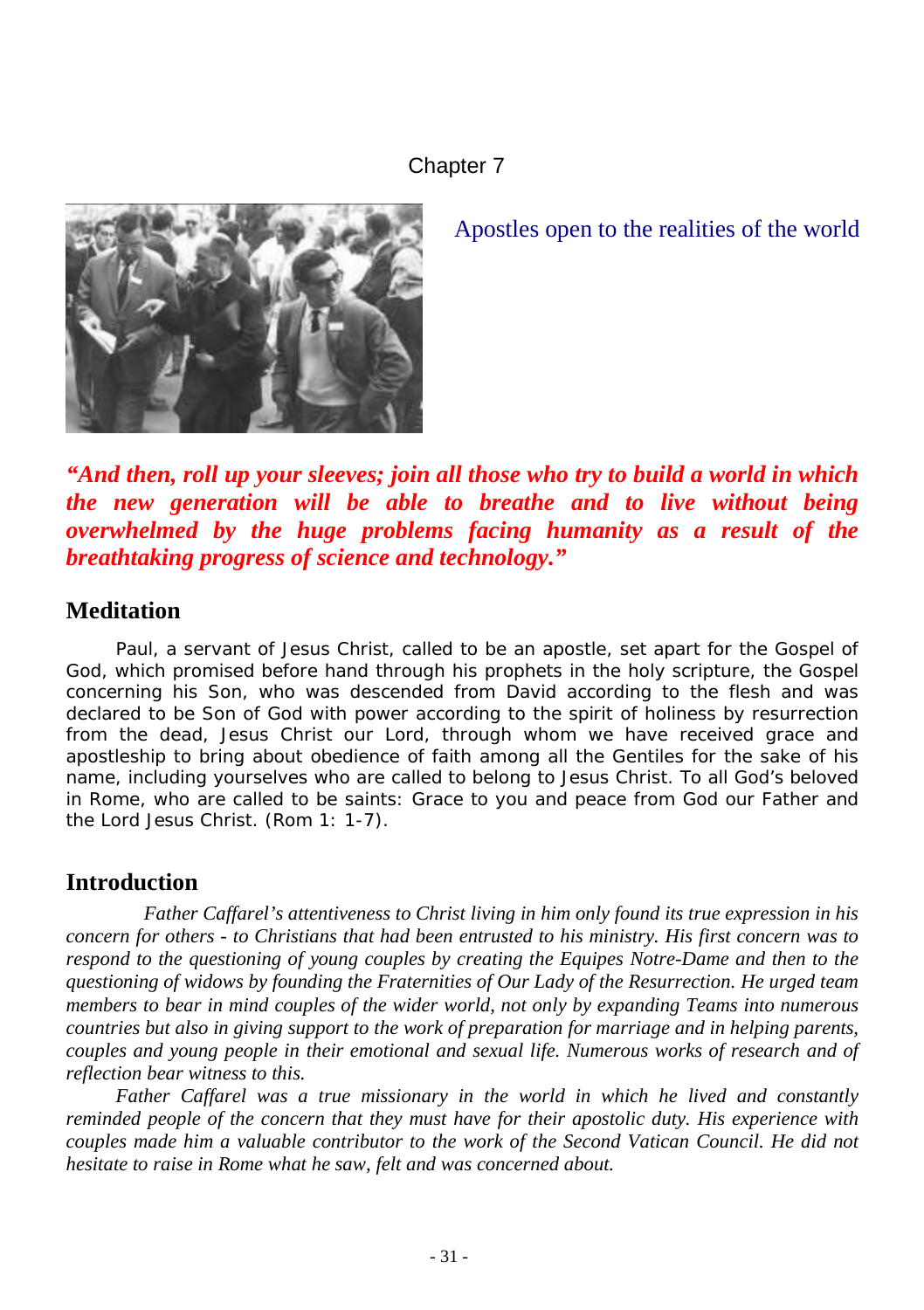*Seeing that the world was de-christianised, with no relationship with God, led him to create 'Schools of Prayer' at the retreat house at Troussures and in the Movement of Intercessors. Having soon understood the future place of the laity in the life of the Church, he was not only concerned about their spiritual formation but constantly reminded them of the apostolic dimension of their Christian life.* 

#### **Chosen Texts**

I WILL NOT SPEAK TO YOU OF THE DUTY OF THE APOSTOLATE IN GENERAL I simply want to invite you, during this year that is beginning, to do everything you can for the married and family spirituality that you get from Teams to reach couples around you. May it strengthen their union that is perhaps breaking up. May it reanimate their love and reveal to them the riches of their sacrament of marriage. May it help them also to know the joy and strength that comes from fraternal friendship between couples.

Are you short of the necessary ardour? Are you not aware to what extent the ambient culture in which they live threatens the Christian life and union of so many couples?

But do not tell me that there is nothing to be done. If you really care for all these threatened couples that are short of love and grace, you will know how to invent what needs to be done and you will persevere in your efforts. Inventiveness, perseverance, such are the qualities of missionaries. How numerous are the missionaries who struggle, preach and persevere for years without result! Well, yes indeed, be the missionaries of this married spirituality that gives you life.

*Henri Caffarel - Monthly Letter of Equipes Notre Dame ; October 1950*

CHRISTIAN COUPLES HAVE DIFFICULTY IN OBSERVING GOD'S LAW in the area of conjugal morality. There is nothing surprising about this bearing in mind both the demands of the law and the strength of the sexual instinct. But what is not normal is that such a great number of them (even among the best) should be overwhelmed by anxiety. What is the cause of this anxiety? These couples intend both to observe the moral law and to deepen their union. Yet, on the one hand, they are told that to break the law is to betray God, and, on the other hand, to abstain from sexual relationship is, they think, to compromise the stability of their union and the richness of their love. Since, in their eyes, the law of God and the deepening of their union are undeniable values, how could they not be anxious when they happen to sacrifice the one for the other? If only they could find enlightenment and support from the clergy! This is often not the case and the contradictory advice they receive only make their utter confusion greater.

It is inconceivable that children of God who are full of good will should live in a state of anxiety. If it is the case, it is because too many priests have an outsider's legalistic and static concept of morality. On the other hand, one observes that, if the principles involved are presented in the perspective of a deliberately evangelical morality and if couples are helped to apply them in a loyal and growing Christian life, these principles are seen as singularly beneficial and factors of progress in love and charity.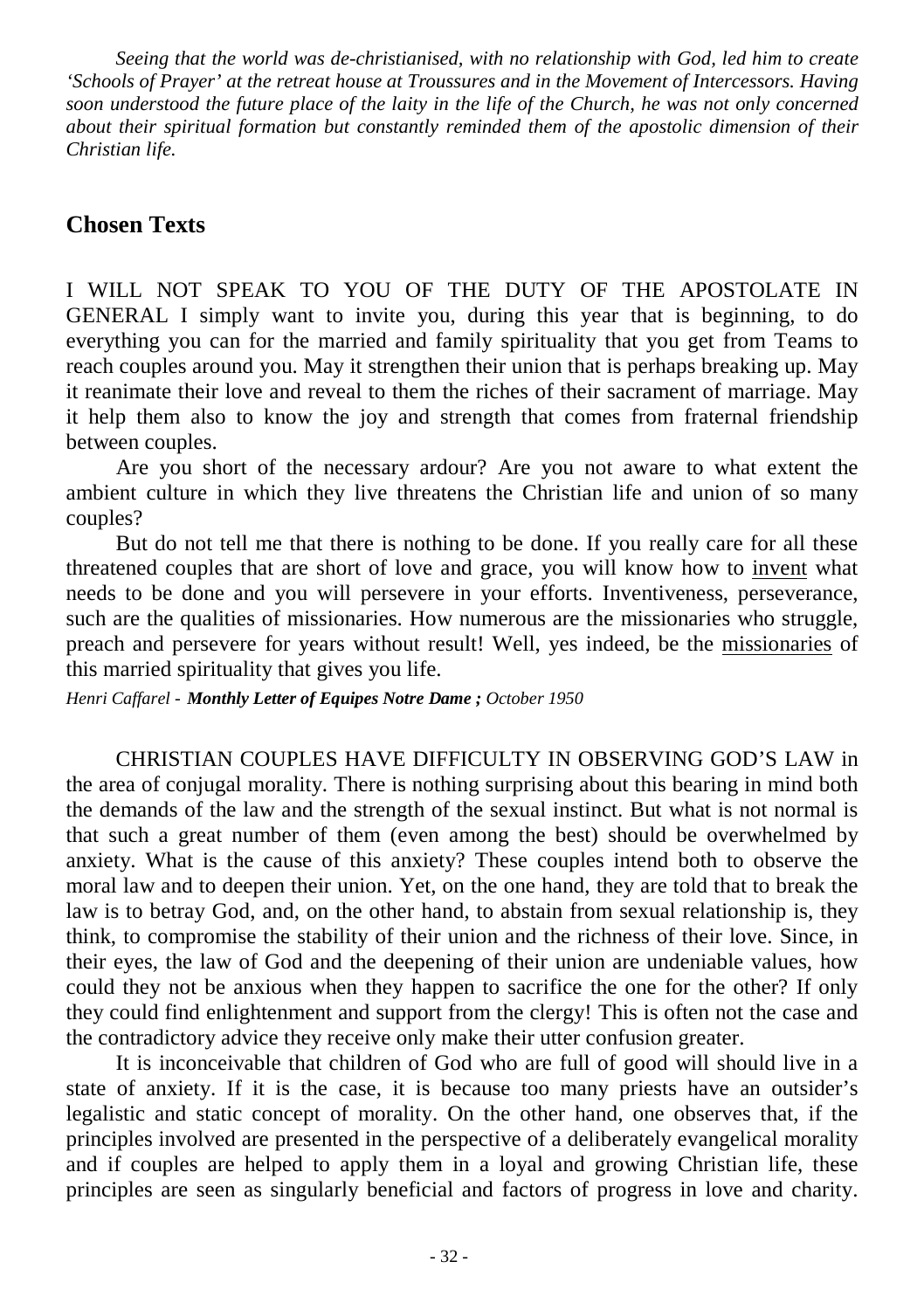True, it is a burden sometimes, but for those who live in God's friendship, the "burden is light" (Mt 11: 30). Even so, it is important that the priest who counsels the couple should have given thought to the Christian meaning of sexuality and to the psycho-physiological stages of growing to maturity. What is true for priests is obviously also true for married lay people whom the Pope has expressly invited to help couples who are searching or who are in difficulty.

Please! May the Magisterium hasten to give to priests and to the faithful an outline of a pastoral teaching that will help married couple to adopt and apply, with a loyal and relaxed conscience, the principles enunciated in *Humanae Vitae.* Then, we will not have to wait long before we see that, by defending conjugal morality in its integrity, Pope Paul VI will have very effectively contributed to the advancement of the couple, to the establishment of a truly human civilisation and to the blossoming of the graces of the sacrament of marriage within the Christian people.

*Monthly Letter of Equipes Notre Dame; October 1968 suplement*

IT IS A MATTER OF URGENCY THAT CHRISTIAN ADULTS SHOULD TRY TO UNDERSTAND YOUNG PEOPLE. I am not saying that one must, a priori, adopt all their ideas or applaud everything that they do. What is essential is to seek to find out from what depth of their being stems their aspirations, reactions, thoughts and doubts and to ask them questions about our behaviour that so often outrages them. No doubt it is a sign of moral and spiritual debility to spend one's time bringing into question all values handed down from the past and to reject all certainties. But, on the other hand, it is a sign of intellectual and emotional atrophy to refuse to re-examine so many habits of thought and behaviour that are all very questionable by-products of a particular civilisation or social background.

It is true that it is difficult to understand others and notably the new generation. We are so afraid of feeling the ground giving way under our feet. But are these props that we are so afraid may crumble, so vulnerable then? And if they are, does it not indicate that they lack a sound foundation?

Furthermore, in order to understand, one needs to love much and, first of all, to love those we want to understand. But we will only love them if we ourselves are in loving union with a spouse, a friend or a true team. Whoever is not loved is not able to love or understand. We need especially to know that God loves us; it is only this certainty that allows us not to be scared by theories or events, however troubling they may be, for God is stable and whoever leans on him is also stable…

You can contribute greatly in creating around you a mentality of understanding the rising generation. You are not short of the means to do so. Learn to approach those who control the mass media. Your letters are much more effective than you imagine. Write to publications that you can contact, take the initiative of calling meetings etc. And then, roll up your sleeves, join all those who are trying to build a world in which the new generation will be able to breathe and live without letting themselves be dominated by the extraordinary problems facing humanity due to the breathtaking progress of science and technology.

Adults are only worthy of being esteemed if they work for the real good of the rising generation and not for the comfort of the established generation. It is the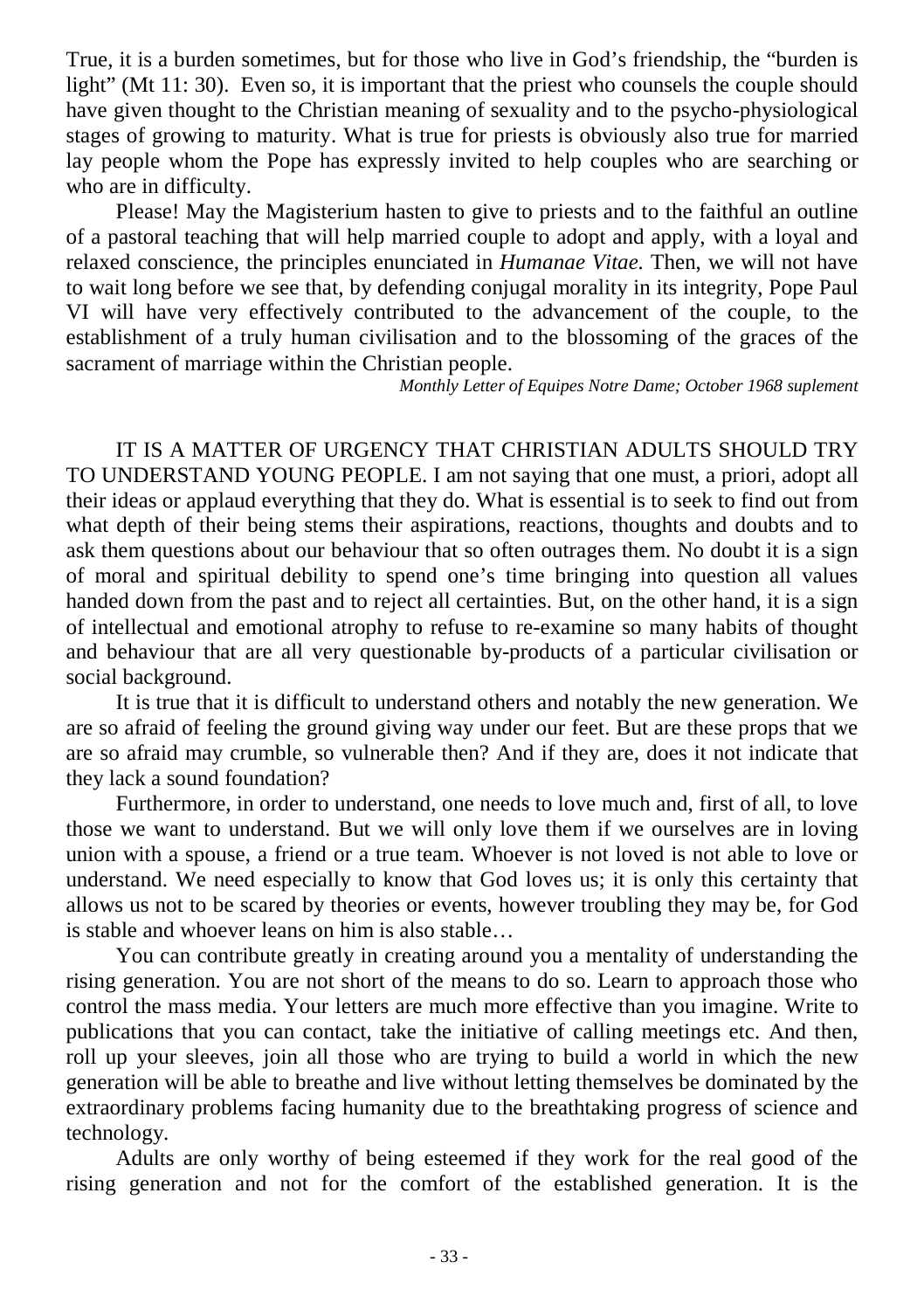widespread disregard of this law by politicians, economists, trade unionists etc that is a great scandal because it is the great sin of adults against the love of children. Those who have not got the mentality of a father or of a mother have not reached adulthood. The alternatives are inescapable: either the children are sacrificed or parents sacrifice themselves for the children…

Do not run away from your responsibilities. Nevertheless, do not be overwhelmed by them. Assume them with confidence. The "strength from above" that Christ promised his disciples before leaving them, is guaranteed to you. If only, throughout the world, there were enough couples that were truly loving, truly happy, truly Christians, the face of this world would be really transformed.

*Monthly Letter of Equipes Notre Dame, May–June 1971*

## **Testimony**

*One home in four in France is that of a widow. It is far worse in poor countries. I was a spoilt young woman, but my husband died when I was 35. In my distress, I made a vital discovery, namely that it is impossible to make a success of one's life alone; but for God all is possible. From the very beginning of my widowhood, I had the grace of knowing the Fraternity of Our Lady of the Resurrection. A few young widows, under the inspired guidance of Father Caffarel, founded the Fraternity in France in 1943. Marie-Françoise de Bouchemain and six other young widows heard God's call and, independently, told Father Caffarel of their wish to consecrate themselves to Christ; they then went to the Grotto in Lourdes to entrust this wish to Our Lady.* 

*Father Caffarel discerned in the coincidence of these independent approaches a call of the Holy Spirit. He strongly encouraged them to reflect on this matter and guided them over the years to live out the charism of their vocation. This was a truly prophetic intuition, occurring as it did half a century before the great crisis of the family. They wished to offer to God the sacrifice of their human love and of childbearing in order that couples should live out their married love in an authentic way and be generous in welcoming new life. In 1948, Cardinal Suhard recognised the authentic nature of their call "because", he said, "of the conjugal character of your vocation, this 'mystery of widowhood' that you wish to live out, this love stronger than death that guides you and this offering of your life for couples". This was a surprising mission for young widows, namely to pray and offer their life to God so that His Kingdom may grow in couples and families. This was a novel and mysterious fecundity for their seemingly parted couple.*

*Father Caffarel guided the Fraternity during 35 years.*

*O Macchi (Fraternité Notre Dame de Résurrection )*

## *You who are at home in the depth of my heart Gather the universe in the depth of my heart*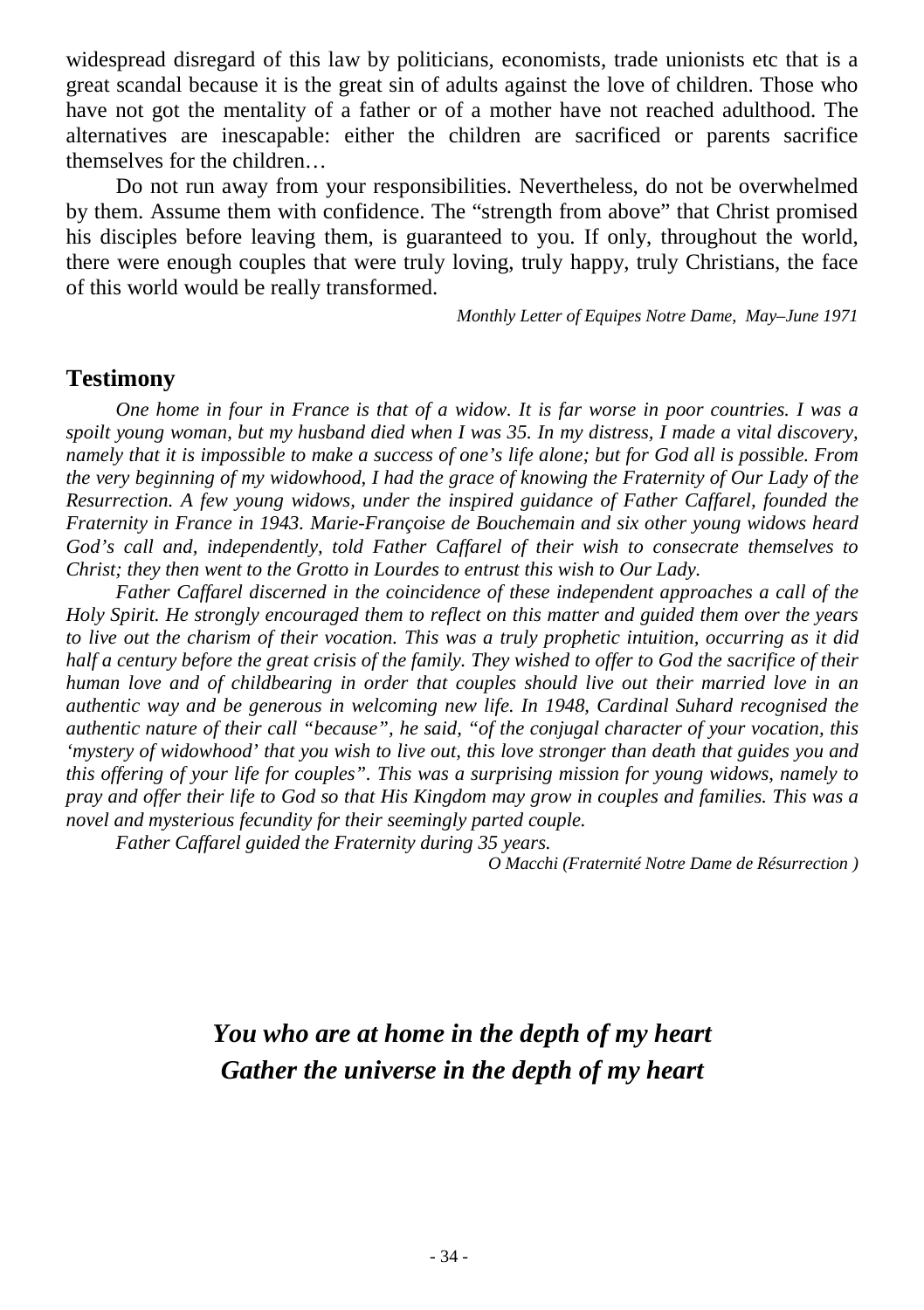

## **Under Mary's protection**

## *"Take Mary home as your wife"*

#### **Meditation**

*"This is how Jesus Christ came to be born: His mother Mary was betrothed to Joseph; but before they came to live together, she was found to be with child through the Holy Spirit" (Mt 1:18)*

*Her husband Joseph, being an upright man and wanting to spare her disgrace,*  decided to divorce her informally. He had made up his mind to do this when suddenly *the Angel of the Lord appeared to him in a dream and said: "Joseph, son of David, do not be afraid to take Mary home as your wife, because she has conceived what is in her by the Holy Spirit; She will give birth to a son and you must name him Jesus, because he is the one who is to save his people from their sins".*

 *Now all this took place to fulfil what the Lord had spoken through the prophets: "Look! The virgin is with child and will give birth to a son whom they will call Immanuel a name which means God is with us". When Joseph woke up, he did what the Angel of the*  Lord had told him to do: he took his wife to his home; he had not had intercourse with *her when she gave birth to a son and he named him Jesus.* Mat 1: 18-25)

### **Introduction**

*Father Caffarel found a model in Mary: the model of the relationship of a person with Christ, the model of perfect holiness. This led him to a very special devotion to the Virgin Mary not a sentimental devotion - but rather a devotion based on a 'Yes' to God, an absolute and deliberate 'Yes', the hallmark of the whole of his life. He venerated Mary in her marriage to Joseph. In his eyes, together, they were the perfect example of the conjugal 'Yes' of everyday, the 'Yes' of the faithfulness of every moment. In an article on the marriage of Joseph and Mary, he honoured them as guides and examples of holiness. Through a theological treatise, he reminded the Church of this unique marriage. Arising from this study, he put forward the new idea that marriage is a path to holiness through the grace of its sacrament.* 

*The consecration of Teams to Our Lady, as well as that of other movements that Father Caffarel guided, is the proof and a sign of the important place the Virgin Mary held in his spiritual life. For him, Mary is the Mother, the perfect example of solicitude, the perfect 'Yes' and the perfect and holy relationship with Christ.*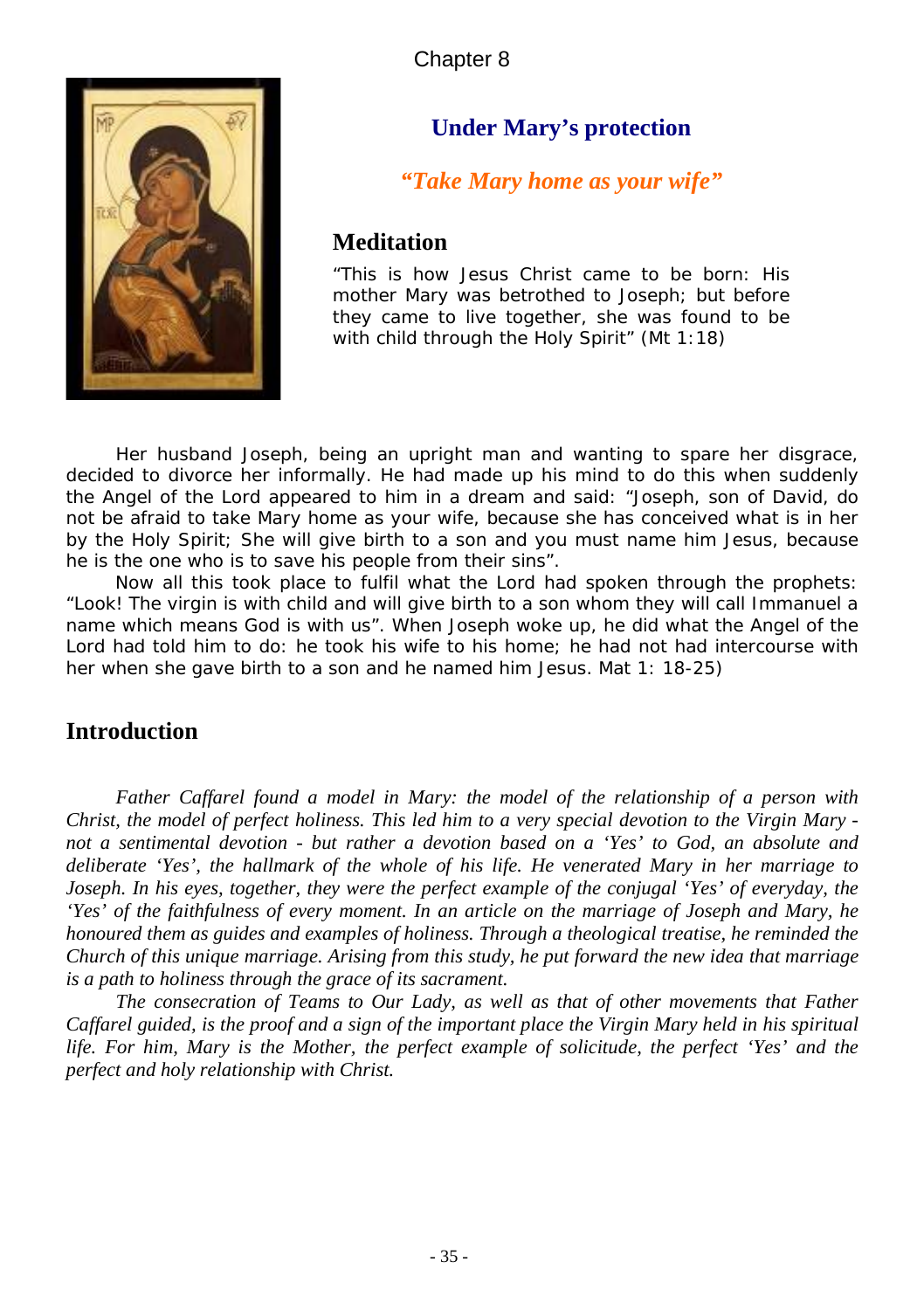AND THIS IS WHY OUR TEAMS ARE CALLED "ÉQUIPES NOTRE-DAME". I would be terribly sorry if you were to pay no more attention to this patronage than if you were looking for mystic connotations in such inscriptions as "Hôtel Notre-Dame" or "Garage Notre-Dame" or "Restaurant Notre-Dame" that ones sees a bit everywhere throughout France.

You come together to seek Christ, to imitate him, to serve him. You will not succeed without a guide and there is no better guide than Mary. I would like us, in our Teams, to nurture a faith in the all-powerful tender care of Our Lady and that every couple should experience the trust and security that little children feel in the presence of their mother. I would like this to be one of our characteristics  $-1$  would then have great confidence in the future.

*"And she took them under her protection and responsibility, And in her care for all eternity"* (Péguy)

The Teams would then be protected from intellectualism and a criticising mentality. This is one of the first benefits of a Christian's closeness to Mary. Hearts would be kept in humility – who would pretend to be clever in Our Lady's company? Brotherly love would reign: this is always the case when mum is among her children… The spring of joy would then not run dry since the "Cause of our joy" would be among us!

I think that there may be some among you who listen to what I am saying with embarrassment; they have difficulty in understanding the very exceptional place given to Our Lady in Catholicism. (Catholics have hardly said the Our Father to Almighty God that they immediately turn to this wonderful young girl greeting her with a Hail Mary). People are concerned less this devotion is liable to sentimentalism rather than to reason.

I will not pretend that I can convince them by means of this short note! May they allow me, however, to share with them the best sermon on Our Lady that I have ever heard?

I had met a businessman who was exploring for oil in Morocco, in Arabia etc. He had factories everywhere. He was deeply Christian and he had just told me the great place that Our Lady held in his life. I wanted to understand why and I asked him: "Who is Our Lady for you?" To my surprise – and my embarrassment  $-$  I saw this virile man being moved, his eyes filled with tears as he replied "My Mother". I immediately changed the subject, ashamed like someone who has unwittingly uncovered a secret love, yet happy as someone who has found out why our robust ancestors in the Middle Ages had such a veneration for Mary.

May our Teams as a whole be a cathedral to the glory of Our Lady. May we work at it with the vigorous enthusiasm of builders in the Middle Ages.

*Henri Caffarel - Monthly Letter of Equipes Notre Dame, May 1949*

THE WHOLE OF THE VIRGIN-MOTHER'S LIFE, COMMITTED BY THE 'YES' OF THE ANNONCIATION, was a continuous ascension of love. Hence, it is at her side that Christian couples would learn to utter for the first time, and thereafter throughout their life, their great 'Yes' of love. It is Mary, the model of the humble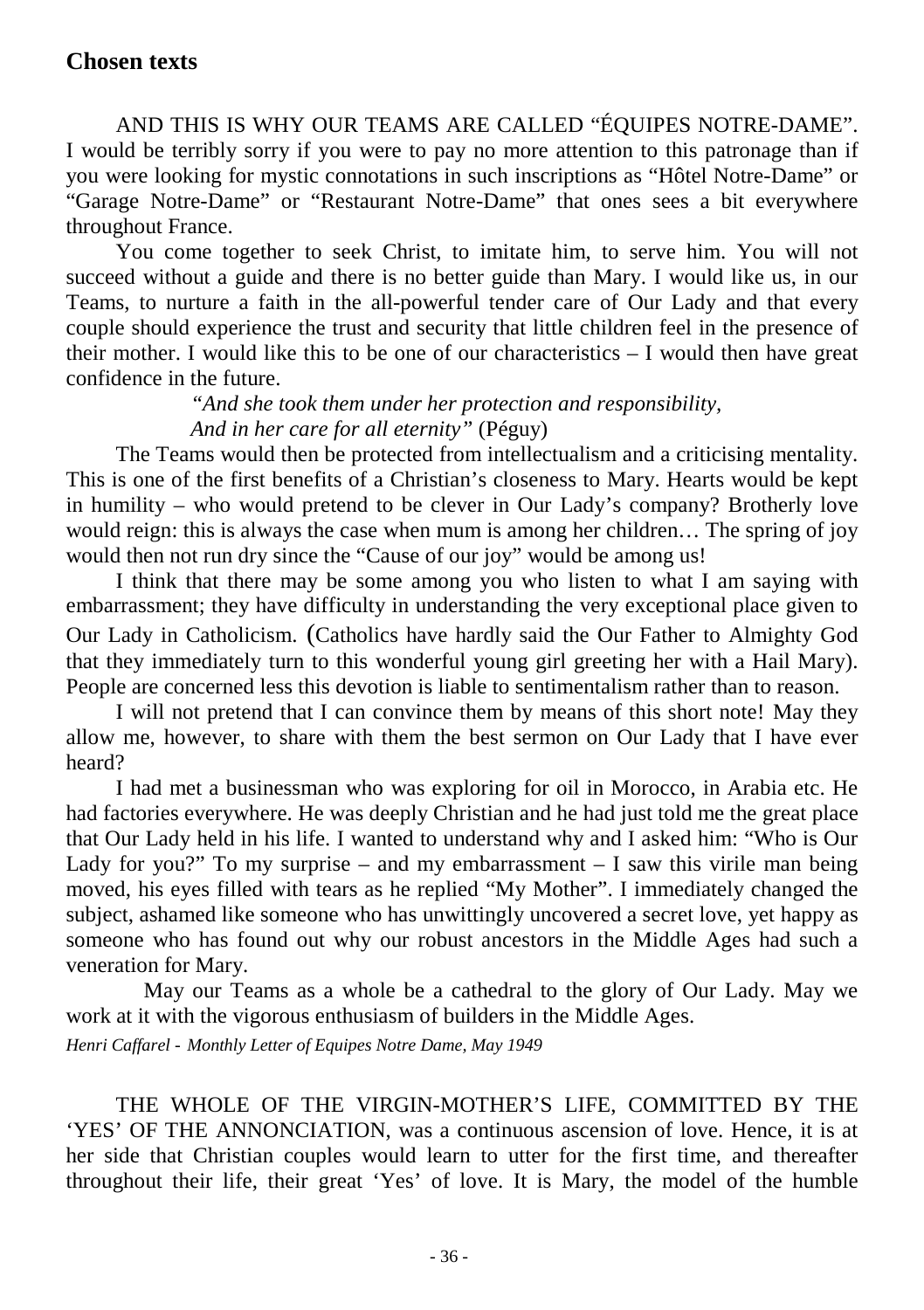servant's consent, who teaches their souls how to repeat and live out each day the 'Yes' of the first day. She teaches them how to keep very alive the burning flame of their first 'Yes', in the silence of their love, she "who pondered all these things in her heart". It is a demanding flame that tolerates no ashes but would rather consume them so as to rise higher and brighter. Love is only true if it perseveres. What is more, it is only true if it grows, if it becomes more pure and absolute. Its perfection does not lie in the exhilaration of the springtime 'Yes' that lips exchanged for the first time; it is in the weighed-down fullness of its fruits, late in the season, after much labour, pains and weariness. These are the 'Yes' of old age, in the evening of a life of faithfulness, that express the perfect consent of two beings to each other and completes the union that is its achievement and reward…

Not only will the Virgin Mary teach husbands and wives to live out this mystery of the 'Yes' - of an ever fuller 'Yes' - but she will, first of all, reveal that none us can say 'Yes' truly to another if we have not first of all said 'Yes' to God. This is because, if we give our consent to God, we receive the grace to share in the power of divine love and we can, in all sincerity, say: "the strength with which I love you, is no different from that by which you exist" (Claudel). It is the very love of God that acts through our heart to reach another heart. The more fully we consent, the more generously we open ourselves, the more will divine love be a gushing and inexhaustible spring in us …

The couple also, both husband and wife, must say 'Yes' to God… The Virgin Mary gave birth to the Head; the couple give birth to the members. The couple experiences with wonder that, when they join their 'Yes' to that of Mary, they collaborate with her and play their part in giving Christ to the Father and to humanity…

I suggest to couples that they invoke Our Lady of the 'Yes'. If they want her, the consenting mother, to be intimately present in their home, she will teach them how to consent and will watch over their love…

*L'Anneau d'or; May 1956*

THE COUPLE OF NAZARETH IS THE MODEL FOR ALL COUPLES; their marriage is founded by Christ and on Christ. It is an example with a message of hope. Provided Christian couples do not turn their back on the divine teaching working in their life as it was in Mary and Joseph, God will lead them "*with mighty hand and outstretched arm*" (Deut.4: 34) to the promised land where he awaits them. Marriage will then have been for them a way to holiness.

But then, as I write these lines I think of so many couples whose love is sick, their union in tatters, their hearts torn. Are they as far from the couple in Nazareth as they imagine? No, they are their poor infirm children. They must not fear of being less loved because less fortunate or for being sinners, perhaps. They must humbly acknowledge their poverty and it is not impossible that Mary or Joseph will turn to their Son and, as Cana, will say to Him: "They have no wine, they have exhausted their provision of love".

It is by constantly reverting to the marriage of Joseph and Mary that, for ten centuries, theology has sought and finally found the basis of the doctrine of Christian marriage - so new by comparison with all other theories on marriage. Why should it not also draw from it today the new enlightenment that new problems demand?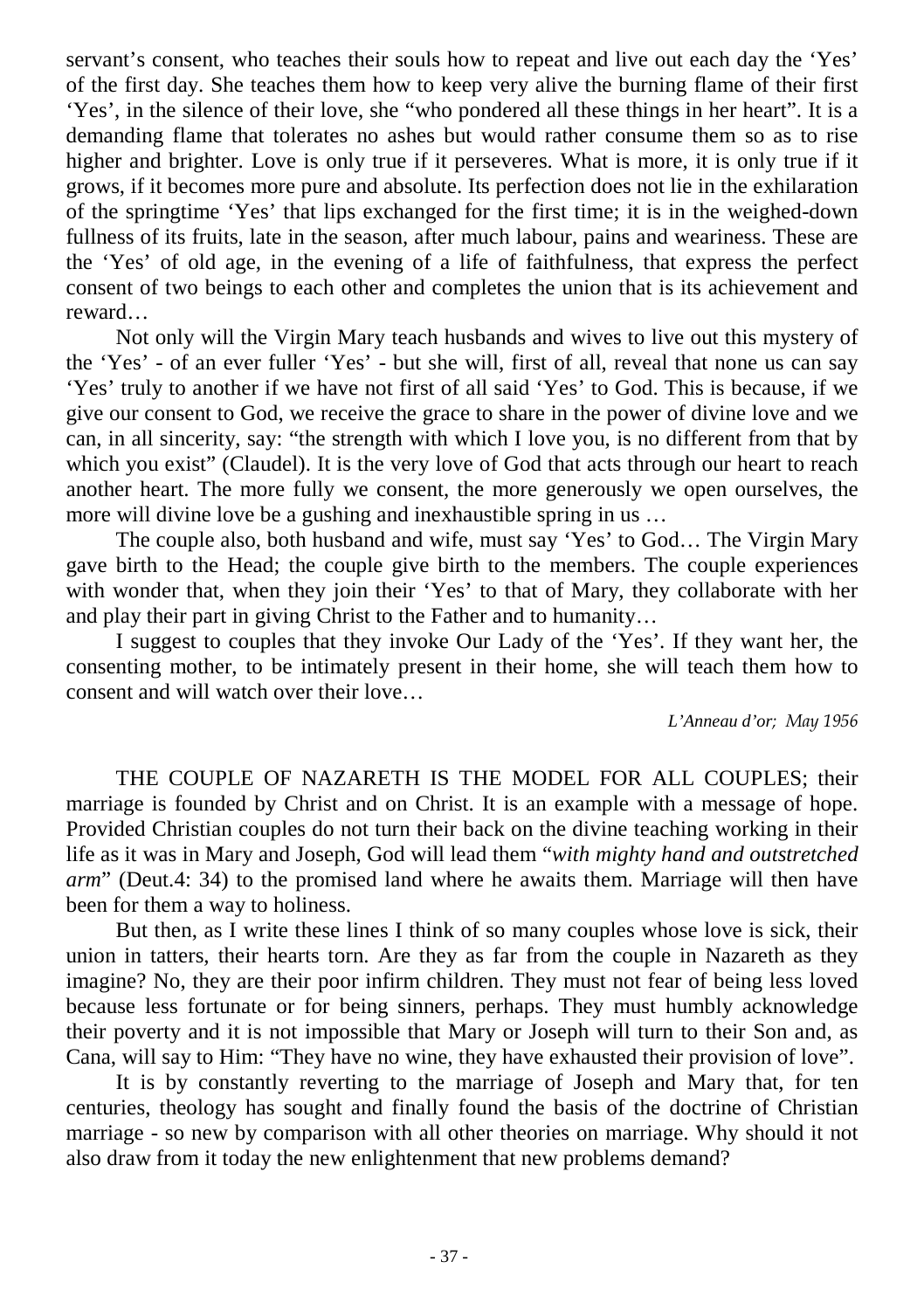How is it that marriage and family spirituality - understood as a way of Christian living and of sanctification in and through marriage - does not look to the couple of Nazareth for its guiding principles?

Nevertheless, Christian couples should not limit themselves to a servile imitation: only a work of reflection enlighten by faith will help them to find the right behaviour and action.

Blessed are the couples humble enough to decide not to loose sight any more of this home where Christ grew.

#### *Take Mary home as your wife, p176-177*

#### **Testimony**

*"Holy Mary, Mother of God, in union with all our Christian brothers and sisters, we have come to Lourdes to tell you our great joy and pride for the wonderful privilege of your Immaculate Conception that was proclaimed a hundred years ago.* 

*We were also keen to express the gratitude of our generation for the immense grace of becoming aware of the greatness of Christian marriage. We are well aware that all graces come from Christ who died and rose again for us. It is therefore to Him, first of all, that we express our gratitude. But we also know that you were present at the foot of the Cross, partaking in his sacrifice, offering your Son for us and for our children. It is therefore right that, in expressing our gratitude, we do not separate ourselves from Him from whom you never separated yourself.* 

*Our pilgrimage to Lourdes has yet another objective that is close to our hearts. Seven years ago, Father Caffarel entrusted us to your patronage, just like parents who lay their little baby on your altar after their baptism. We were anxious to ratify this consecration. The time has now come to do so. All of us here present, in our name and in that of all members of Equipes Notre-Dame who were not able to be with us, we give you, without reservations or conditions, our Movement and all the couples that make it up, as a homage of our love and trust. It belongs to you. You can dispose fully of it for the glory of your Son. We agree with all that you will ask and do.*

*After having heard Jesus say "Here is your mother", St John took you into his own home. The homes of all Team members are open to you, Mary – come and live with us. Help us to know your Son. Help us to love and imitate him. Watch over our children and cause numerous priestly and religious vocations to arise among them. May your prayer obtain for our families the fullness of the gifts of the Holy Spirit – as it did for the apostles gathered in the Upper-Room. May we not*  fail, henceforth, to go out and proclaim the wonders of God, as did the apostles, and especially the *wonders of the sacrament of marriage to those who do not know them.*

*Words of consecration of Teams in Lourdes read by Constantin Sipsom – Pentecost 1954* 

## *You who are at home in the depth of my heart May you be praised, Lord, in the depth of my heart*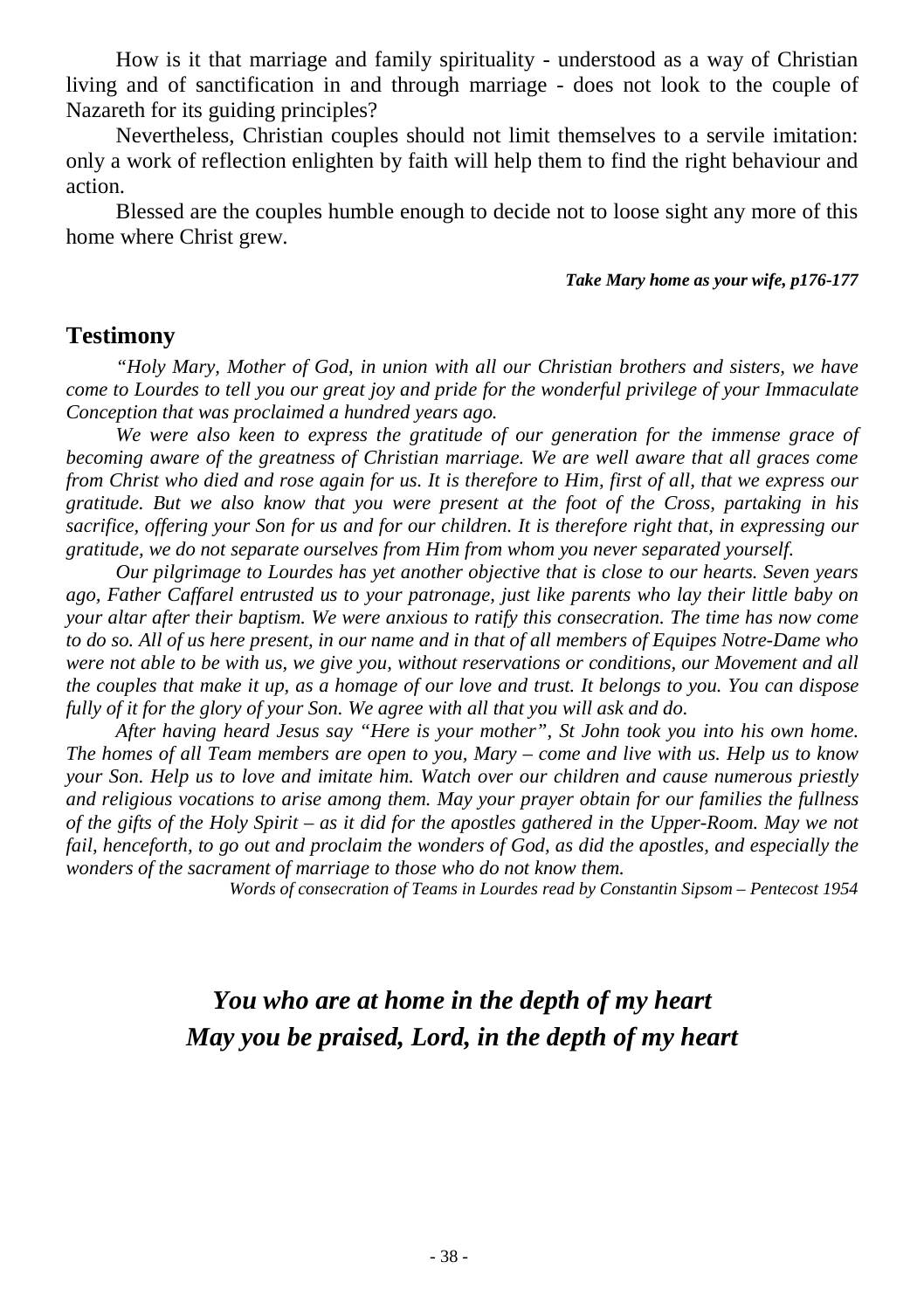### **Conclusion**



## **Father Caffarel, a prophet for our times**

*Paul-Dominique Marcovits, o.p.- Postulator*

*Jesus said to them: "My food is to do the will of him who sent me and to complete his work. Do you not say: 'Four months more then comes the harvest?' But I tell you: 'Look around you and see how the fields are ripe for harvesting'." (Jn 4: 34-35)*

 Jesus, in his strength and peace, came to do the will of the Father. His whole life, his very breath was to accomplish the works of the Father. These works will soon be fulfilled. The Samaritans, first among pagan nations, will believe in him and confess: "He is truly the Saviour of the world".

As we recall the vigour and ardour of Father Caffarel, the light emanating from his presence and his diminutive and fragile physique, we remember that his food was to do the will of God. He hungered after this. When Cardinal Lustiger called him a "prophet for our times", he was not saying that Father Caffarel was predicting the future - No. A prophet is one who seeks the will of God, someone whose passion is to discern God's plan unfolding in the hearts of human beings and in the events that take place. A prophet is also one who does everything to facilitate the fulfilment of God's plan in the world. Such, fundamentally, was Father Caffarel.

All those who knew him and who were guided by him in their spiritual journey say how penetrating was the way he looked at people, not in an indiscreet way, but in a deep and respectful way. He looked for God in every person. Such was his joy and that of those who found peace as a result. Father Caffarel helped all to put themselves in the presence of God and to welcome his will. He respected people's freedom. He wanted to give to everyone a food that did not run out. To someone who was shattered by a terrible ordeal, he simply said: "Go to mass every morning". This person did so and weathered all the storms of her life. Father Caffarel put her in God's hands. Someone else to whom he gave advice on quiet prayer has, for the past thirty years, been faithful to quiet prayer and has kept her serenity in spite of trials throughout her life. As a prophet, Father Caffarel showed everyone what God expected of them.

It was in 1939 that the first couples came to see Father Caffarel to ask him to help them to find the way to holiness in marriage. His response was: "Let us seek together". A prophet is first and foremost a pragmatic person: He learns from events; he sees that God's grace seeks to clear a path for itself and he does everything to facilitate its growth. Being pragmatic, Father Caffarel was constantly thinking, reflecting and reacting to events or to a specific request. He saw when a grace manifested itself. Thus it was that Equipes Notre-Dame, the Movement for Widows and the Fraternity of Our Lady of the Resurrection came into being. His food was to do the will of the One who sent him. If he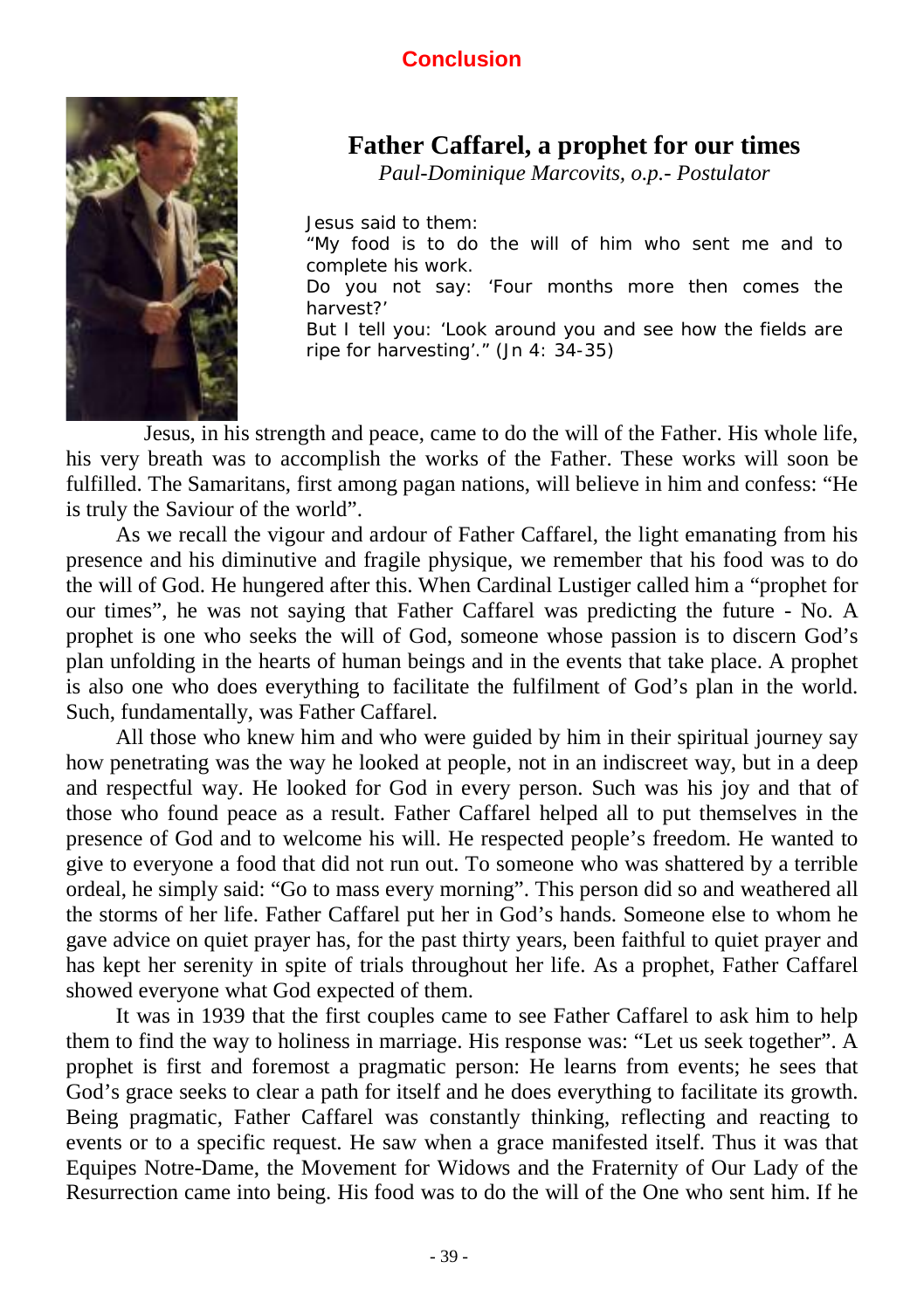was demanding, even in the smallest details, it was because of his gift of discernment in faith. He saw what God wanted and that we had simply to conform to it.

A prophet is always a little disturbing for those who settle easily for the "near enough". He brings people back to the essential without compromise. At the same time Father Caffarel was humble in what he did since everything comes from God. It was in 1987, forty years after the founding of Equipes Notre-Dame, that he dared refer to its "founding charism". *"A 'founding charism' is something totally else than a good idea or an edifying thought. It is an inspiration of the Holy Spirit that will be a dynamic force guiding an institution throughout its long development and helping it to fulfil its mission".* (Conference given in Chantilly on the  $3<sup>rd</sup>$  of May 1987). Father Caffarel was in admiration at the work of God spreading around the world.

Prophets do not come and go. Because they do not predict the future but are servants sent to walk ahead and prepare the way of the Lord, what they have to say is always relevant. Father Caffarel did a lot for the Church and worked wonders. Nevertheless, a 'new job' awaits him… He will be more and more present in the lives of men and women who want to pray and to love. His writings have not aged. The recording of his conferences and talks played on the radio have an impact on us. We too are put in the presence of God. Is it due to the magic of words or of well-chosen expressions? Notat-all! But it is the relevance of what he says to our seeking, to our doubts and to our hopes. God's grace comes through this Servant of God and touches us intimately. Try reading aloud a text by Father Caffarel… He is there, speaking to you. Those who do not know him become enthusiastic. Yet what he says is to the point, without unnecessary adjectives. He says the essential, nothing else. Father Caffarel is living.

The mystery of a human being is God's secret. Yet it all began for Father Caffarel, as he often said, in March 1923 when he was twenty years old. This was his 'prophetic vocation': *"Suddenly, Jesus Christ became Someone for me. Oh! Nothing spectacular. On this distant day in March, I knew that I was loved and that I loved, and that henceforth, between Him and me, it would be for life. The die was cast".* He experienced love and two rivers could then flow from his ministry:

- 1. Love of God and for God in prayer and contemplation and
- 2. Love of God in marriage, widowhood as well as in the priestly vocation.

Very early on, God prepared him to be a master of the way of love. And yet, Father Caffarel himself was secretive, reserved, almost solitary… This is normal: God always acts within our limitations and weaknesses.

May Father Caffarel still guide us today in discovering the will of God. God always wants us to live in his presence in the footsteps of Christ and in the communion of the Holy Spirit. Let us be full of hope. Let us look at the fields turning gold for the harvest.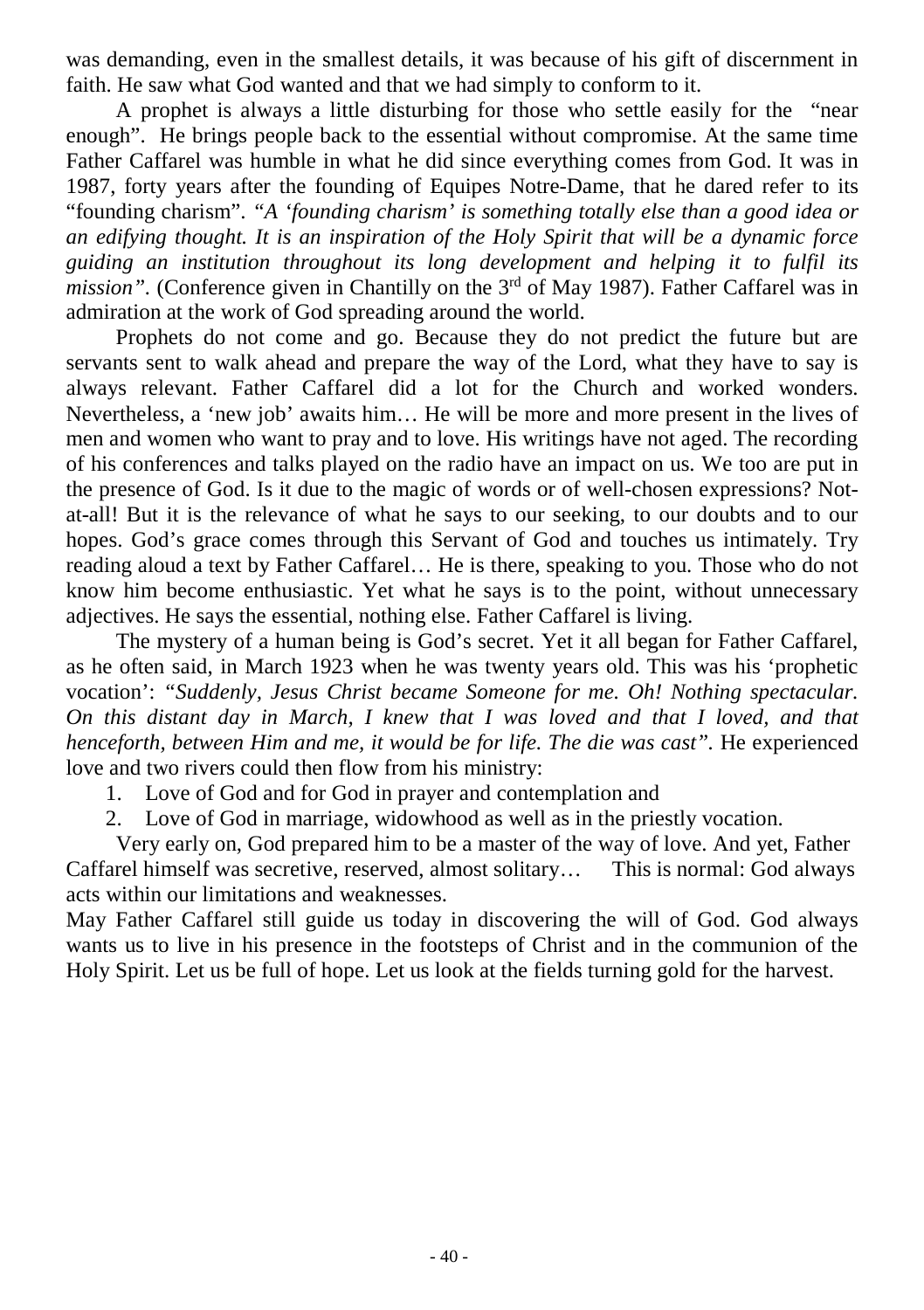# BIBLIOGRAPHY OF FATHER CAFFAREL

*- L'amour plus fort que la mort* (Love stronger than death), with A.-M. CARRE, L. LOCHET, A.-M. ROGUET, Paris, Cerf, Coll. Foi Vivante, 1958

*- Amour, qui es-tu ? Grandes pages sur l'amour d'écrivains contemporains (*Love, who are you? Great pages on love by contemporary writers) presented *by Henri Caffarel*, Paris, Feu Nouveau, 1971

*- Aux carrefours de l'amour* (At the crossroad of love), Paris, Feu Nouveau, 1980 and Paris, Parole et Silence, 2001

*- Camille C. ou l'emprise de Dieu* (Camille C or the grip of God), Paris, Feu Nouveau, 1982

*- Cinq soirées sur la prière intérieure* (Five evenings on interior prayer), Paris, Feu Nouveau, 1980 and Paris, Parole et Silence, 2003

*- Dieu, ce nom le plus trahi, Anthologie* (God, this most betrayed word – an Anthology), Paris, Feu Nouveau, 1980

*- Lettres sur la prière* (Letters on prayer), Paris, Feu Nouveau, 1960

*- Nouvelles lettres sur la prière* (New letters on prayer), Paris, Feu Nouveau, 1975 and Paris, Parole et Silence, 2006

*- L'oraison. Jalons sur la route* (Contemplative prayer, stages on the way), Paris, Parole et Silence, 2006 (new-edition of a brochure by Editions du Feu Nouveau)

*- La pensée de Paul VI sur Sexualité, Mariage, Amour* (The thoughts of Paul VI on Sexuality, Marriage and Love), Introduction and notes by Canon H. Caffarel, Integral Text of the Pope's address to Equipes Notre-Dame 4th May 1970, Paris, Feu Nouveau, 1970

*- Le portrait spirituel de Camille C* (The spiritual portrait of Camille C.)*,* Paris, Feu Nouveau, 1982

*- « Prends chez toi Marie, ton épouse »* ("Take Mary home as your wife")*,* Paris, Feu Nouveau, 1983 and Paris, Parole et Silence, 2005

*- Présence à Dieu. Cent lettres sur la prière* (In the presence of God, one hundred letters on prayer), Paris, Feu Nouveau, 1967 and Paris, Parole et Silence, 2000

*- Propos sur l'amour et la grace* (Talk on love and grace), Paris, Feu Nouveau, 1954 *- Le renouveau charismatique interpellé. Etudes et Documents* (The charismatic renewal challenge, Studies and Documents), with J.-R. BOUCHET, Paris, Feu Nouveau, 1976

- Introduction to: O. de LA BROSSE, *Saint Françis de Sales,* Paris, Cerf, 1967 - Introduction to : Th.R. KELLY, *Mon experience de Dieu* (My experience of God), Paris, Feu Nouveau, 1970

### **Jean ALLEMAND** :

*- Les équipes Notre-Dame. Essor et mission des couples chrétiens* (Equipe Notre-Dame, Expansion and mission of Christian couples) , Paris, Equipes Notre-Dame, 1988 *- Henri Caffarel. Un homme saisi par Dieu* (Henri Caffarel. A man gripped by God), Paris, Equipes Notre-Dame, 1997

*- Prier 15 jours avec le Père Caffarel, fondateur des Equipes Notre-Dame* (Pray for 15 days with Father Caffarel, founder of Equipes Notre-Dame), Paris, Nouvelle Cité, 2001

### **Gérard et Marie-Christine de ROBERTY :**

*A la rencontre, Père Henri Caffarel* (Encounter with Father Henri Caffarel)*,* Mesnil Saint-Loup*,* Editions Le Livre Ouvert, Coll. Paroles de Vie, 2007